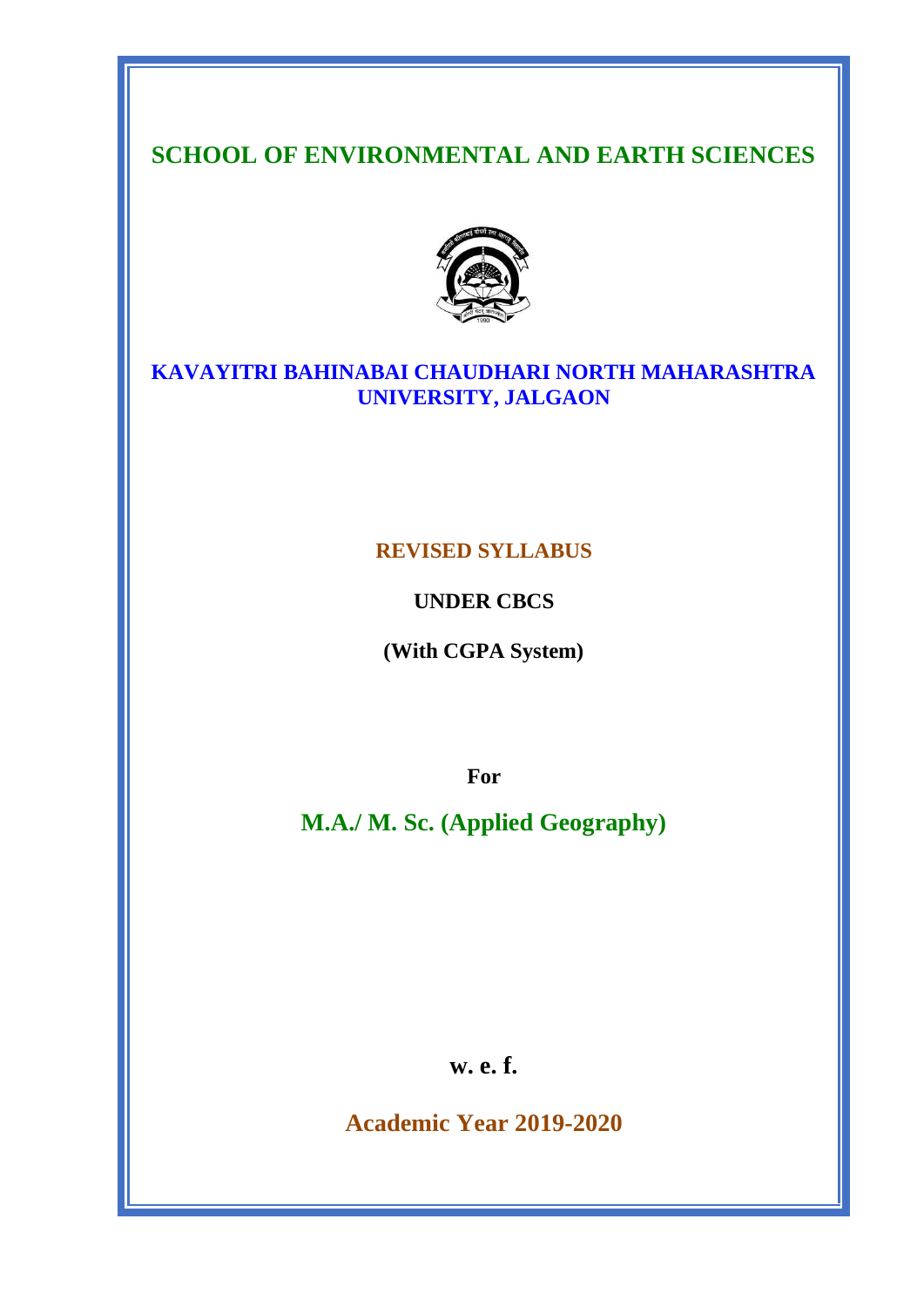# **Summary of Distribution of Credits under CBCS Scheme for**

# **M.Sc. Applied Geography**

# **at**

# **School of Environmental and Earth Sciences**

**[at University Campus under Academic Flexibility w.e.f. 2019-20]**

| Sr. No | <b>Type of course</b>  | <b>Sem I</b>   | <b>Sem II</b> | <b>Sem III</b> | <b>Sem IV</b> |
|--------|------------------------|----------------|---------------|----------------|---------------|
| 01     | Core                   | 16             | 16            |                | 12            |
| 02     | Skill based            | 04             | 04            | $\blacksquare$ |               |
| 03     | <b>School Elective</b> | $\blacksquare$ |               | 04             | 04            |
| 04     | Project                | $\sim$ $\sim$  | --            | $ -$           | 04            |
| 05     | Audit                  | 02             | 02            |                | 02            |
|        | <b>Total Credits</b>   | 22             | 22            |                | 22            |

| <b>Subject Type</b> | $\text{Core}$ | Skill<br><b>based</b> | <b>School</b><br><b>Elective</b> | <b>Audit</b> | <b>Project</b> | <b>Total</b><br><b>Credits</b> |
|---------------------|---------------|-----------------------|----------------------------------|--------------|----------------|--------------------------------|
| Credits             | 60            | 08                    | 08                               | 08           | 04             | 88                             |

**Total Credits = 88**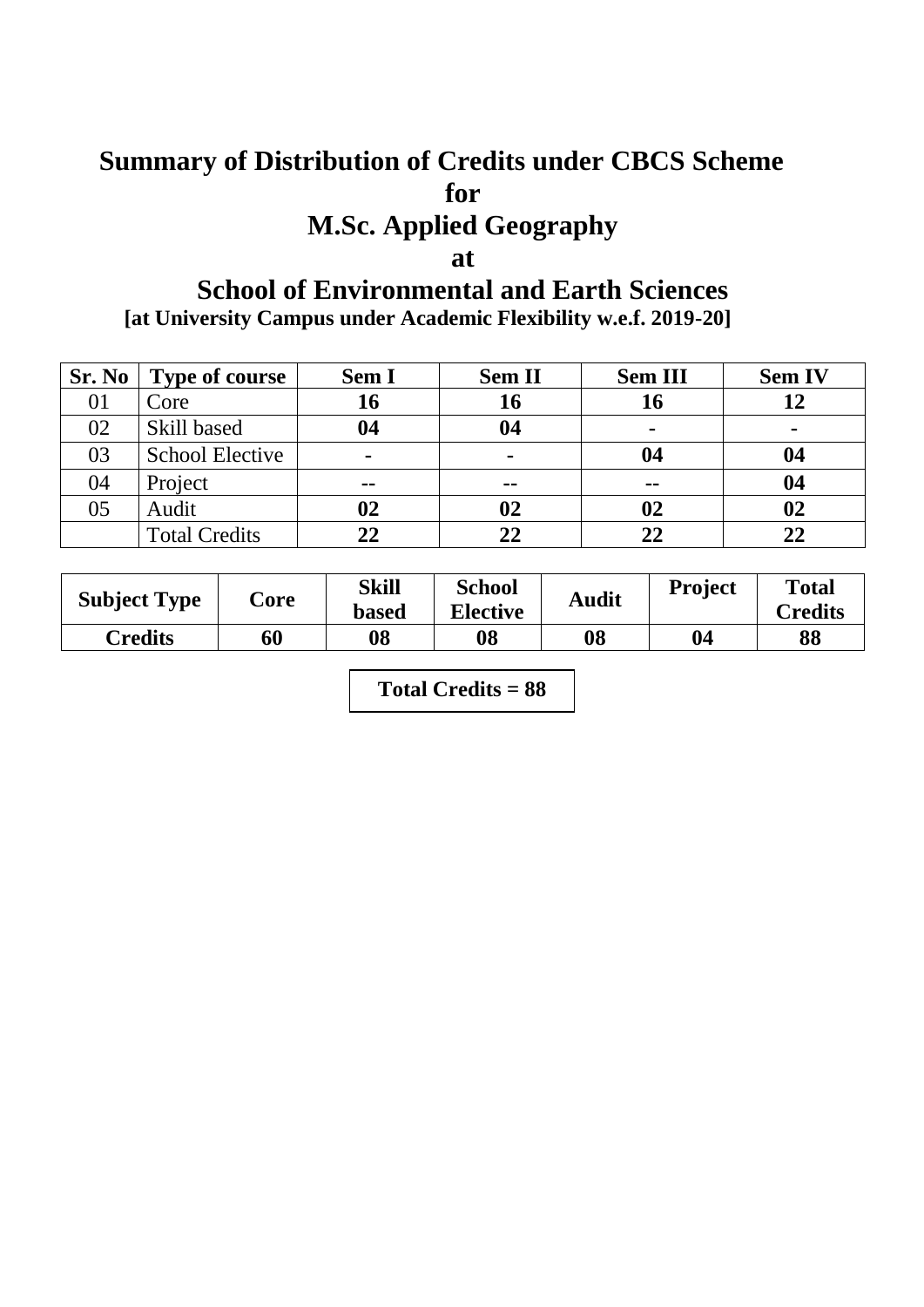# **SCHOOL OF ENVIRONMENTAL AND EARTH SCIENCES KAVAYITRI BAHINABAI CHAUDHARI NORTH MAHARASHTRA UNIVERSITY, JALGAON**

# **Syllabus under CBCS for M.A. / M.Sc. (Applied Geography) (w.e.f. Academic Year 2019-2020)**

|                         |                   | (A) Core Courses   |                  |                   | (B) Skill Based /<br><b>Elective Course</b> |                  | (C) Audit Course<br>(No Weightage in CGPA) | <b>Total</b>            |                  |                             |
|-------------------------|-------------------|--------------------|------------------|-------------------|---------------------------------------------|------------------|--------------------------------------------|-------------------------|------------------|-----------------------------|
| <b>Semester</b>         | No. of<br>Courses | Credits<br>$(T+P)$ | Total<br>Credits | No. of<br>Courses | <b>Credits</b><br>$(T+P)$                   | Total<br>Credits | No. of<br>Courses                          | Credits<br>(Practicals) | Total<br>Credits | <b>Credits</b><br>$(A+B+C)$ |
|                         | 4                 | $8 + 8$            | 16               |                   | $4 + 0$                                     | 4                |                                            | $\overline{c}$          | $\overline{2}$   | 22                          |
| $\mathbf{H}$            | 4                 | $8 + 8$            | 16               |                   | $4 + 0$                                     |                  |                                            | ↑                       | $\mathcal{D}$    | 22                          |
| Ш                       | 4                 | $8 + 8$            | 16               |                   | $4 + 0$                                     |                  |                                            | 2                       | 2                | 22                          |
| IV                      | 4                 | $8 + 8$            | 16               |                   | $4 + 0$                                     | 4                |                                            | $\overline{c}$          | $\overline{2}$   | 22                          |
| Total<br><b>Credits</b> |                   | 64                 |                  |                   | 16                                          |                  | 8                                          |                         |                  | 88                          |

# *Course credit scheme*

(T-Theory; P-Practical)

## **Prologue**

The School of Environmental and Earth Sciences has established on 1<sup>st</sup> July 1999. In short span of 19 years, the School has established excellent laboratories and library facilities to get quality education in the field of environmental and earth sciences. School offers four Post Graduate courses in Environmental Science, Applied Geology, Applied Geography, and M.Tech. in Environmental Science and Technology. In addition to this, the school has started a Certificate Course in Industrial Safety and Management under career-oriented certificate courses of UGC from the academic year 2013-14. Ecofriendly sustainable approach in the process of development is a unique culture developed at the School. The School has received research project grants from various agencies like DST, UGC, MoEF, UNICEF, DRDO, MoWR, and State Government agencies. The School is covered for financial assistance under Special Assistance Programme (UGC-SAP-DRS, Phase II) of UGC, New Delhi for a period of 5 years (2015-2020). The School was also covered under DST-FIST programme Level-I (2012-2017) for financial support.

# **Choice Based Credit System (CBCS)**

The main feature of the CBCS is to make post graduate education student centric rather than system centric or teacher centric. For achieving these objectives, the CBCS strives to create a holistic syllabus. Thus, in addition to dedicated focus on a discipline through core papers whether in an honours curriculum or a regular curriculum, elective papers have been added which will give students the freedom to choose the allied or applied areas of their discipline and also the areas of other disciplines of their interest. Further in keeping with the vision of the Government, special emphasis has been given to ability enhancement and skill development of students through elective courses under these domains which every student is required to study. However, in keeping with the spirit of CBCS here also the students will have complete freedom to choose these courses from a pool suggested by the University. These elective papers provide them with the opportunity to develop competencies of students in their areas of strength, expertise, and specialization. The CBCS provides an opportunity for the students to choose courses from the prescribed courses comprising a core, elective and skill-based courses. The courses can be evaluated following the grading system, which is considered to be better than the conventional marking system.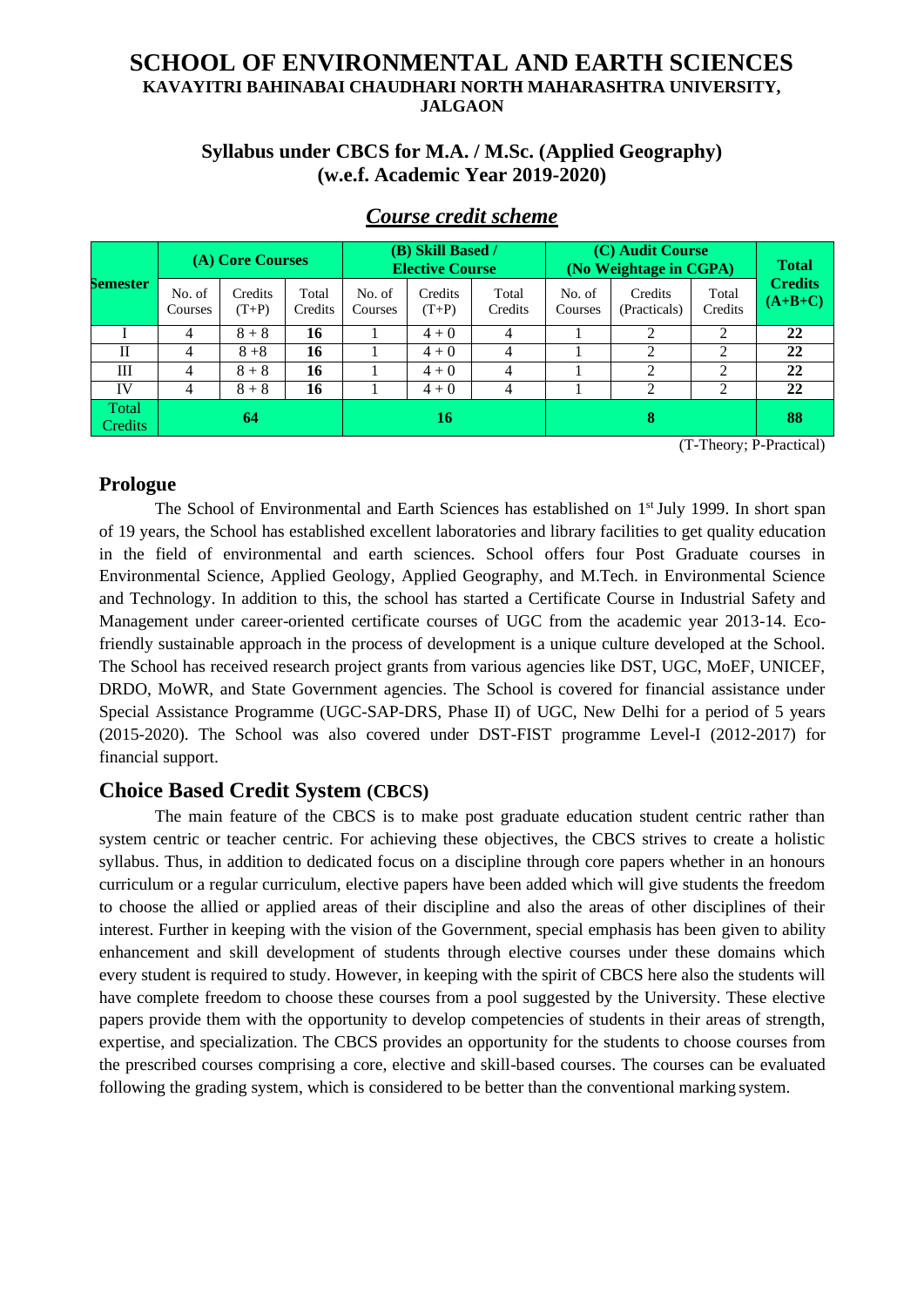#### **Department of Applied Geography, School of Environmental and Earth Sciences Kavayitri Bahinabai Chaudhari North Maharashtra University, Jalgaon**

Syllabus under CBCS for M.A/M.Sc (Applied Geography)

Syllabus Structure (w.e.f. 2019-20)

#### **Semester I**

|                    | <b>Course</b>       |                                                            |       | <b>Contact Hours/Week</b> |              |                 | <b>Distribution of Marks for Examination</b> |                 |               |              |       |                |  |
|--------------------|---------------------|------------------------------------------------------------|-------|---------------------------|--------------|-----------------|----------------------------------------------|-----------------|---------------|--------------|-------|----------------|--|
| <b>Course Code</b> | <b>Type</b>         | <b>Title of the Course</b>                                 |       |                           |              | <b>Internal</b> |                                              | <b>External</b> |               | <b>Total</b> |       | <b>Credits</b> |  |
|                    |                     |                                                            | Th    | Pr                        | <b>Total</b> | <b>Th</b>       | Pr                                           | Th              | Pr            | <b>Th</b>    | Pr    |                |  |
| $GG-101$           | Core                | Principles of Geomorphology                                | 04    | $- -$                     | 04           | 40              | --                                           | 60              | $\sim$ $\sim$ | 100          | $- -$ | 04             |  |
| $GG-102$           | Core                | <b>Environmental Geosciences</b>                           | 04    | $- -$                     | 04           | 40              | $\overline{\phantom{m}}$                     | 60              | $\sim$ $\sim$ | 100          | $- -$ | 04             |  |
| <b>GG-103</b>      | <b>Skill Based</b>  | <b>Fundamental of Cartography</b>                          | 04    | --                        | 04           | 40              | --                                           | -60             | --            | 100          | --    | 04             |  |
| $GG-104$           | Core                | Practicals in Physical Geography                           | $- -$ | 08                        | 08           | $- -$           | 40                                           | $- -$           | 60            | $-$          | 100   | 04             |  |
| $GG-105$           | Core                | Practicals in Cartographyic Techniques With<br>Help of GIS | $- -$ | 08                        | 08           | $-$             | 40                                           | $\sim$ $\sim$   | 60            | $-$          | 100   | 04             |  |
| $AC-101$           | <b>Audit Course</b> | <b>Practicing Cleanliness</b>                              |       | 02                        | 02           |                 | <b>100</b>                                   | $-$             | --            | --           | 100   | 02             |  |

#### **Semester-II**

|                                                            | <b>Course</b><br><b>Title of the Course</b> |                                                                                                                         | <b>Contact</b><br><b>Hours/Week</b> |                | <b>Distribution of Marks for</b><br><b>Examination</b> |                          |       |                 |           |              | <b>Credits</b>           |    |
|------------------------------------------------------------|---------------------------------------------|-------------------------------------------------------------------------------------------------------------------------|-------------------------------------|----------------|--------------------------------------------------------|--------------------------|-------|-----------------|-----------|--------------|--------------------------|----|
| <b>Course Code</b>                                         | <b>Type</b>                                 |                                                                                                                         |                                     |                |                                                        | <b>Internal</b>          |       | <b>External</b> |           | <b>Total</b> |                          |    |
|                                                            |                                             |                                                                                                                         | Th                                  | Pr             | <b>Total</b>                                           | <b>Th</b>                | Pr    | Th              | <b>Pr</b> | <b>Th</b>    | Pr                       |    |
| <b>GG-201</b>                                              | <b>Skill Based</b>                          | <b>Geoinformatics-I</b>                                                                                                 | 04                                  | --             | 04                                                     | 40                       | --    | 60              | --        | 100          | --                       | 04 |
| $GG-202$                                                   | Core                                        | Climatology                                                                                                             | 04                                  | $- -$          | 04                                                     | 40                       | $- -$ | 60              | $- -$     | 100          | $- -$                    | 04 |
| $GG-203$                                                   | Core                                        | Statistical Methods in Geography                                                                                        | 04                                  | $- -$          | 04                                                     | 40                       | $- -$ | 60              | $- -$     | 100          | $\overline{\phantom{m}}$ | 04 |
| $GG-204$                                                   | Core                                        | Practical's in Human Geography                                                                                          | $-$                                 | 08             | 08                                                     | $\overline{\phantom{a}}$ | 40    | $\sim$ $\sim$   | 60        | $- -$        | 100                      | 04 |
| $GG-205$                                                   | Core                                        | Practicals in Climatology                                                                                               | $ -$                                | 08             | 08                                                     | $- -$                    | 40    | $-$             | 60        | $- -$        | 100                      | 04 |
| $AC-201$ A/<br>$AC-201B/$<br><b>AC-201 C/</b><br>$AC-201D$ | <b>Audit Course</b>                         | Choose one out of four (AC-201 A/ AC-201<br>$B/AC - 201 C/AC - 201 D$<br>(Personality and Cultural Development Related) |                                     | 0 <sub>2</sub> | 0 <sub>2</sub>                                         |                          | 100   | --              | --        |              | 100                      | 02 |

**List of elective courses to be offered in Semester-II**

**AC-201 A: Soft Skills AC-201 B: Sports Activities AC-201 C: Yoga AC-201 D: Music**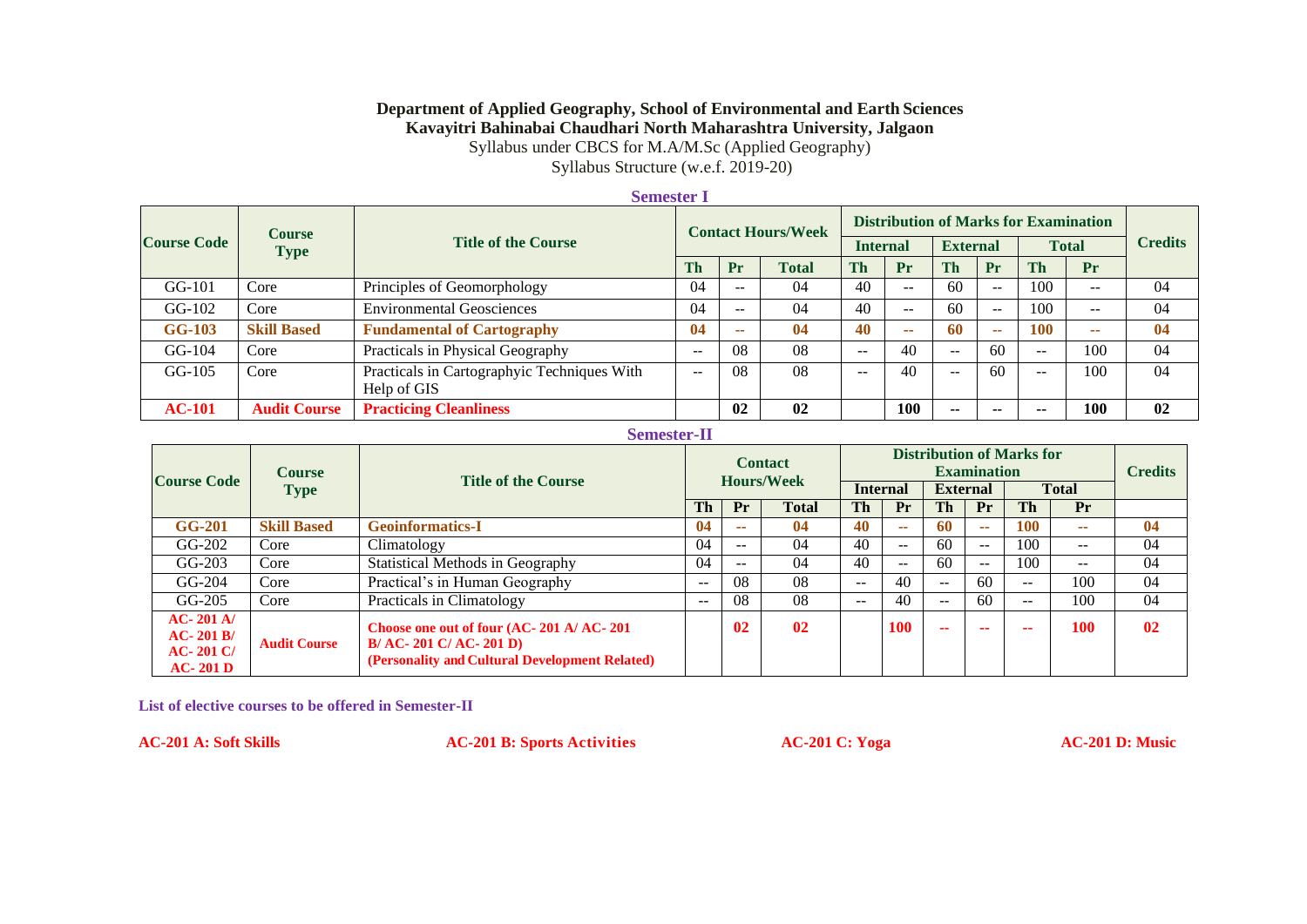#### **Department of Applied Geography, School of Environmental and Earth Sciences Kavayitri Bahinabai Chaudhari North Maharashtra University, Jalgaon**

Syllabus under CBCS for M.A/M.Sc (Applied Geography)

Syllabus Structure (w.e.f. 2019-20)

#### **Semester III**

| <b>Course</b>                                         |                     |                                                                    |                   | <b>Contact Hours/Week</b> |                |                 | <b>Distribution of Marks for Examination</b> |                 |               |              |               |                |  |
|-------------------------------------------------------|---------------------|--------------------------------------------------------------------|-------------------|---------------------------|----------------|-----------------|----------------------------------------------|-----------------|---------------|--------------|---------------|----------------|--|
| <b>Course Code</b>                                    | <b>Type</b>         | <b>Title of the Course</b>                                         |                   |                           |                | <b>Internal</b> |                                              | <b>External</b> |               | <b>Total</b> |               | <b>Credits</b> |  |
|                                                       |                     |                                                                    | <b>Th</b>         | Pr                        | <b>Total</b>   | Th              | Pr                                           | <b>Th</b>       | Pr            | <b>Th</b>    | Pr            |                |  |
| $GG-301$                                              | Core                | Geography of Resources                                             | 04                | $- -$                     | 04             | 40              | $\sim$ $\sim$                                | 60              | $- -$         | 100          | $- -$         | 04             |  |
| <b>GG-302</b>                                         | <b>Elective</b>     | Choose One from GG-302(A) and GG-302(B)                            | 04                | --                        | 04             | 40              | --                                           | 60              | $\sim$ $\sim$ | <b>100</b>   | $\sim$ $\sim$ | 04             |  |
| $GG-303$                                              | <b>Skill Based</b>  | Geoinfometics-II                                                   | 04                | $\sim$ $\sim$             | 04             | 40              | $- -$                                        | 60              | $\sim$ $\sim$ | 100          | $\sim$ $\sim$ | 04             |  |
| $GG-304$                                              | Core                | Practical's in Remote Sensing and Image<br>Processing              | $\qquad \qquad -$ | 08                        | 08             | $- -$           | 40                                           | --              | 60            | $- -$        | 100           | 04             |  |
| $GG-305$                                              | Core                | Practical's in GIS & GPS Techniques with Help<br>of Computer.      | $\mathbf{u}$      | 08                        | 08             | $- -$           | 40                                           | --              | 60            | $- -$        | 100           | 04             |  |
| $AC-301$ A/<br>$AC-301B/$<br>$AC-301 C/$<br>$AC-301D$ | <b>Audit Course</b> | Choose one out of four (AC-301 A/ AC-301 B/<br>$AC-301 C/AC-301 D$ |                   | 02                        | 0 <sub>2</sub> |                 | 100                                          | --              | --            | --           | 100           | 02             |  |

**List of elective courses to be offered in Semester-III**

**GG-302 (A): Urban Geography GG-302 (B): Medical Geography**

**AC-301 A: Computer Skills (T) AC-301 B: Cyber Security AC-301 C: Rainwater Harvesting AC-301 D: Geo-tourism**

#### **Semester-IV**

|                                                      | <b>Course</b>       |                                                                    | <b>Contact</b> |                   |              |                 |               |                 |               |              |       |                |
|------------------------------------------------------|---------------------|--------------------------------------------------------------------|----------------|-------------------|--------------|-----------------|---------------|-----------------|---------------|--------------|-------|----------------|
| <b>Course Code</b>                                   | <b>Type</b>         | <b>Title of the Course</b>                                         |                | <b>Hours/Week</b> |              | <b>Internal</b> |               | <b>External</b> |               | <b>Total</b> |       | <b>Credits</b> |
|                                                      |                     |                                                                    | Th             | Pr                | <b>Total</b> | Th              | Pr            | Th              | Pr            | Th           | Pr    |                |
| $GG-401$                                             | <b>Skill Based</b>  | Watershed Management                                               | 04             | --                | 04           | 40              | $\sim$ $\sim$ | 60              | $\sim$ $\sim$ | 100          | --    | 04             |
| <b>GG-402</b>                                        | <b>Elective</b>     | Choose one from $GG-402(A)$ and $GG-402(B)$                        | 04             | --                |              | 40              | $\sim$        | 60              | --            | 100          | --    | 04             |
| $GG-403$                                             | Core                | Disaster Management                                                | 04             | $- -$             | 04           | 40              | $- -$         | 60              | $-$           | 100          | $- -$ | 04             |
| $GG-404$                                             | Core                | Practicals in Surveying                                            | $- -$          | 08                | 08           | $- -$           | 40            | $- -$           | 60            | $- -$        | 100   | 04             |
| $GG-405$                                             | Core                | Dissertation                                                       | $- -$          | 08                | 08           | $- -$           | 40            | $- -$           | 60            | $- -$        | 100   | 04             |
| $AC-401$ A/<br>$AC-401B/$<br>$AC-401C/$<br>$AC-401D$ | <b>Audit Course</b> | Choose one out of four.<br>$(AC-401 A/AC-401 B/AC-401 C/AC-401 D)$ |                | $\mathbf{02}$     | 02           |                 | 100           | --              | --            | --           | 100   | $\mathbf{02}$  |

**List of elective courses to be offered in Semester-II**

**GG-402 (A): Agricultural Geography GG-402 (B): Oceanography**

**AC-401A: Human Rights AC-401 B: Current Affairs AC-401 C:Surveying and Instrumentation AC-401 D: Watershed Management**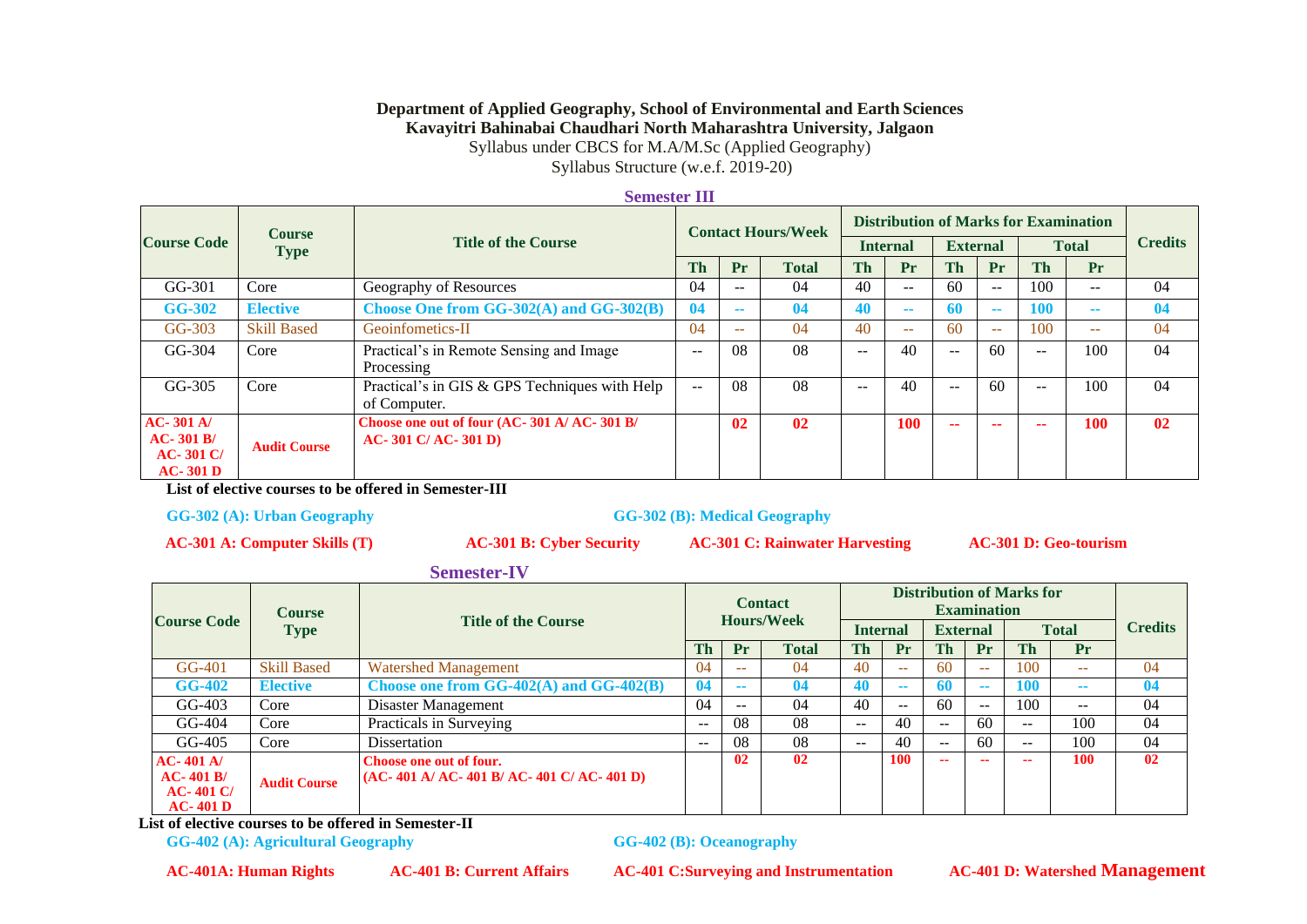# **Program Objectives:**

- 1. To produce skilled experts with applied aspects of Geography employable for positions in the field of education, industry and government and non-government organizations.
- 2. To impart knowledge on advances and challenges in Geographical challenges.
- 3. To enhance the quality and standards of Geography Education.
- 4. To provide a broad common framework, for exchange, mobility and free dialogue across the Indian Geography and associated community.
- 5. To prepare our graduates to become effective scientific communicators/collaborators in multidisciplinary teams providing technical leadership to engage with the challenging Geographical problems of local, national and global nature.

#### **Program Outcomes (PO) for M.A. /M.Sc. Program:**

Upon successful completion of the M.Sc. program, student will be able to:

| PO<br>No.       | PO                                                                                                                                                                                                                                                  | Cognitive<br>level |
|-----------------|-----------------------------------------------------------------------------------------------------------------------------------------------------------------------------------------------------------------------------------------------------|--------------------|
| PO <sub>1</sub> | Understand the unifying themes of both human and physical geography as<br>well as have a working knowledge of the discipline's diverse conceptual and<br>methodological approaches.                                                                 | $\mathbf{I}$       |
| PO <sub>2</sub> | Demonstrate an ability to develop research questions, critically understand<br>quantitative and qualitative data sources, data bias, and data analysis and<br>presentation, and conduct research using primary and/or secondary source<br>material. | H                  |
| PO <sub>3</sub> | Students will be able to apply geographical knowledge for exploration of<br>GIS, Remote Sensing and for geographical resources.                                                                                                                     | Ш                  |
| PO <sub>4</sub> | M. Sc. Applied Geography programme is structured for providing advances<br>and by considering the overall development of students.                                                                                                                  | VI                 |
| PO <sub>5</sub> | Students will able to acquired knowledge to work in public and private<br>sector companies working in the field of GIS, Tourism, and Cartographer.                                                                                                  | Ш                  |

## **Eligibility**

Bachelor's degree in Geography from any recognized University with at least 50 % marks.

## **Duration**

The duration of M.A. / M.Sc. (Applied Geography) the degree program shall consist of two academic years divided into four semesters. Each Semester consists of 90 working days. Each theory course will be completed in 60 hours and practical course in 96 hours.

## **Medium of instruction**

The medium of instruction and examination for each course shall be English.

## **Credit to contact hour.**

One credit is equivalent to 15 periods of 60 minutes each for theory course lecture.

## **Attendance**

The student enrolled must have 75% attendance in each course in order to appear for term end examinations, otherwise, the candidate may not be allowed to appear for term-end examination as per the Rules.

## **Examination**

Each theory and practical course will be of 100 marks comprising of 40 marks for internal (20 marks of 2 internal examinations) and 60 marks external examination. Separate head of passing in Internal and External examination is mandatory. In case of failure in internal examination of a particular course, the student will have to appear for the same in next semester as per the schedule of the examination. In case a student fails in a particular course in a semester and the same course(s) are revised/removed from curriculum in due course, the student will have to appear as per the new curriculum and or pattern in a subsequent semester at his own responsibility.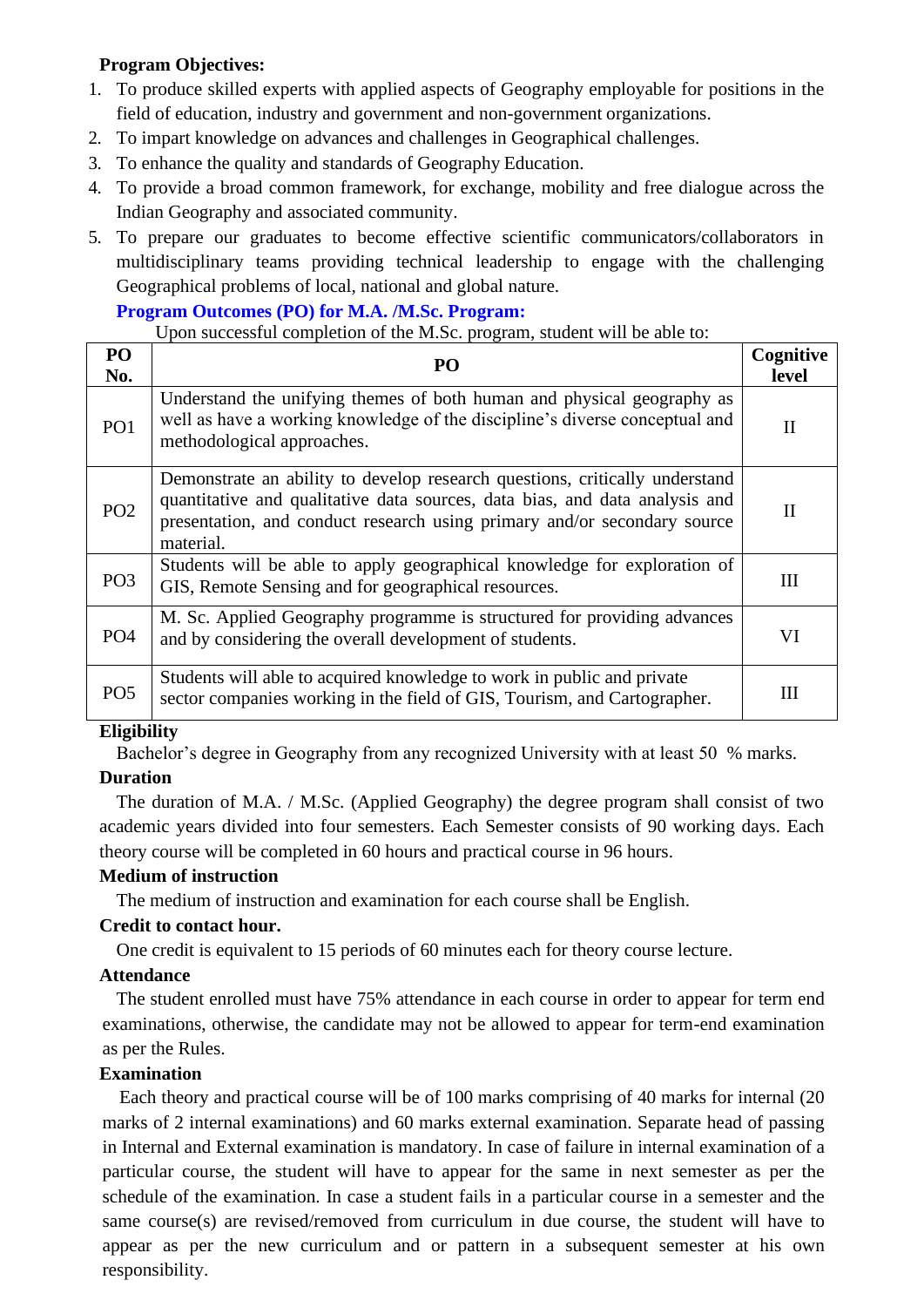# **SYLLABUS** M.A / M.Sc. Applied Geography **SEMESTER – I**

|        | <b>GG-101: PRINCIPLES OF GEOMORPHOLOGY</b>                                             |     |
|--------|----------------------------------------------------------------------------------------|-----|
|        | <b>Course Objectives:</b>                                                              |     |
|        | 1. Students will understand the concept of place and how it is connected to            |     |
|        | people's sense of belonging to the physical environment, landscape and culture.        |     |
|        | 2. Students will understand the fundamental concepts of spatial interaction and        |     |
|        | diffusion, which explain how human activities are influenced by the concept of         |     |
|        | distance.                                                                              |     |
|        | 3. Students will be exposed to the nature of physical systems such as                  |     |
|        | geomorphologic processes and natural hazards.                                          |     |
|        | 4. Students will be able to read and interpret information on different types of       |     |
|        |                                                                                        |     |
|        | physical features maps.                                                                |     |
|        | 5. Students will learn how human, physical and environmental components of the         |     |
|        | world interact.                                                                        |     |
| Unit 1 | <b>Fundamentals of Geomorphology</b>                                                   | 10L |
|        | 1. Nature and Scope; Definition and history of Geomorphology.                          |     |
|        | 2. Concepts; Uniformitarianism and Catastrophism, Geomorphic Scale - Timescale         |     |
|        | (Cyclic, Graded and Steady) and Spatial Scale Ergodic Principal Process                |     |
|        | Geomorphology.                                                                         |     |
| Unit 2 | <b>Tectonism and Geomorphology</b>                                                     | 15L |
|        | 1. Interior of the Earth. Sources of Knowledge; Inferred Knowledge (Density,           |     |
|        | Temperature, Pressure), Surface Expressions, (Seismic Wave Evidence) Holmes            |     |
|        | Convection Current Theory.<br>2. Isostasy; Gravity Anomalies and Correction.           |     |
|        | 3. Wegener's Continental Drift Theory; Theory, Supporting Evidence and Validity.       |     |
|        | 4. Plate Tectonics and Sea Floor Spreading; Paleomagnetism, Oceanic Relief, Sea        |     |
|        | Floor Spreading, Plate Boundaries, Mechanics and Movements of Plates, Zone             |     |
|        | of Collision and Associated Landforms.                                                 |     |
|        | 5. Endogenic Forces; Epiorogenic and Orogenic Movements, Compression,                  |     |
|        | Tension, Folds, Types and Landforms, Faults, Types, and Landforms.                     |     |
| Unit 3 | <b>Weathering, Mass Movement Processes, and Hillslopes</b>                             | 15L |
|        | 1. Weathering: Types and related landforms.                                            |     |
|        | 2. Mass Movement: Types of the mass movement.                                          |     |
|        | 3. Hillslope processes and forms.                                                      |     |
| Unit 4 | 4. Models of hillslope evolution.<br><b>Fluvial Processes and Glacial Processes</b>    | 12L |
|        | 1. Drainage Basin and Drainage Patterns.                                               |     |
|        | 2. Davisian Cycle of Erosion and Concept of Peneplanation.                             |     |
|        | 3. Mechanics of Erosion, Transportation, and Deposition.                               |     |
|        | 4. Erosional Landforms.                                                                |     |
|        | Depositional Landforms.                                                                |     |
| Unit 5 | <b>Coastal Processes</b>                                                               | 08L |
|        | 1. Sea waves, currents, and tides.                                                     |     |
|        | 2. Coastal processes: erosion, transportation and deposition.                          |     |
|        | Coastal landforms: erosional and depositional.                                         |     |
|        | <b>Suggested reading:</b>                                                              |     |
| 1.     | Migon, P. (2010): Geomorphological Landscapes of the World, Springer, London/New York. |     |
| 2.     | Ollier, C. D. (1981) Tectonics and Landforms, Longman, London                          |     |
| 3.     | Siddhartha, K. (2001): The Earth's dynamic surface, Kisalaya, Delhi.                   |     |
| 4.     | Singh, S. (2011): Geomorphology, PrayagPustakBhawan, Allahabad.                        |     |

5. Spark B. W. (1972): Geomorphology, Longman, New York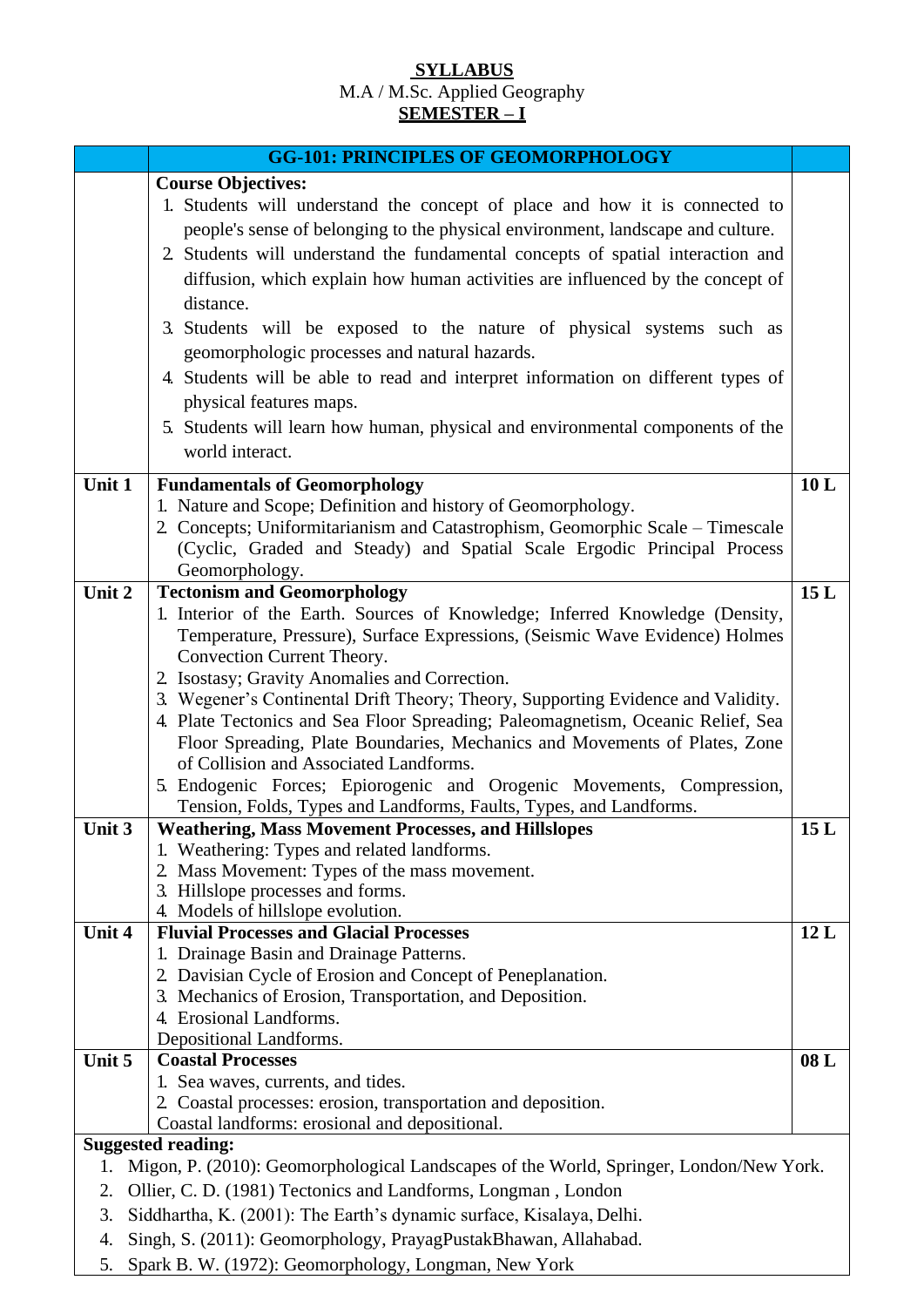- 6. Steers, A. (1958): The Unstable Earth, Methuen, London.
- 7. Strahler A. H and Strahler, A. N. (1992) : Modern Physical Geography, John Wiley, New York
- 8. Thornbury, W. D. (I960): Principles of Geomorphology, John Wiley and Sons, New York.
- 9. Wooldridge and Morgan: Geomorphology

| $ $ CO's Sr. No. | <b>Course Outcomes</b>                                         | <b>Cognitive level</b> |
|------------------|----------------------------------------------------------------|------------------------|
| $GG-101.1$       | derstand the nature, scope, and significance of geomorphology  |                        |
|                  | and fundamental concepts in the subject.                       |                        |
| GG-101.2         | examining the Origin and Evolution of the earth primary relief |                        |
|                  | features by different theories in the subject.                 |                        |
|                  | derstand the formation, process, and development of Fluvial    |                        |
| $GG-101.3$       | and Karst Landforms.                                           |                        |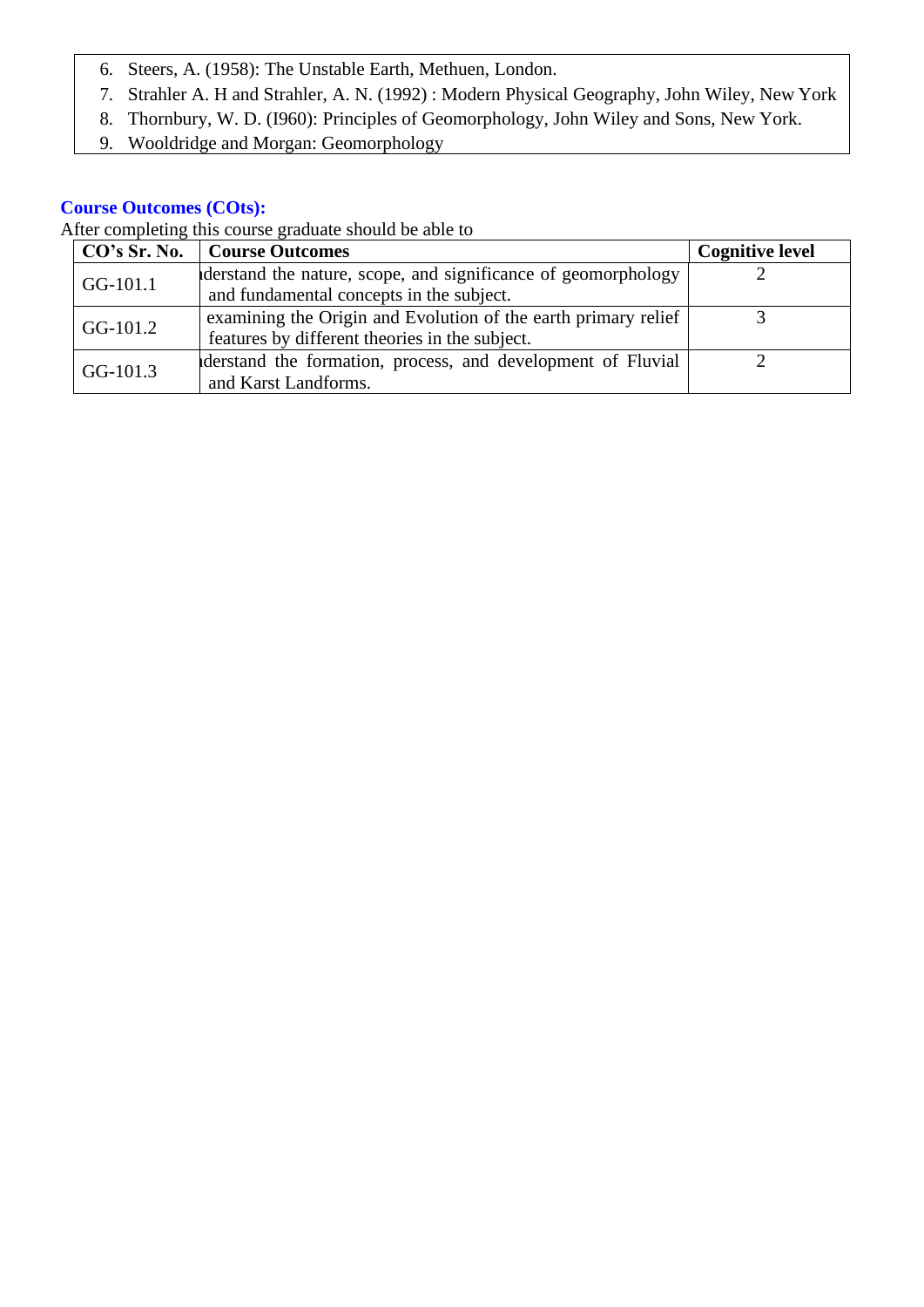|        | <b>GG-102: ENVIRONMENTAL GEOSCIENCES</b>                                                            |     |
|--------|-----------------------------------------------------------------------------------------------------|-----|
|        | <b>Course Objectives:</b>                                                                           |     |
|        | 1. The fundamental issues and debates that circulate around the intersection of                     |     |
|        | geography and environmental science, with a particular focus on how humans                          |     |
|        | affect and are affected by modifications of the physical environment.                               |     |
|        | 2. The importance of 'thinking ecologically' when approaching complex                               |     |
|        | environmental problems.                                                                             |     |
|        | 3. The key environmental inequalities that underpin contemporary globalization, and                 |     |
|        | the ways that race, class, and gender frequently limit access to social and                         |     |
|        | environmental justice.                                                                              |     |
|        | 4. The tensions that arise from global environmental change in particular places and                |     |
|        | geographic conditions.                                                                              |     |
| Unit 1 | <b>Basic issues in environmental sciences:</b>                                                      | 10L |
|        | 1. Definition, principles and scope of environmental science.                                       |     |
|        | 2. Components of environment.                                                                       |     |
|        | 3. Geography and environment.                                                                       |     |
|        | 4. Man and nature, Environment and resources.                                                       |     |
|        | 5. Man – Environment Relationships: i. Approaches to the study ii. Environmental                    |     |
|        | deterministic approach iii. Teleological approach, iv. Possibilistic approach v.                    |     |
|        | Economic deterministic approach, vi. Ecological approach.                                           |     |
|        | 6. Environment and man; Man's interaction with the environment.                                     |     |
| Unit 2 | <b>Ecological systems:</b>                                                                          | 15L |
|        | 1. Ecological concepts i. Meaning and definitions ii. Ecosystem concepts and                        |     |
|        | Components.                                                                                         |     |
|        | 2. Ecosystem; form and functions, Food chain, Food web, Tropic level, Ecological                    |     |
|        | niche.                                                                                              |     |
|        | 3. Biosphere and Ecosystem; Material circulation through ecosystem, Natural                         |     |
|        | system, and man-induced changes, Energy cycle, Hydrological cycle, Nutrient                         |     |
| Unit 3 | cycle (carbon, nitrogen, phosphorous).                                                              | 15L |
|        | <b>Environmental Degradation</b><br>Concepts and types of environmental degradation.<br>1.          |     |
|        | Causes of environmental degradation.<br>2.                                                          |     |
|        | Population growth and development, urbanization, land degradation.<br>3.                            |     |
|        | Environmental Pollution; i. Sources and types of pollution, ii. Air pollution,<br>4.                |     |
|        | adverse effects of air pollution on weather and climate-ozone, depletion, iii.                      |     |
|        | Greenhouse effect, iv. Effects on human health, v. Water pollution, vi. Surface                     |     |
|        | and groundwater, vii. Adverse effects on human health.                                              |     |
| Unit 4 | <b>Atmospheric Changes and the Biosphere</b>                                                        | 10L |
|        | Climatic Factors shaping the Geographical, Zoning and its Periodicity.<br>1.                        |     |
|        | Changing Climate of the World.<br>2.                                                                |     |
|        | 3.<br>Climatic Hazards and Management, Social Response to Climatic Hazard.                          |     |
|        | Biomes and their relationships to Climate and Hydrological Cycle.<br>4.                             |     |
| Unit 5 | <b>Environmental Degradation and Hazards</b>                                                        | 10L |
|        | Water, Air and Noise problems in urban-industrial Environment; Water and soil<br>1.                 |     |
|        | pollution in rural landscape.                                                                       |     |
|        | Impact of Green Revolution; Problems of Solid waste and nuclear fallout.<br>2.                      |     |
|        | Human response to Flood, Drought, Landslide, Earthquake, and Cyclone.<br>3.<br>Disaster Management. |     |
|        | <b>Suggested reading:</b>                                                                           |     |
| 1.     | Chandna R. C., 2002: Environmental Geography, Kalyani, Ludhiana.                                    |     |
| 2.     | Cunninghum W. P. and Cunninghum M. A., 2004: Principals of EnvironmentalScience: Inquiry            |     |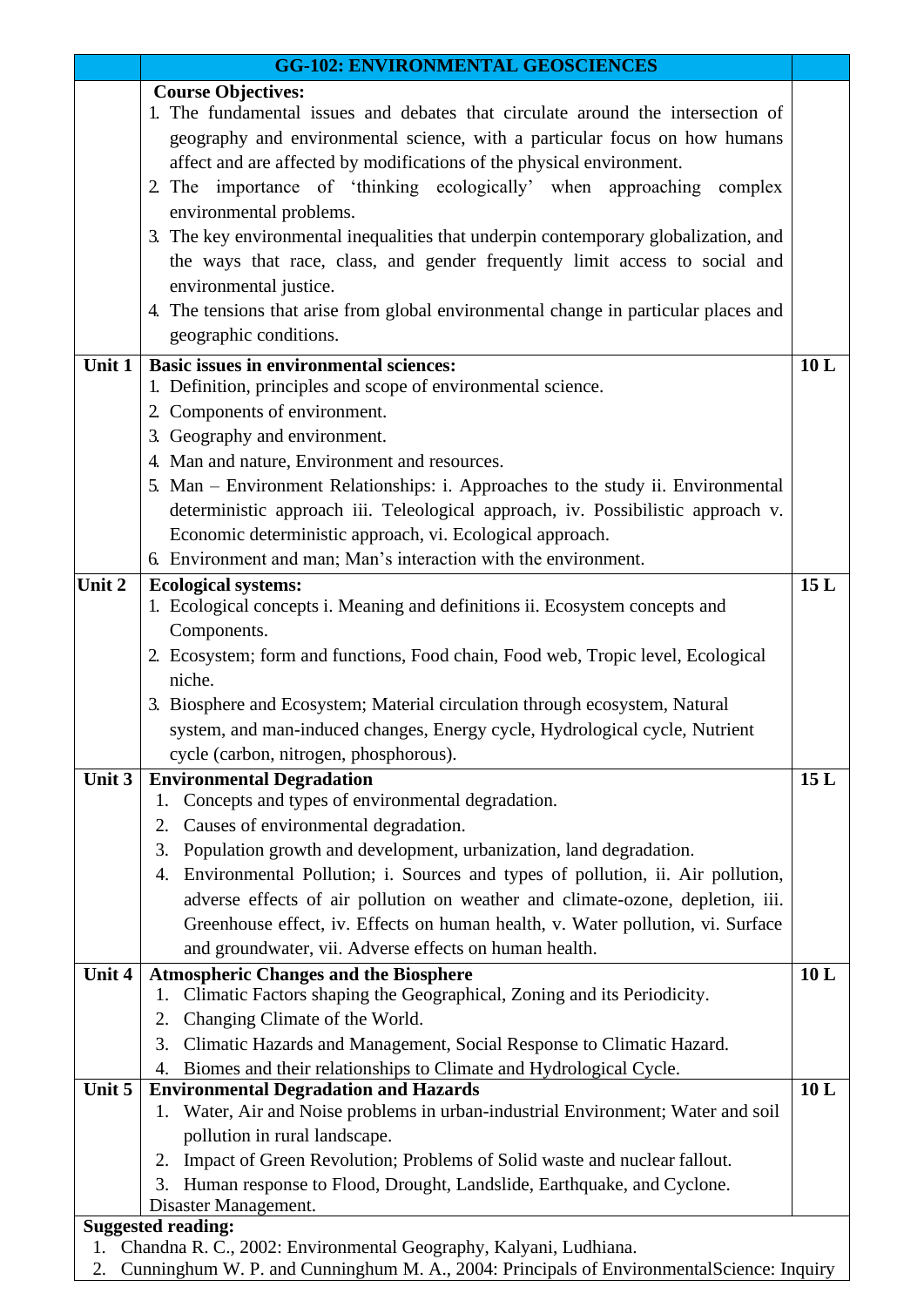and Applications, Tata Macgraw Hill, New Delhi.

- 3. Goudie A., 2001: The Nature of the Environment, Blackwell, Oxford.
- 4. Mal, Suraj., and Singh, R.B. (Eds.) (2009) Biogeography and Biodiversity. Rawat Publication, Jaipur
- 5. Miller G. T., 2004: Environmental Science: Working with the Earth, Thomson BrooksCole, Singapore.
- 6. MoEF, 2006: National Environmental Policy-2006, Ministry of Environment andForests, Governmentof India.
- 7. Singh, R.B. and Hietala, R. (Eds.) (2014) Livelihood security in Northwestern Himalaya: Case studies from changing socio-economic environments in Himachal Pradesh, India. Advances in Geographical and Environmental Studies, Springer
- 8. Odum, E. P. et al, 2005: Fundamentals of Ecology, Ceneage Learning India.
- 9. Singh S., 1997: Environmental Geography, Prayag Pustak Bhawan. Allahabad.
- 10. UNEP, 2007: Global Environment Outlook: GEO4: Environment For Development, United NationsEnvironment Programme.
- 11. Singh, M., Singh, R.B. and Hassan, M.I. (Eds.) (2014) Climate change and biodiversity:Proceedings of IGU Rohtak Conference, Volume 1. Advances in Geographical andEnvironmental Studies, Springer
- 12. Singh, R.B. (1998) Ecological Techniques and Approaches to Vulnerable Environment, New Delhi, Oxford & IBH Pub.
- 13. Singh, Savindra 2001. Paryavaran Bhugol, Prayag Pustak Bhawan, Allahabad. (in Hindi)

# **Course Outcomes (COts):**

| CO's Sr. No. | <b>Course Outcomes</b>                                                                                              | <b>Cognitive level</b> |
|--------------|---------------------------------------------------------------------------------------------------------------------|------------------------|
| GG-102.1     | Understand Structure, Components of atmosphere, acquire<br>knowledge about biodiversity.                            |                        |
| GG-102.2     | To understand and identify the value of the Resources,<br>environmental problems there Cause, Effect, and Remedies. |                        |
| $GG-102.3$   | Get knowledge about environmental hazards and<br>management.                                                        |                        |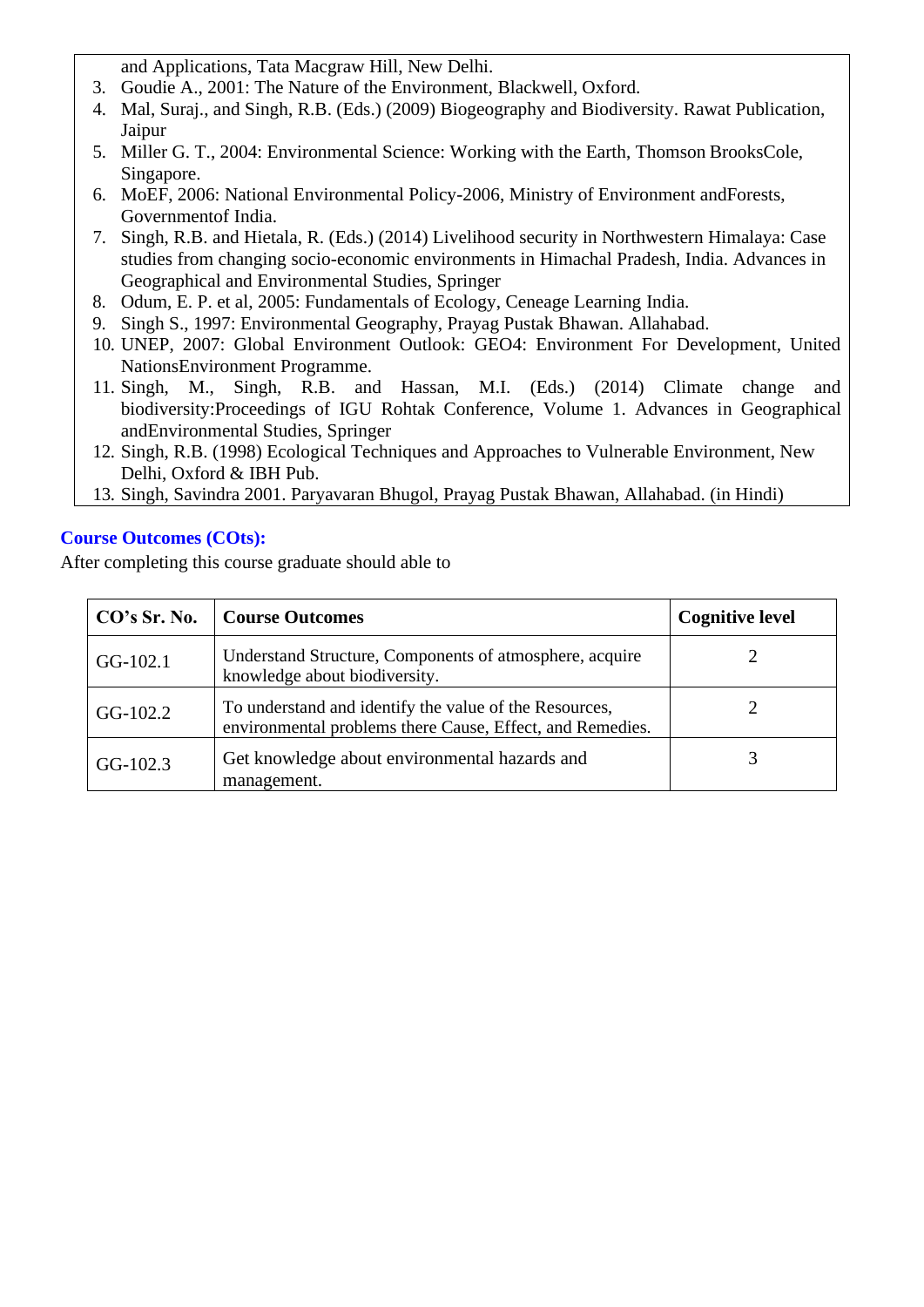|        | <b>GG-103: FUNDAMENTAL OF CARTOGRAPHY</b>                                                                        |              |
|--------|------------------------------------------------------------------------------------------------------------------|--------------|
|        | <b>Course Objectives:</b>                                                                                        |              |
|        | 1. Create professional and aesthetically pleasing maps through thoughtful                                        |              |
|        | application of cartographic conventions.                                                                         |              |
|        | 2. Select and combine appropriate visual variables to clearly represent geospatial                               |              |
|        | data and communicate map content.                                                                                |              |
|        | 3. Classify and generalize data, apply principles of color and contrast, and choose                              |              |
|        | projections and scales for maps of varying purpose.                                                              |              |
|        | 4. Discuss current trends in cartographic science & technology, including virtual                                |              |
|        | reality, open-source web tools, and geo-visual analytics.                                                        |              |
|        | 5. Demonstrate mastery in map production for communication and research;                                         |              |
|        | analyze, critique, and share high-quality maps.                                                                  |              |
| Unit 1 | <b>Fundamental of Cartography</b>                                                                                | 10L          |
|        | Definition, Nature, Scope, History, Types, Developments.<br>1                                                    |              |
|        | Significance.<br>$\overline{2}$                                                                                  |              |
|        | Advance Cartographic techniques.<br>3                                                                            |              |
|        | Application of cartography.<br>$\overline{4}$                                                                    |              |
| Unit 2 | <b>Qualitative Cartography</b>                                                                                   | 15L          |
|        | Map i. Definition ii. Elements iii. Types iv. Characteristics v. Map Making<br>$\mathbf 1$                       |              |
|        | Methods.                                                                                                         |              |
|        | Scale i. Definition ii. Types of Scale, Presentation Techniques & Conversion of<br>2                             |              |
|        | Scale iii. Characteristics iv. Scaling Methods & Uses.                                                           |              |
|        | Relief: i. Definition ii. Types iii. Characteristics iv. Relief Presentation<br>3                                |              |
|        | Techniques: hachure's, shading, contours, and layer tints) & Uses.                                               |              |
|        | 4 Profiles: i. Definition ii. Types iii. Characteristics iv. Drawing of profiles v.                              |              |
|        | Significance.                                                                                                    |              |
|        | Gradient & Slope i. Definition ii. Types iii. Characteristics iv. Slope analysis<br>5                            |              |
|        | methods v. Significance.                                                                                         |              |
| Unit 3 | <b>Quantitative Cartography</b>                                                                                  | 10L          |
|        | 1 Representation of numerical data: i) line graphs ii) bar graphs iii) Proportional                              |              |
|        | Circle iv) Divided Circe v) Histogram vi) Thematic Mapping- Choropleth and                                       |              |
|        | Isopleths.                                                                                                       |              |
|        | Methods of Area Measurement.<br>2                                                                                |              |
| Unit 4 | Methods of Map enlargement and reduction.<br>3                                                                   | 10L          |
|        | <b>Computer Cartography</b><br>Fundamentals of computer cartography i. Digital cartography ii. History iii.<br>1 |              |
|        | Developments and advantages of computerize cartography.                                                          |              |
|        | Representation of geographic data with the help of Advance Techniques: CAD,<br>2                                 |              |
|        | GIS, and GPS.                                                                                                    |              |
| Unit 5 | <b>Map Interpretation Techniques</b>                                                                             | 15L          |
|        | 1 Study of Survey of Indian topographical maps i. Classification scale and                                       |              |
|        | Indexing of Toposheets ii. Introduction to SOI topographical maps: numbering,                                    |              |
|        | scales, and grid reference, signs and symbols, color system, etc.                                                |              |
|        | Interpretation of SOI maps i. Hilly, Mountainous, Plain, Desert, Coastal Areas.<br>2                             |              |
|        | Interpretation of Foreign Toposheets i. Ordnance Survey Map of UK ii)<br>3                                       |              |
|        | Geological Survey of USA.                                                                                        |              |
|        | <b>Suggested reading:</b>                                                                                        |              |
| 1.     | and Ormelling, F. J., 1994: International Cartographic<br>Anson, R.,<br>BasicCartographic Vol., Pregmen Press    | Association: |
|        | 2. Campbell, J., (1984): Introductory Cartography Prentice Hall, Inc., Englewood Cliff,                          |              |
|        | NewJersey.                                                                                                       |              |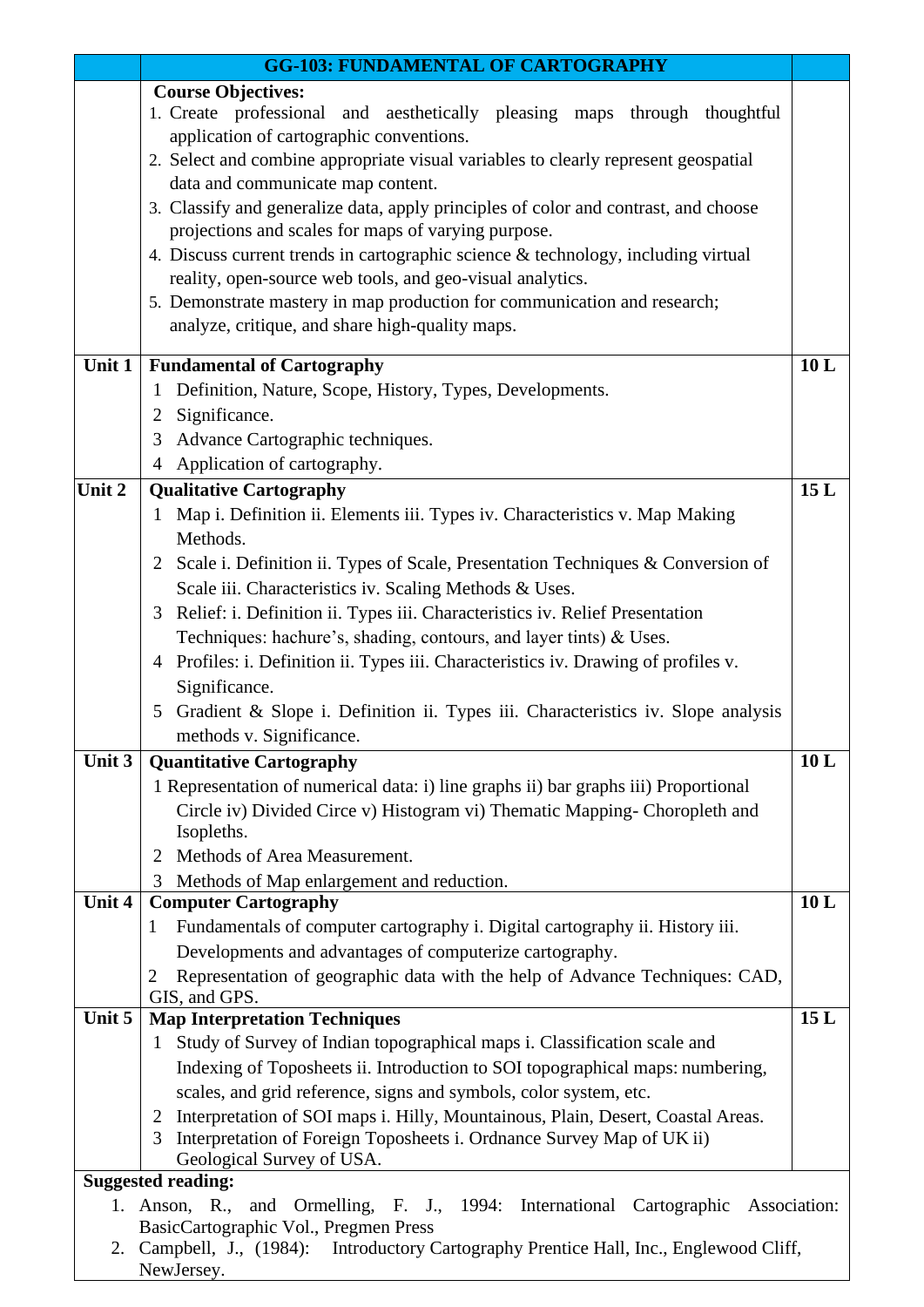- 3. Cromley, R.G., (1992): Digital Cartography Prentice Hall, New Jersey.
- 4. Fraser Taylor (1991): Geographical Information System, Pergmon Press, U.K.
- 5. Glodard R. H., (1982): Field Techniques and Research Methods in Geography Dubuque.
- 6. Gupta, K. K., and Tyagi, V. C., 1992: Working with Map, Survey of India, DST, New Delhi
- 7. Mahmood A., (1977): Statistical Methods in Geographical Studied Rajesh Publication,Delhi.
- 8. Maquire, D.J (1991): Geographical Information Systems Principles and ApplicationGood Child, M.F. and Rhind, D.W., Taylor and Francis Publication Washington,.
- 9. Mishra, R. P., and Ramesh, A., 1989: Fundamentals of Cartography, Concept, New Delhi
- 10. Monkhouse, F. J., and Wilkinson H. R., 1973: Maps and Diagrams, Methuen, London
- 11. Monmonier, M. S. (1982): Computer Assisted Cartography: Principles and Prospects Prentice Hall, New Jersey.
- 12. National Atlas and Thematic Maps Organization (NATMO): National Atlas of IndiaCalcutta.
- 13. Robinson, A. H., 2009: Elements of Cartography, John Wiley and Sons, New York
- 14. Robinson, A.H., John Willey and Sons: Elements of Cartography (New edition):, New York.
- 15. Sarkar, A. 2015: Practical Geography: A systematic approach. Orient Black Swan PrivateLtd., New Delhi.
- 16. Singh, R. L., and Singh, R. P. B., 1999: Elements of Practical Geography, Kalyani Publishers

| CO's Sr. No. | <b>Course Outcomes</b>                                                                                                                                                                                                                        | <b>Cognitive level</b> |
|--------------|-----------------------------------------------------------------------------------------------------------------------------------------------------------------------------------------------------------------------------------------------|------------------------|
| GG-103.1     | Having completed cartography programme, a graduate<br>has a complex understanding between functions and<br>interaction of nature and anthropogenic structures;<br>principles of sustainable development; systematic and<br>critical approach. |                        |
| GG-103.2     | Ability to formulate scientifical and applied research<br>objectives, shape content and possible results.                                                                                                                                     | 6                      |
| $GG-103.3$   | Use varied technologies for scientific research,<br>information search, evaluation, and recall.                                                                                                                                               |                        |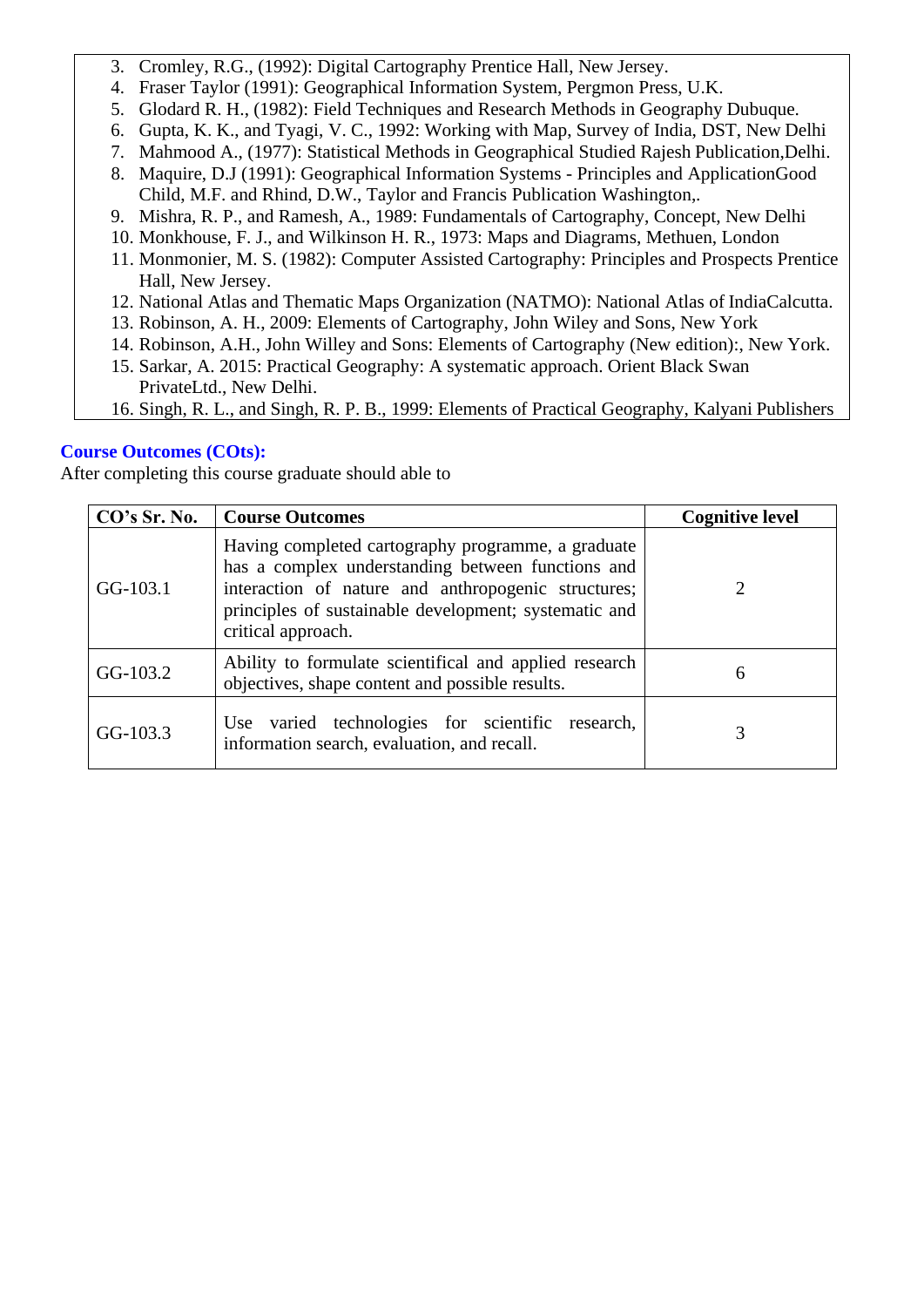| <b>GG-104: PRACTICALS IN PHYSICAL GEOGRAPHY</b> |                                                                                                    |  |
|-------------------------------------------------|----------------------------------------------------------------------------------------------------|--|
|                                                 | <b>Course Objectives:</b>                                                                          |  |
|                                                 | 1. To introduce some basic research method to the students to be applied to various                |  |
|                                                 | themes in Physical Geography.                                                                      |  |
|                                                 | 2. To indicate the assumptions, limitations, and interpretation of these methods and               |  |
|                                                 | results.                                                                                           |  |
| Unit 1                                          | <b>Drainage Network Hierarchy:</b>                                                                 |  |
|                                                 | 1. Drainage network hierarchy i) Horton's method ii) Strahler's method.                            |  |
|                                                 | 2. Laws of drainage composition;                                                                   |  |
|                                                 | a. Law of stream order: i) Measurement of order wise stream number ii) Stream                      |  |
|                                                 | number v/s Stream order. (Preparation of graph) iii) Bifurcation ratio.                            |  |
|                                                 | b. Law of stream length i) Measurement of stream length and average. ii) Stream                    |  |
|                                                 | order v/s average stream length. (Preparation of graph) iii) Length Ratio.                         |  |
| Unit 2                                          | Measurement of the catchment area of the drainage basin unit:                                      |  |
|                                                 | i) Drainage Frequency ii) Drainage Density iii) Constant of Channel Maintenance.                   |  |
|                                                 | iv) Basin Elongation vi) Ruggedness Number vii)Stream order v/s mean area                          |  |
|                                                 | Interpretation of the results of all subunits.                                                     |  |
| Unit 3                                          | <b>Relief and Slope Analysis</b>                                                                   |  |
|                                                 | i) Absolute Relief Map, ii)Relative Relief Map, iii) Dissection Index Map,<br>iv)                  |  |
|                                                 | Hypsometric Integral, Miller's Isotan Map, Slope Map by Wentworth's Method                         |  |
| Unit 4                                          | <b>Geological Maps:</b>                                                                            |  |
|                                                 | 1. Introduction of Geological Maps: i) Dip ii) Strike Line iii) Bedding Plane iv) Plane            |  |
|                                                 | of Unconformity v) Out Crop.                                                                       |  |
|                                                 | 2. Drawing of Geological Section and its Interpretation.                                           |  |
| Unit 5                                          | <b>Sediment Analysis:</b>                                                                          |  |
|                                                 | 1. Sieving and pipette method; i) Analysis of 1 sandy and 1 Clayey sample, ii) Plotting            |  |
|                                                 | of data on probability graph paper and estimation of grain size parameters, iii)                   |  |
|                                                 | Interpretation of processes.                                                                       |  |
|                                                 | 2. Study of Sedimentary sequences and weathering profile, i) Study of 1 sedimentary                |  |
|                                                 | sequence of river or costal sediments and 1 weathering profiles, ii) Interpretation in             |  |
|                                                 | terms of past and present processes.                                                               |  |
|                                                 | <b>Suggested reading:</b>                                                                          |  |
|                                                 | 1. Anson, R., and Ormelling, F. J., 1994: International Cartographic Association:                  |  |
|                                                 | BasicCartographic Vol., Pregmen Press                                                              |  |
|                                                 | 2. Campbell, J., (1984): Introductory Cartography Prentice Hall, Inc., Englewood Cliff,            |  |
|                                                 | NewJersey.                                                                                         |  |
| 3.                                              | Cromley, R.G., (1992): Digital Cartography Prentice Hall, New Jersey.                              |  |
| 4.                                              | Fraser Taylor (1991): Geographical Information System, Pergmon Press, U.K.                         |  |
| 5.                                              | Glodard R. H., (1982): Field Techniques and Research Methods in Geography Dubuque.                 |  |
| 6.                                              | Gupta, K. K., and Tyagi, V. C., 1992: Working with Map, Survey of India, DST, New<br>Delhi         |  |
| 7.                                              | Mahmood A., (1977):<br>Statistical Methods in Geographical<br>Studied<br>Rajesh                    |  |
|                                                 | Publication, Delhi.                                                                                |  |
| 8.                                              | Maquire, D.J<br>(1991):<br>Geographical<br>Information<br>Systems<br>Principles<br>and<br>$\equiv$ |  |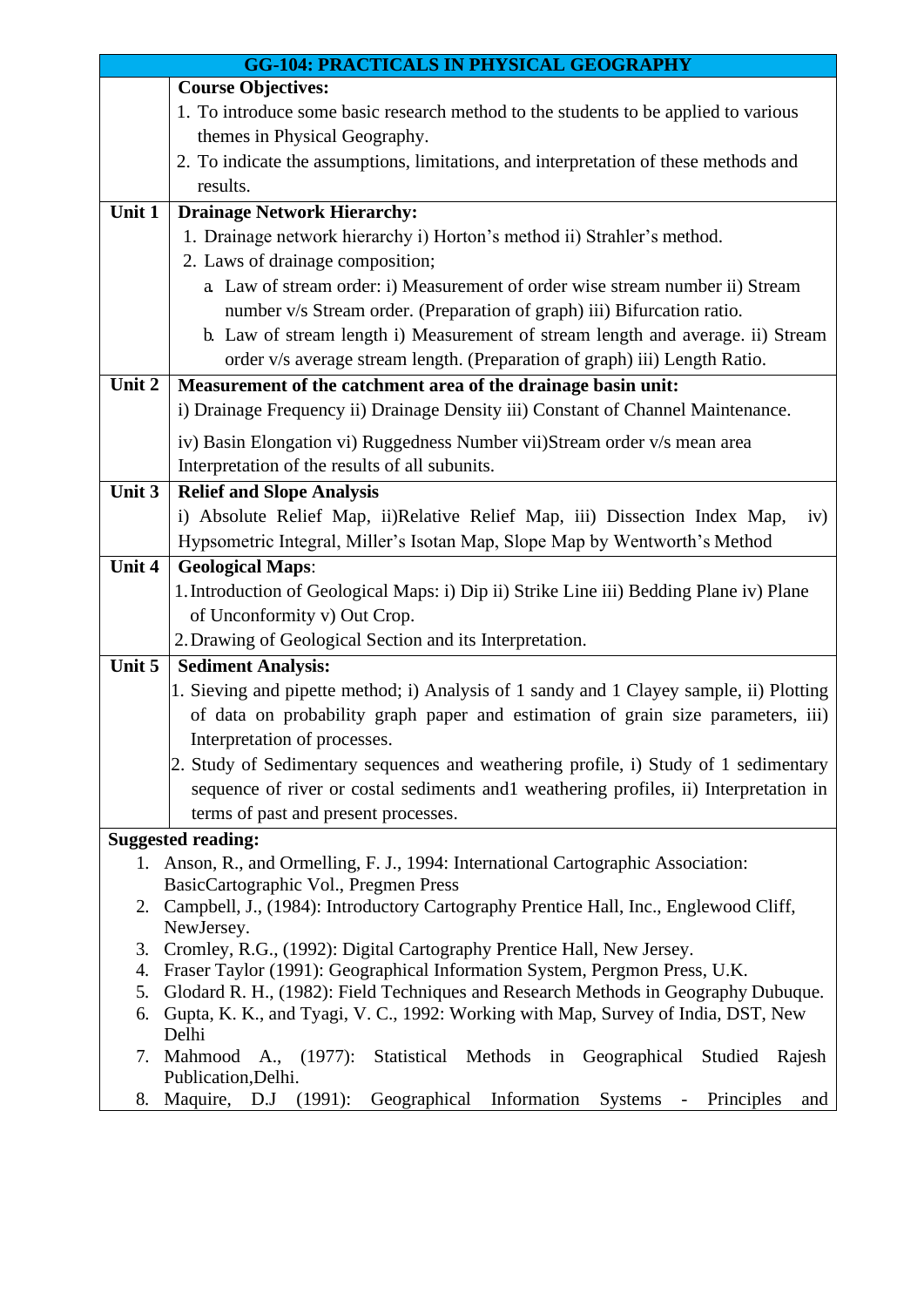ApplicationGood Child, M.F. and Rhind, D.W., Taylor and Francis Publication Washington,.

- 9. Mishra, R. P., and Ramesh, A., 1989: Fundamentals of Cartography, Concept, New Delhi
- 10. Monkhouse, F. J., and Wilkinson H. R., 1973: Maps and Diagrams, Methuen, London
- 11. Monmonier, M. S. (1982): Computer Assisted Cartography: Principles and Prospects Prentice Hall, New Jersey.
- 12. National Atlas and Thematic Maps Organization (NATMO): National Atlas of IndiaCalcutta.
- 13. Robinson, A. H., 2009: Elements of Cartography, John Wiley and Sons, New York
- 14. Robinson, A.H., John Willey and Sons: Elements of Cartography (New edition):, New York.
- 15. Sarkar, A. 2015: Practical Geography: A systematic approach. Orient Black Swan PrivateLtd., New Delhi
- 16. Singh, R. L., and Singh, R. P. B., 1999: Elements of Practical Geography, Kalyani Publishers

#### **Course Outcomes (COts):**

| CO's Sr. No. | <b>Course Outcomes</b>                                                     | <b>Cognitive level</b> |
|--------------|----------------------------------------------------------------------------|------------------------|
| GG-104.1     | To describe the fundamentals of Physical Geography.                        |                        |
| GG-104.2     | To create a drawing of Scale Diagram for representing<br>geographical data |                        |
| $GG-104.3$   | Able to prepare a drawing of map, grapes, diagrams<br>scale.               |                        |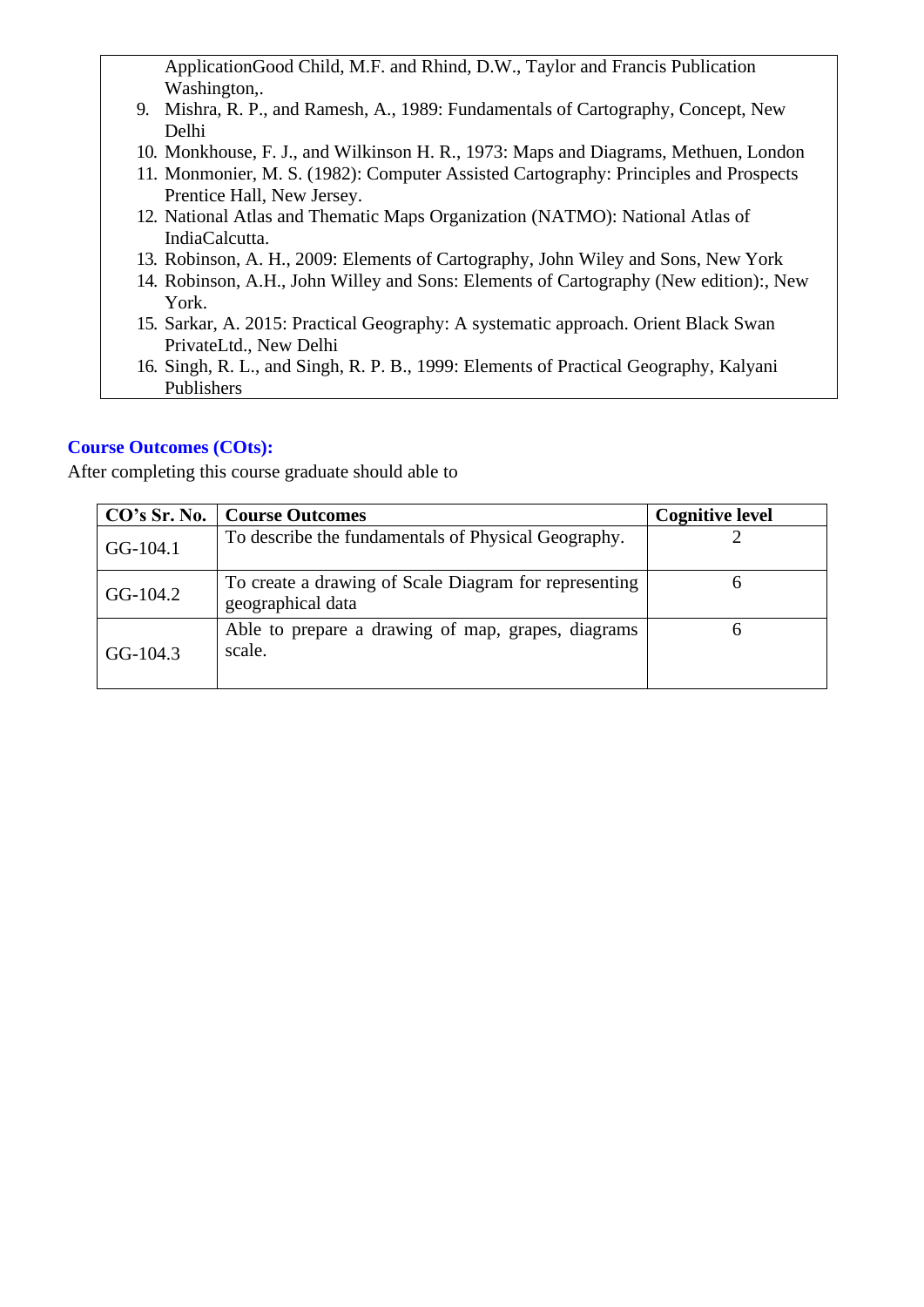| <b>GG-105: PRACTICALS IN CARTOGRAPHIC TECHNIQUES WITH HELP OF GIS</b> |                                                                                                                                                                            |  |
|-----------------------------------------------------------------------|----------------------------------------------------------------------------------------------------------------------------------------------------------------------------|--|
|                                                                       | <b>Course Objectives:</b><br>1. To introduce GIS (Geographic Information System) as a tool of spatial science.                                                             |  |
|                                                                       | 2. To indicate the basic elements of GIS and methodology of GIS.                                                                                                           |  |
|                                                                       | 3. To outline the steps and areas of application of GIS.                                                                                                                   |  |
|                                                                       |                                                                                                                                                                            |  |
| Unit 1                                                                | <b>Introduction to Auto CAD Map Software:</b>                                                                                                                              |  |
|                                                                       | Interface, Menu bar, Toolbar, Data import, Scale, factor, Layer Properties.                                                                                                |  |
| Unit 2                                                                | <b>Spatial Database</b>                                                                                                                                                    |  |
|                                                                       | <b>Layer Generation</b>                                                                                                                                                    |  |
|                                                                       | 1. Raster: Full Grid, Chain Codes, and Run Length Codes.                                                                                                                   |  |
| Unit 3                                                                | 2. Vector: Manual Digitization, Digitization Errors and Topology Building.<br><b>Cartographic Techniques with the help of GIS:</b>                                         |  |
|                                                                       | Techniques to Prepare Following Maps; Choropleth Map: i) Shading ii) Colour, Dot                                                                                           |  |
|                                                                       | Map, Transformation of Dot map into Isopleth Map, Proportional Circle Map                                                                                                  |  |
|                                                                       | <b>Query in GIS</b>                                                                                                                                                        |  |
|                                                                       | Simple and advanced, Spatial and nonspatial, Topological, SQL.                                                                                                             |  |
| Unit 4                                                                | <b>Overlay Analysis</b>                                                                                                                                                    |  |
|                                                                       | Polygon-on-polygon overlay, line-in-polygon overlay, point-on-polygon-overlay                                                                                              |  |
|                                                                       | <b>Network Analysis</b>                                                                                                                                                    |  |
|                                                                       | Principle and computation; Pathfinding. Shortest path, Location Allocation: Supply and                                                                                     |  |
|                                                                       | demand.                                                                                                                                                                    |  |
|                                                                       | <b>Proximity Analysis</b>                                                                                                                                                  |  |
|                                                                       | Point, Line, Polygon Buffer Zone                                                                                                                                           |  |
| Unit 5                                                                | <b>Excursion:</b>                                                                                                                                                          |  |
|                                                                       | a) Visit a place or a region of geographical interest.                                                                                                                     |  |
|                                                                       | b) The report should include the following points:                                                                                                                         |  |
|                                                                       | Landforms- More emphasis should be given on the formation of the landforms,                                                                                                |  |
|                                                                       | Economy, Settlements, Transport, and General Observations. While writing the                                                                                               |  |
|                                                                       | report students may.                                                                                                                                                       |  |
|                                                                       | Write a report on anyone point or may consider all points.                                                                                                                 |  |
|                                                                       | a) Maps Photographs & Diagrams are necessary for the report.                                                                                                               |  |
|                                                                       | b) Collection of rock specimens is also expected. Students should bring them at the<br>time of examination $\&$ show them to the examiner. Examiners are requested to give |  |
|                                                                       | weightage to such students.                                                                                                                                                |  |
|                                                                       | <b>Suggested reading:</b>                                                                                                                                                  |  |
|                                                                       | 1. Agricultural Geography (1984): Sing J. and Dhillon.                                                                                                                     |  |
|                                                                       | 2. Agricultural Geography: Majid Hussen.                                                                                                                                   |  |
|                                                                       | An Introduction to Quantitative Analysis in Human Geography (1974): Yeats M.H.<br>3.                                                                                       |  |
|                                                                       | Geography of Settlement (1976): Hudson F.S.<br>4.                                                                                                                          |  |
|                                                                       | Maps and Diagram: Monkhouse.<br>5.                                                                                                                                         |  |
|                                                                       | Mastering Auto CAD: George Omura, BPB Publication, B14 Connaught place, New<br>6.                                                                                          |  |
|                                                                       | Delhi                                                                                                                                                                      |  |
|                                                                       | 7. Readings in Rural Settlement Geography: Sing R.L.                                                                                                                       |  |
|                                                                       | Statistic for Geography and Social Science: R. B. Mandal.<br>8.                                                                                                            |  |
|                                                                       | The Study of Urban Geography: Edward Arnold.<br>9.                                                                                                                         |  |
|                                                                       | 10. Transportation Geography: Michaele E. and E. Hurse.                                                                                                                    |  |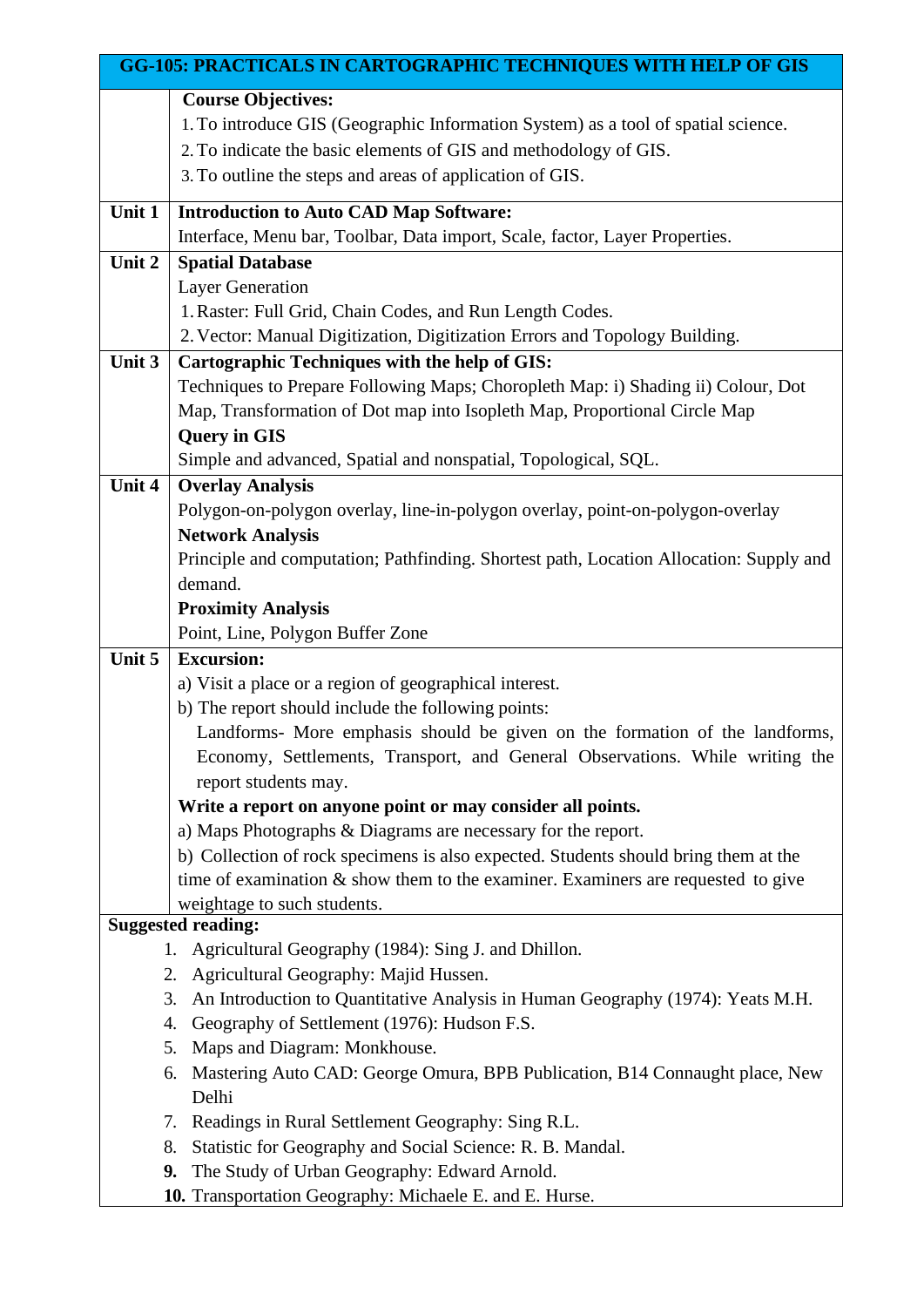After completing this course graduate should able to

|            | CO's Sr. No.   Course Outcomes                                                                                                                                                    | <b>Cognitive level</b> |
|------------|-----------------------------------------------------------------------------------------------------------------------------------------------------------------------------------|------------------------|
| GG-105.1   | Understand the introductory part of GIS software, its<br>tool, functions, data import, scale factors, and basics of<br>digitization.                                              |                        |
| $GG-105.2$ | Applied this software and cartographic techniques for<br>analysis and study in rural settlement geography and<br>urban settlement for planning and development.                   |                        |
| $GG-105.3$ | Understand the cartographic techniques and their tools,<br>functions, applied in agriculture geography<br>and<br>physical geography for assessment and visualization<br>purposes. |                        |

# **M.A./ M.Sc. Part I Semester Applied Geography: Audit Courses**

| <b>AC-101: Practicing Cleanliness</b><br>(Compulsory; Campus-level Audit Course; Practical; 2 Credits)       |  |
|--------------------------------------------------------------------------------------------------------------|--|
| Course Objectives (CObs):                                                                                    |  |
| To make students aware of Clean India Mission and inculcate cleanliness practices among them.                |  |
| Awareness program on                                                                                         |  |
| Swachh Bharat Abhiyan (Clean India Mission)<br>$\circ$                                                       |  |
| <b>Clean Campus Mission</b><br>$\circ$                                                                       |  |
| Role of youth in Clean India Mission<br>$\circ$                                                              |  |
| Cleaning activities inside and surroundings of Department buildings.<br>٠                                    |  |
| Tree plantation and further care of planted trees<br>٠                                                       |  |
| Waste (Liquid/Solid/e-waste) Management, Japanese 5-S practices<br>$\bullet$                                 |  |
| Planning and execution of collection of Garbage from different sections of<br>$\bullet$<br>University campus |  |
| Role of youth in power saving, pollution control, control of global warming,<br>٠                            |  |
| preservation of ground water and many more issues of national importance.                                    |  |
| <b>Cleanest School/Department and Cleanest Hostel contests</b><br>٠                                          |  |
| Painting and Essay writing competitions                                                                      |  |

#### **Course Outcomes (COts):**

| CO<br>No. | CO                                                                                     | Cognitive<br>level |
|-----------|----------------------------------------------------------------------------------------|--------------------|
|           | <b>AC101.1</b> Identify need at of cleanliness at home/office and other public places. |                    |
|           | AC101.2   Plan and observe cleanliness programs at home and other places.              |                    |
|           | <b>AC101.3</b> Practice Japanese 5-S practices in regular life.                        |                    |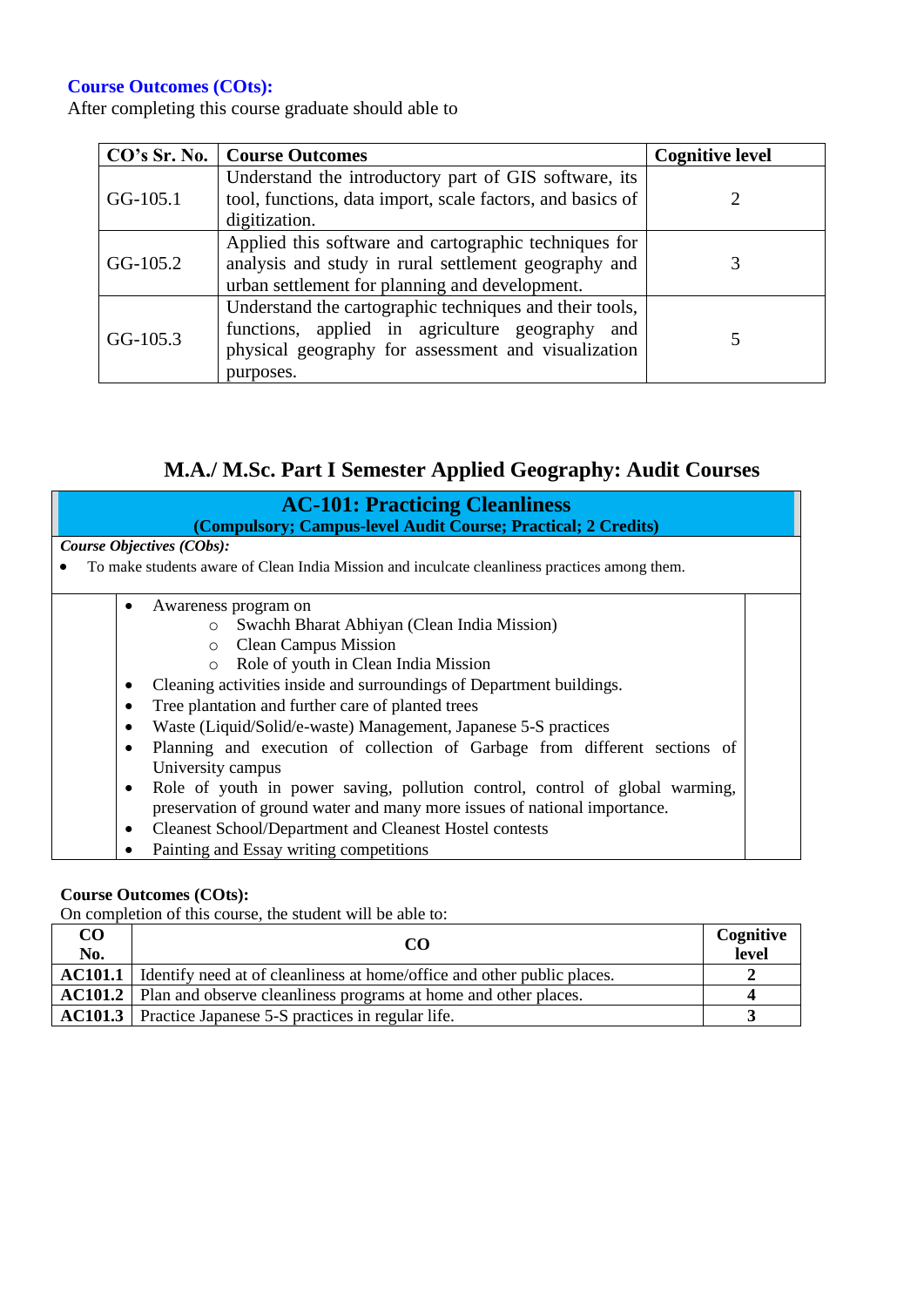# **SEMESTER – II**

|        | <b>GG-201: GEOINFOMETICS-I</b>                                                         |     |
|--------|----------------------------------------------------------------------------------------|-----|
|        | <b>Course Objectives:</b>                                                              |     |
|        | 1. Maximize the efficiency of decision making and planning.                            |     |
|        | 2. Provide efficient means for data distribution and handling.                         |     |
|        | 3. Elimination of redundant database-minimize duplication.                             |     |
|        | 4. Capacity to integrate information from many sources.                                |     |
|        | 5. Complex analysis/queries involving geographical reference data to                   |     |
|        | generate new information.                                                              |     |
|        | 6. It will be teaching about the important elements of Geospatial                      |     |
|        | technology.                                                                            |     |
|        |                                                                                        |     |
|        | 7. Update data quickly and cheaply.                                                    |     |
| Unit 1 | <b>Introduction to GIS</b>                                                             | 15L |
|        | 1. Definition, potential of GIS, concept of space & time.                              |     |
|        | 2. Spatial Information Theory.                                                         |     |
|        | 3. History of GIS.                                                                     |     |
|        | 4. Objectives of GIS.                                                                  |     |
|        | 5. Elements of GIS, hardware & software requirements.                                  |     |
|        | 6. GIS Applications.                                                                   |     |
|        | 7. GIS Tasks- input, manipulation, management, query & analysis,                       |     |
|        | visualization.                                                                         |     |
| Unit 2 | <b>Database and Data Models</b>                                                        | 15L |
|        | 1. Spatial: spatial relationship, functional<br>relationship,<br>logical               |     |
|        | relationship.                                                                          |     |
|        | 2. Non-spatial: nominal, ordinal, ratio and cyclic.                                    |     |
|        | 3. Spatial: Geometric primitives, Raster, Vector, comparative overview of              |     |
|        | raster and vector models, layers and coverage.                                         |     |
|        |                                                                                        |     |
|        | 4. Non-spatial: DBMS Advantages, conceptual models; Implementation                     |     |
|        | models hierarchical, network and relational.                                           |     |
| Unit 3 | <b>Structuring of Spatial Data</b>                                                     | 10L |
|        | 1. Digitizers: manual, semi-automatic & automatic.                                     |     |
|        | 2. Editing error: detection & correction, topology building.                           |     |
| Unit 4 | Data Analysis (I)                                                                      | 10L |
|        | 1. Attribute databases: operations from algebraic theory.                              |     |
|        | Operations from set theory SQL: attribute query.                                       |     |
| Unit 5 | Data Analysis (II)                                                                     | 10L |
|        | 1. Spatial Databases: map algebra, grid Operations: Local, Focal.                      |     |
|        | SQL: spatial query.                                                                    |     |
|        | <b>Suggested reading:</b>                                                              |     |
| 1.     | Burroughs, P. A. and McDonnell, R.A. (2002): Principles of Geographical Information    |     |
|        | System, Oxford University Press.                                                       |     |
|        |                                                                                        |     |
| 2.     | George J. (2004): Fundamentals of Remote Sensing, Universities Press Pvt. Ltd.,        |     |
|        | Hyderabad.                                                                             |     |
|        | 3. Jensen, J. R. (2003): Remote Sensing of Environment, An Earth Resource Perspective, |     |
|        | Pearson Education Pvt. Ltd., New Delhi.                                                |     |
| 4.     | Kang-Tsung-Chang, Introduction to Geographical Information System, 2002, McGraw        |     |
|        | Hill.                                                                                  |     |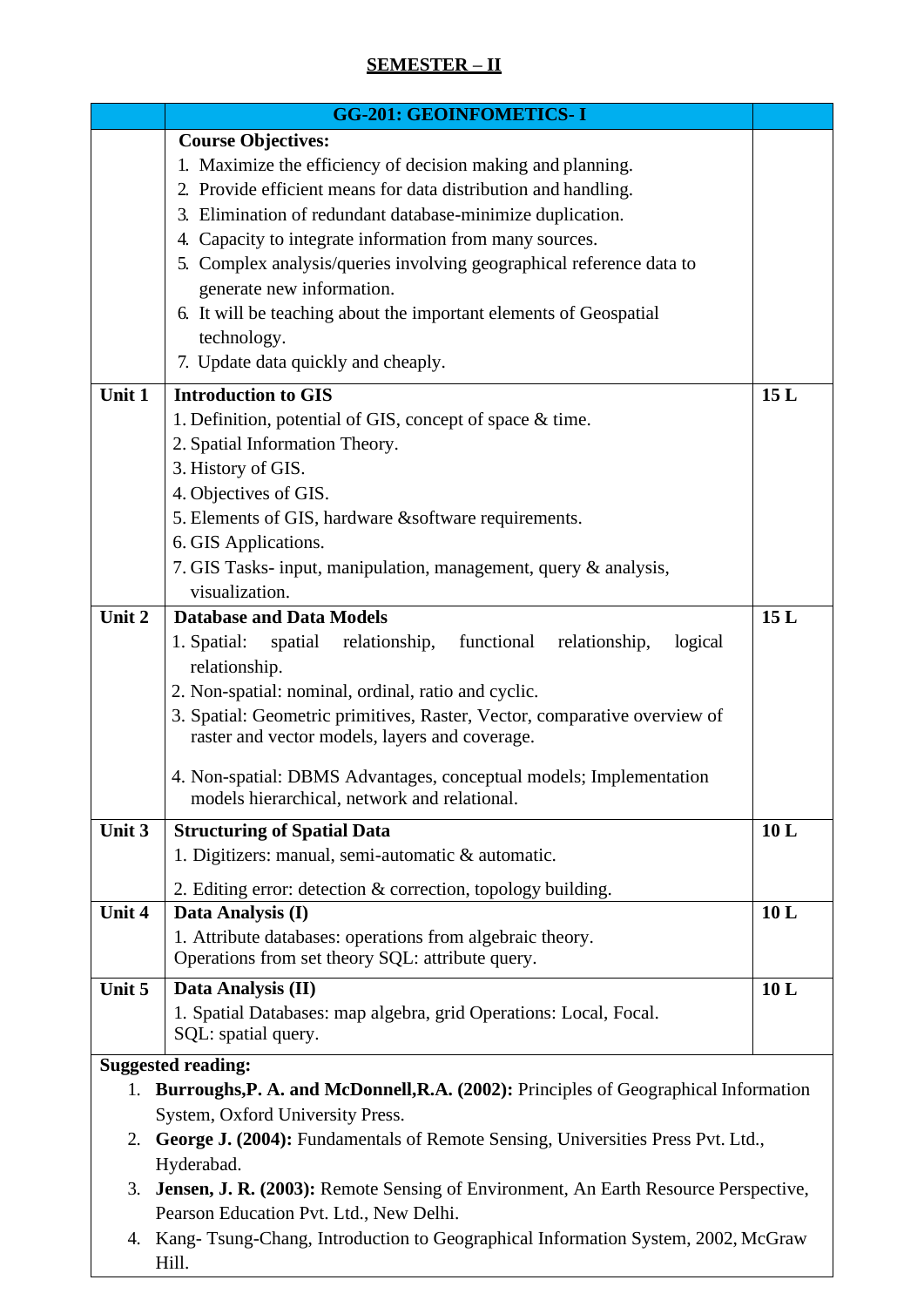- 5. **Lillesand, T. M. and Kiefer R. W. (2002):** Remote Sensing and Image Interpretation, John Wiley and Sons, New Delhi.
- 6. **Lo C. P. and Yeung, A.K.W. (2002):** Concepts and Techniques of Geographic Information System, Prentice Hall, India.
- 7. **Paul A. Lonfley, Michel F. Goodchild, D J. Maguire and D W. Rhind, (2002):**Introduction to Geographic Information Systems and Science, John Wiley and Sons Ltd.
- 8. Fundamentals of Remote Sensing, A Canada Centre for Remote Sensing Remote Sensing Tutorial. ht[tps://www.nrcan.gc.ca/sites/www.nrcan.gc.ca/files/earthsciences/pdf/resource/tutor](http://www.nrcan.gc.ca/sites/www.nrcan.gc.ca/files/earthsciences/pdf/resource/tutor/fun)

[/fun](http://www.nrcan.gc.ca/sites/www.nrcan.gc.ca/files/earthsciences/pdf/resource/tutor/fun) dam/pdf/fundamentals\_e.pdf

# **Course Outcomes (COts):**

|            | <b>CO's Sr. No.</b>   Course Outcomes                                                                                                                      | <b>Cognitive level</b> |
|------------|------------------------------------------------------------------------------------------------------------------------------------------------------------|------------------------|
| GG-201.1   | Students will demonstrate<br>knowledge of the<br>foundations and theories of geographic information<br>systems (GIS) and use the tools and methods of GIS. |                        |
| GG-201.2   | Understand the modern techniques in geography under<br>this course such as remote sensing and aerial<br>photography.                                       |                        |
| $GG-201.3$ | Students will be facilitated with modern techniques in<br>Geography.                                                                                       | 6                      |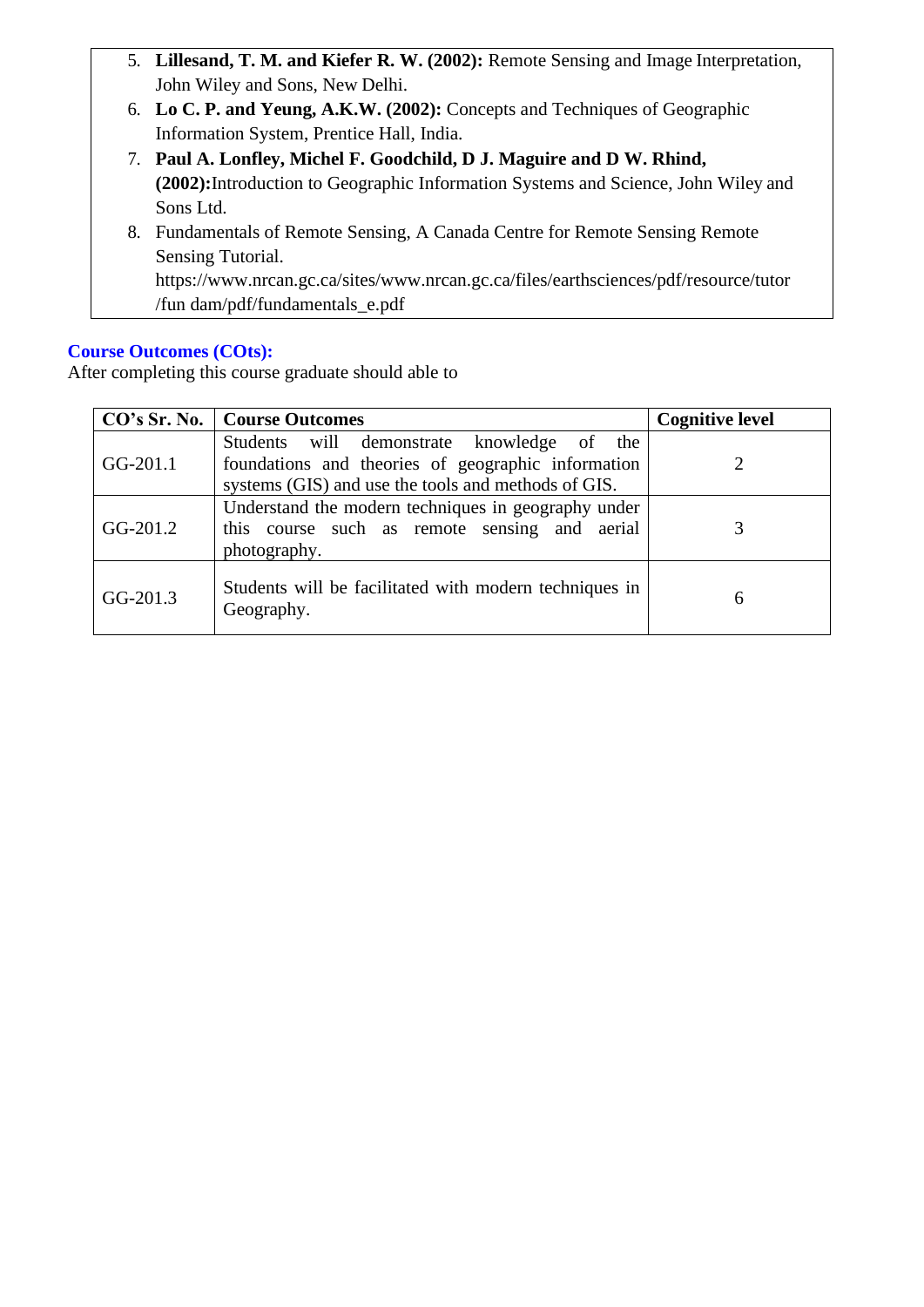|        | <b>GG-202: CLIMATOLOGY</b>                                                             |     |
|--------|----------------------------------------------------------------------------------------|-----|
|        | <b>Course Objectives:</b>                                                              |     |
|        | 1. Climatology is important since it helps determine future climate expectations.      |     |
|        | 2. Through the use of latitude, one can determine the likelihood of snow and hail      |     |
|        | reaching the surface.                                                                  |     |
|        | 3. You can also be able to identify the thermal energy from the sun that is            |     |
|        | accessible to a region.                                                                |     |
|        | 4. Provide training in theoretical and applied aspects of atmospheric physics and      |     |
|        | dynamics, quantitative modeling techniques, weather forecasting, climate               |     |
|        | prediction and observation of atmospheric processes.                                   |     |
|        | 5. Equip you with the skills of quantitative and statistical analysis with regards to  |     |
|        | atmospheric data processing and management.                                            |     |
|        | 6. Enable you to apply theoretical concepts and analytical techniques to the           |     |
|        | resolution of environmental and socio-economic problems that have an                   |     |
|        | atmospheric origin.                                                                    |     |
|        | 7. Develop your independent research ability.                                          |     |
|        | 8. Convert participants with non-environmental<br>backgrounds to<br>applied            |     |
|        | meteorologists and climatologists.                                                     |     |
| Unit 1 | <b>Introduction</b>                                                                    | 08L |
|        | Nature and scope; Weather, Climate, Subdivisions of Climatology, Development of        |     |
|        | Modern Climatology, Tropical Climatology                                               |     |
|        | Earth's atmosphere                                                                     |     |
|        | 1. Composition; Physical properties, Chemical composition.                             |     |
|        | 2. Vertical structure; Temperature changes, Vertical variations in the composition,    |     |
|        | Ionosphere and aurora.                                                                 |     |
| Unit 2 | <b>Insolation and Heat Balance</b>                                                     | 15L |
|        | 1. Solar radiation; Electromagnetic spectrum, Factors affecting insolation.            |     |
|        | 2. Distribution; Latitudinal and Seasonal, variation of insolation.                    |     |
|        | 3. Effect of Atmosphere; Scattering, Diffusion, Absorption, Reflection, Albedo,        |     |
|        | Green House Effect.                                                                    |     |
|        | 4. Terrestrial Radiation; Heat Budget, Latitudinal Heat Balance, Atmospheric           |     |
|        | window.<br><b>Temperature</b>                                                          |     |
|        | Basic concept; Difference between Heat and Temperature, Controls of                    |     |
|        | temperature Horizontal and Vertical distributions, Inversion of temperature.           |     |
| Unit 3 | <b>Atmospheric Pressure and Winds</b>                                                  | 12L |
|        | Pressure measurement and distribution; ii. Factors affecting distribution of pressure, |     |
|        | iii. Wind observation and measurement, iv. Factors affecting wind, v. Geostrophic      |     |
|        | wind and Gradient wind, vi. Models of general circulation of the atmosphere, vii.      |     |
|        | Eddy theory, viii. Local winds, ix. Jet stream, x. Cyclones and Anticyclones           |     |
| Unit 4 | <b>Atmospheric Moisture</b>                                                            | 10L |
|        | Atmospheric moisture<br>i.                                                             |     |
|        | Hydrologic cycle<br>11.                                                                |     |
|        | iii. Evaporation and condensation                                                      |     |
|        | iv. Forms of condensation                                                              |     |
|        | Precipitation<br>V.                                                                    |     |
|        | vi. Types of precipitation                                                             |     |
|        | vii. Measurement of humidity.                                                          |     |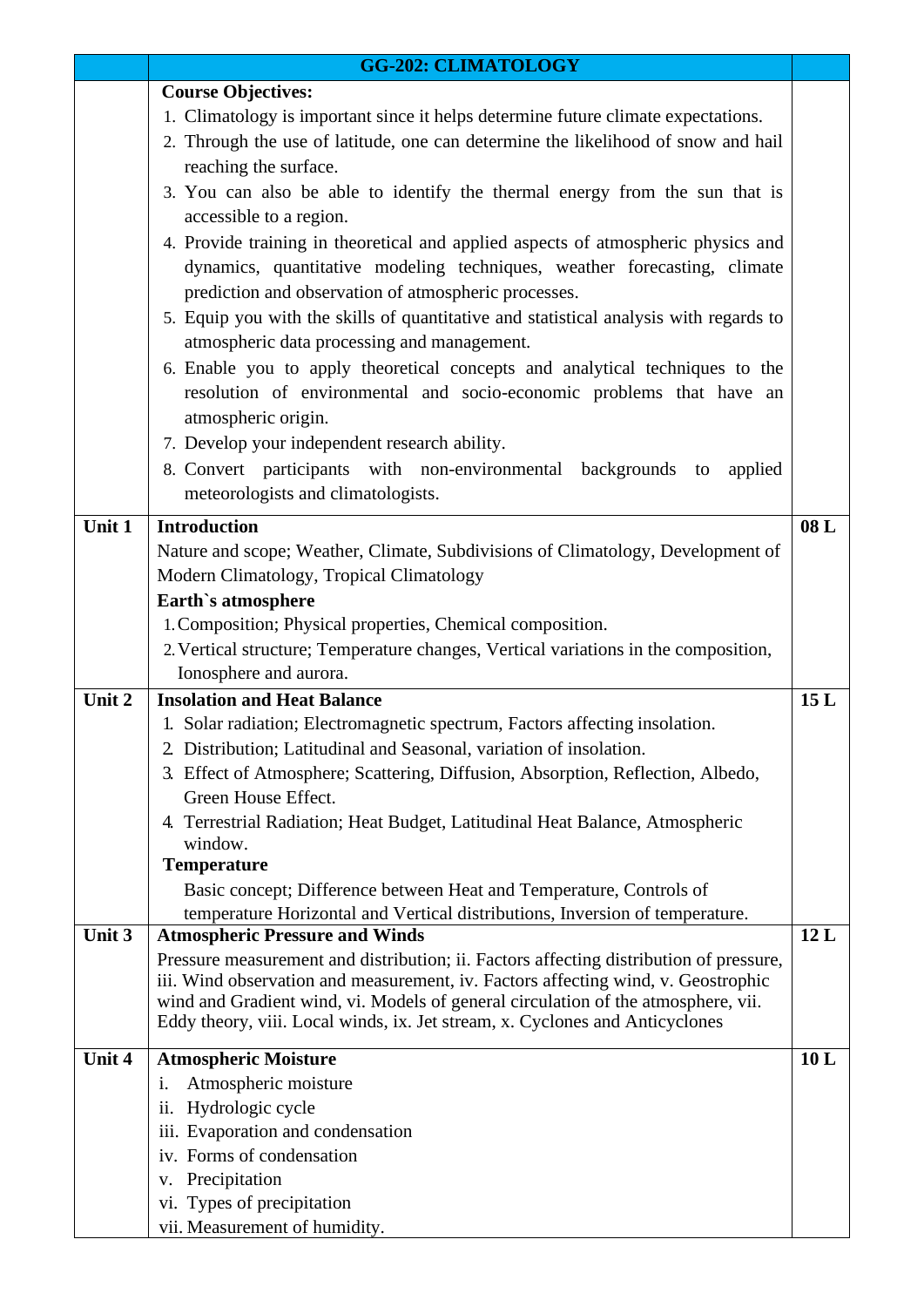| Unit 5 | <b>Atmospheric Stability</b>                                                                                   | 15L |
|--------|----------------------------------------------------------------------------------------------------------------|-----|
|        | i. Lapse Rate: normal, environmental, dry adiabatic lapse rate and wet adiabatic                               |     |
|        | lapse rate, ii. Stable and unstable air, iii. Absolute stability, iv. Absolute instability,                    |     |
|        | v. Conditional instability.                                                                                    |     |
|        | <b>Air Masses and Fronts</b>                                                                                   |     |
|        | i. Introduction to air masses and fronts, ii. Types of air masses, iii. Types of fronts.                       |     |
|        | <b>Suggested reading:</b>                                                                                      |     |
|        | Critchfield, H.J. (Rep. 2010): General Climatology. Prentice Hall, New Delhi.                                  |     |
|        | 2. Lal, D.S. (1998): 'Climatology', Chaitanya Publishing House, Allahabad.                                     |     |
|        | 3. Lutgens, Frederic K. & Tarbuck, Edward J. (2010): 'The Atmosphere: An Introduction to                       |     |
|        | Meteorology', Pearson Prentice Hall, New Jersey.                                                               |     |
|        | 4. Oliver, John E. & Hidore, John J. (2003): Climatology: An Atmospheric Science, Pearson                      |     |
|        | Education, Delhi                                                                                               |     |
| 5.     | Savindra Singh (2005): Climatology, PrayagPustakBhawan, Allahabad.                                             |     |
| 6.     | Trewartha: Introduction to Weather and Climate.                                                                |     |
|        | 7. More, Pagar, Thorat (2014): (Marathi), Elements of Climatology & Oceanography, Atharv<br>Publication, Pune. |     |

|            | <b>CO's Sr. No.   Course Outcomes</b>                                                                                                                                                      | <b>Cognitive level</b> |
|------------|--------------------------------------------------------------------------------------------------------------------------------------------------------------------------------------------|------------------------|
| $GG-202.1$ | Understand the introduction to<br>Climatology<br>considering weather $\&$ climate, the role of climate in<br>human life, aims, nature, scope, and some other<br>subdivision of the course. | 2                      |
| $GG-202.2$ | Determine the Atmosphere and its process and<br>function, origin, composition, the structure<br>Atmosphere.                                                                                | 3                      |
| $GG-202.3$ | To examining the Insolation and Heat Budget and its<br>factors effects and their relations to other some<br>elements.                                                                      | 3                      |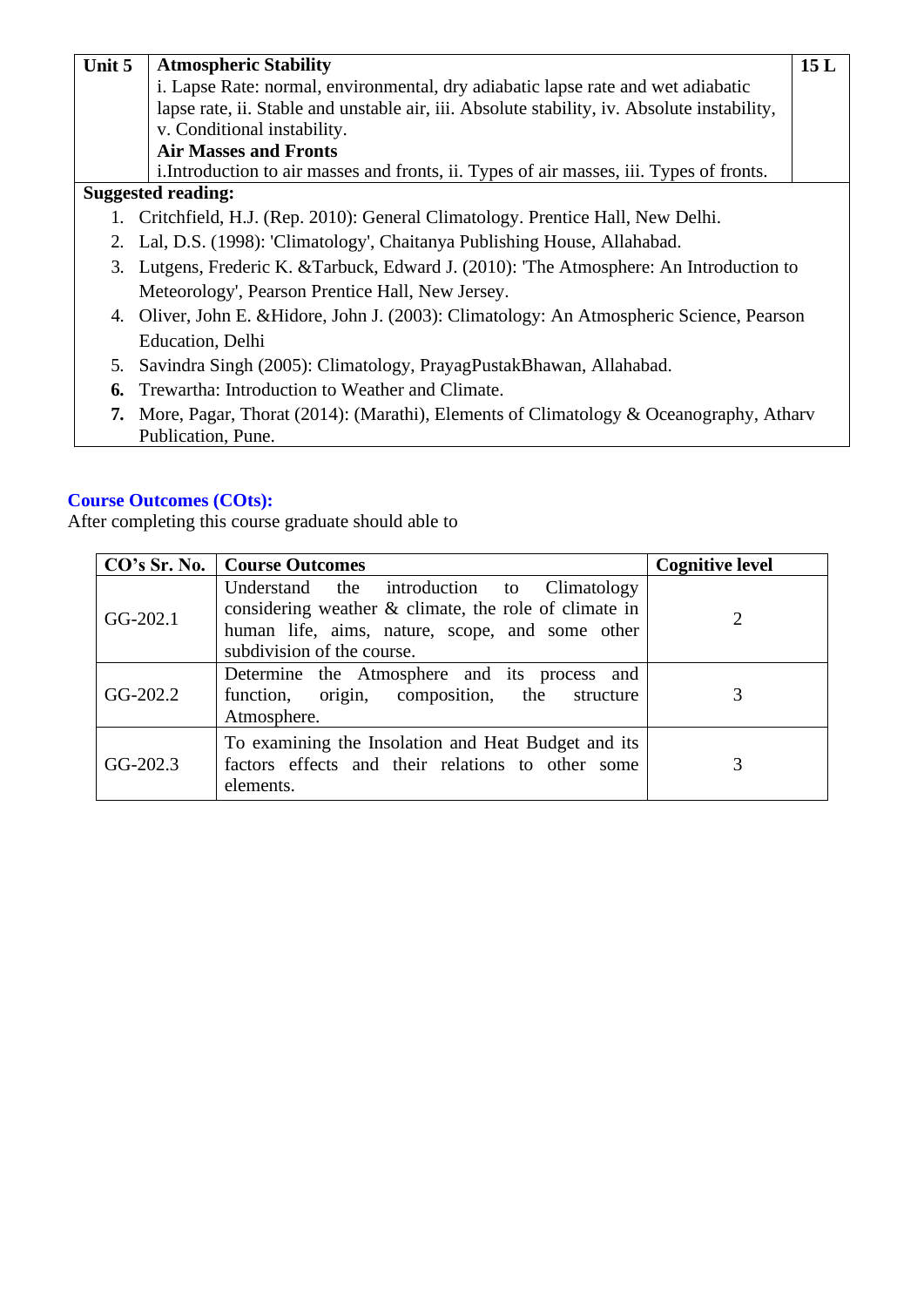|        | <b>GG-203: STATISTICAL METHODS IN GEOGRAPHY</b>                                                                                                                                                                                                                                                                                  |     |
|--------|----------------------------------------------------------------------------------------------------------------------------------------------------------------------------------------------------------------------------------------------------------------------------------------------------------------------------------|-----|
|        | <b>Course Objectives:</b>                                                                                                                                                                                                                                                                                                        |     |
|        | 1. To change a descriptive character of geography and make it a scientific<br>discipline.                                                                                                                                                                                                                                        |     |
|        | 2. To explain and interpret the spatial patterns of geographical phenomena in a                                                                                                                                                                                                                                                  |     |
|        | rational, objective & cogent manner.                                                                                                                                                                                                                                                                                             |     |
|        | 3. To use mathematical language instead of the language of literature like 'Af' in                                                                                                                                                                                                                                               |     |
|        | the koeppen's classification of climate this stands for 'tropical rainforest<br>climate'.                                                                                                                                                                                                                                        |     |
|        | 4. To make precise statements about locational order.                                                                                                                                                                                                                                                                            |     |
|        | 5. To test hypothesis and formulate models, theories and laws.                                                                                                                                                                                                                                                                   |     |
|        | 6. To identify the ideal locations for the various economic activities so that profit                                                                                                                                                                                                                                            |     |
|        | may be maximized.                                                                                                                                                                                                                                                                                                                |     |
|        | 7. To provide geography a sound philosophical theoretical base.                                                                                                                                                                                                                                                                  |     |
|        | Unit 1 Geographical data                                                                                                                                                                                                                                                                                                         | 10L |
|        | 1. Nature; Spatial and Temporal, Discrete and Continuous Data, Grouped and                                                                                                                                                                                                                                                       |     |
|        | Ungrouped data                                                                                                                                                                                                                                                                                                                   |     |
|        | 2. Scales of measurement; Nominal, ordinal, Interval and ratio scale descriptive and                                                                                                                                                                                                                                             |     |
|        | Inferential                                                                                                                                                                                                                                                                                                                      |     |
|        | 1. Types of statistics.                                                                                                                                                                                                                                                                                                          |     |
| Unit 2 | <b>Descriptive statistics and Probability</b>                                                                                                                                                                                                                                                                                    | 15L |
|        | 1. Analytical methods; Meaning, description and calculation of mean, median,                                                                                                                                                                                                                                                     |     |
|        | variance, standard deviation, skewness, and kurtosis.                                                                                                                                                                                                                                                                            |     |
|        | Methods of Determination; Normal probability distribution, central limit theorem,<br>the Confidence interval for means, Determination of the probability of a<br>continuous random event using the normal distribution, Determination of the<br>probability of a discrete random event using Binomial and Poisson distributions. |     |
|        | Unit 3 Sampling & Sampling plan in Geographic Science system                                                                                                                                                                                                                                                                     | 10L |
|        | Meaning, and Definition of time series, Methods of analysis.                                                                                                                                                                                                                                                                     |     |
|        | 1. Meaning and types of sampling                                                                                                                                                                                                                                                                                                 |     |
|        | Simple Random sampling-point, line, and area sampling.<br>i)                                                                                                                                                                                                                                                                     |     |
|        | ii) Restricted Random Sampling- Systematic or grid, stratified and cluster<br>sampling.                                                                                                                                                                                                                                          |     |
|        | 2. Designing and conducting a sample survey                                                                                                                                                                                                                                                                                      |     |
|        | i) Planning                                                                                                                                                                                                                                                                                                                      |     |
|        | ii) Data collection                                                                                                                                                                                                                                                                                                              |     |
|        |                                                                                                                                                                                                                                                                                                                                  |     |
|        | 1. Data Analysis and conclusion<br>Unit $4 a)$ Designing and conducting a Sample Survey                                                                                                                                                                                                                                          | 10L |
|        | 1. Planning                                                                                                                                                                                                                                                                                                                      |     |
|        | 2. Data Collection                                                                                                                                                                                                                                                                                                               |     |
|        | 3. Data analysis and Conclusions.                                                                                                                                                                                                                                                                                                |     |
|        | b) Regression Analysis                                                                                                                                                                                                                                                                                                           |     |
|        | 1. Semi-Average method                                                                                                                                                                                                                                                                                                           |     |
|        | 2. Least-Square method                                                                                                                                                                                                                                                                                                           |     |
|        | c) Exponential regression equation.                                                                                                                                                                                                                                                                                              |     |
|        |                                                                                                                                                                                                                                                                                                                                  |     |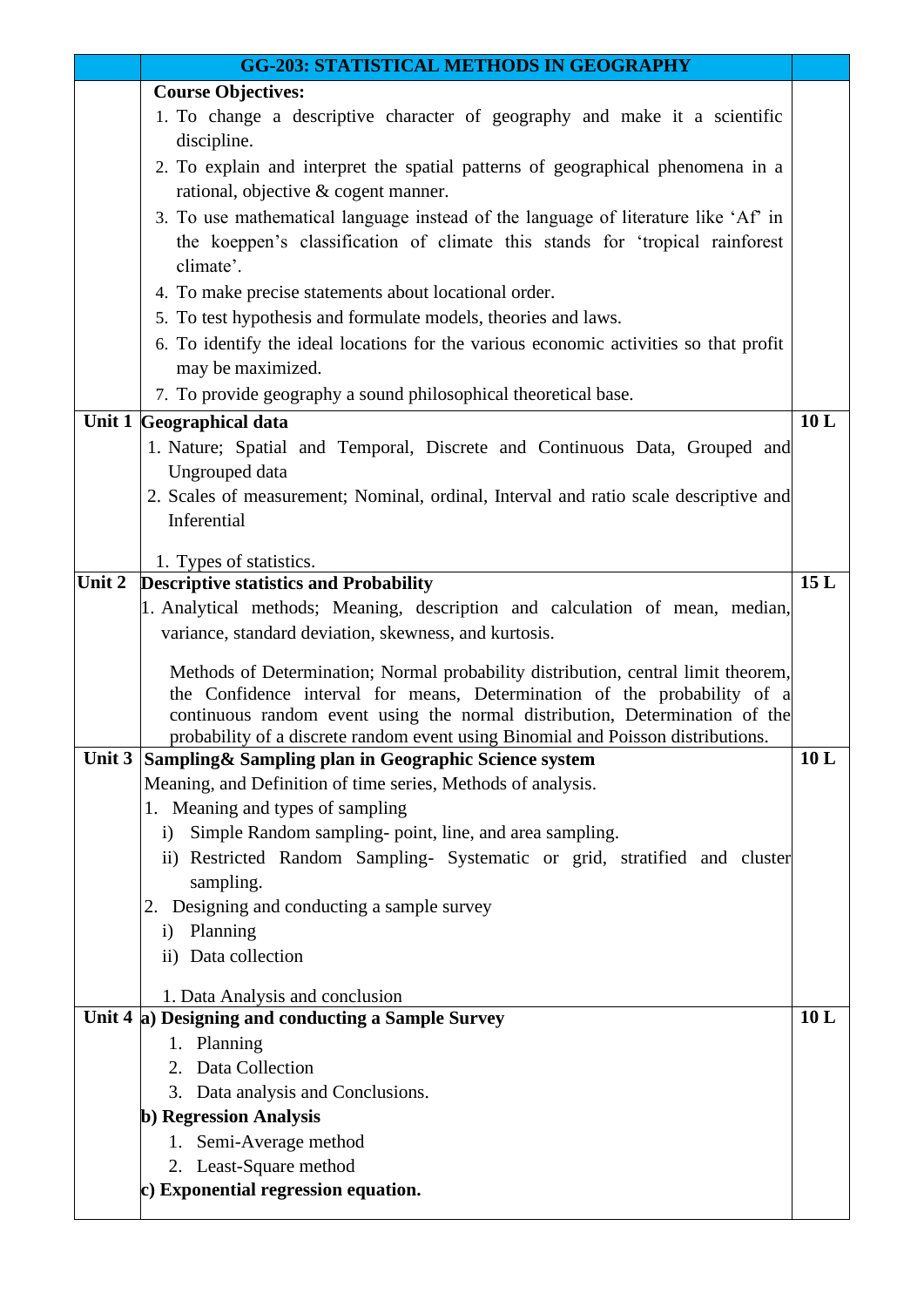|    | Unit 5 Inferential statistics                                                               | 15L |
|----|---------------------------------------------------------------------------------------------|-----|
|    | 1. General requirements for conducting an inferential Statistical test; Population          |     |
|    | and sample, Meaning of unbiased random sample, Standard error estimates of mean             |     |
|    | and standard deviation.                                                                     |     |
|    | 2. Testing of hypothesis; Null and Alternative hypothesis, Level of significance            |     |
|    | (Rejection level), Degrees of freedom, Parametric and Nonparametric tests,                  |     |
|    | 3. Application of following tests, i) non-parametric test, chi-squared test.                |     |
|    | a. Two or more samples,                                                                     |     |
|    | b. Using relative frequency table,                                                          |     |
|    | ii) Parametric tests.                                                                       |     |
|    | a. Student's test (comparison of sample means),                                             |     |
|    | b. ANOVA (Analysis of variance)<br>a.                                                       |     |
|    | <b>Suggested reading:</b>                                                                   |     |
| 1. | Borradaile, G. (2003): Statistics of Earth Science Data, Springer, New York                 |     |
| 2. | Ebdon David (1989). Statistics for Geographers                                              |     |
| 3. | Frank, H. and Althoen, S. C. (1994): Statistics: Concepts and Applications, Cambridge       |     |
|    | University Press, Cambridge                                                                 |     |
| 4. | Hammond, R. and Mc Cullagh, P. (1991): Quantitative Techniques in Geography, Clarendon      |     |
|    | Press, Oxford                                                                               |     |
| 5. | King, (1975). Statistical Geography                                                         |     |
| 6. | Mann, P. S. (2007): Introductory Statistics, John Wiley and Sons, New Delhi                 |     |
| 7. | Norcliffe G.B. (1977). Inferential statistics for Geographers (Hutchinson, London)          |     |
| 8. | Rogerson P.A. (2001). Statistical methods for Geography (SAGE pub., London, New Delhi)      |     |
| 9. | Rogerson, P. A. (2010): Statistical Methods for Geography, Sage Publications, London Shaw   |     |
|    | G. & Wheller D. (1985). Statistical Techniques in Geographical Analysis, John Wiley & Sons, |     |
|    | New York.                                                                                   |     |

|          | <b>CO's Sr. No.   Course Outcomes</b>                                                                                | <b>Cognitive level</b> |
|----------|----------------------------------------------------------------------------------------------------------------------|------------------------|
| GG-203.1 | Get knowledge about Geo Statistical Methods.                                                                         |                        |
| GG-203.2 | Demonstrate the representation of Statistical data.                                                                  |                        |
| GG-203.3 | Understand the introduction of the geo-sciences<br>system and statistical techniques and characteristics of<br>data. |                        |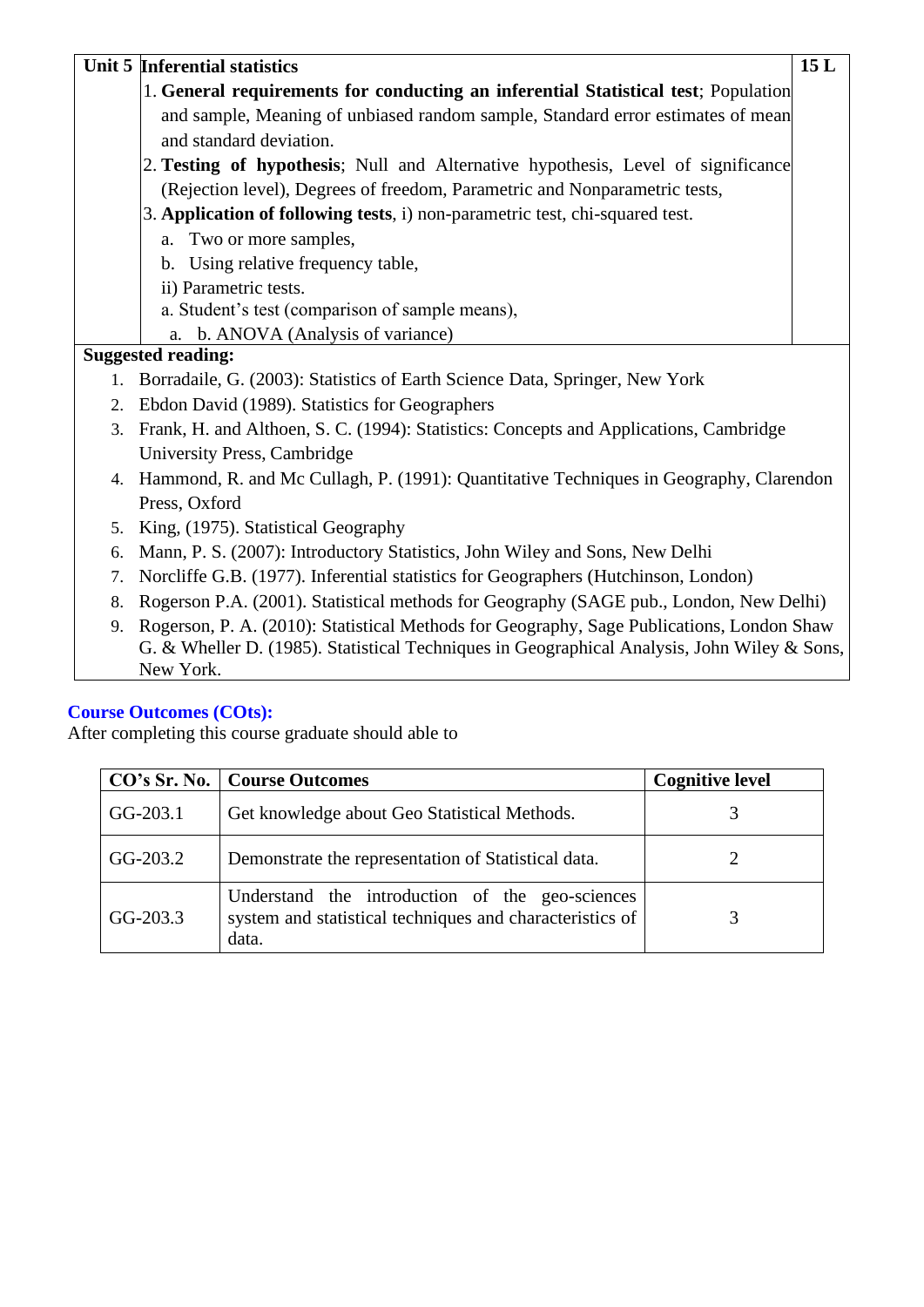| <b>GG-204: PRACTICAL'S IN HUMAN GEOGRAPHY</b> |                                                                                           |  |
|-----------------------------------------------|-------------------------------------------------------------------------------------------|--|
|                                               | <b>Course Objectives:</b>                                                                 |  |
|                                               | 1. To introduce some basic research method to the students to be applied to               |  |
|                                               | various themes in Human Geography.                                                        |  |
|                                               | 2. To indicate the assumptions, limitations, and interpretation of these methods          |  |
|                                               | and results.                                                                              |  |
| Unit 1                                        | <b>Introduction to Microsoft Excel Workbook and Presentation Techniques:</b>              |  |
|                                               | 1. Microsoft Excel; Worksheets Workbooks & Worksheets, Data Analysis                      |  |
|                                               | tools and Techniques, Development of Syntax on Formula Bar, Data                          |  |
|                                               | Presentation Techniques.                                                                  |  |
|                                               | 2. Presentation Techniques; Introduction to Microsoft Office PowerPoint,                  |  |
|                                               | Preparation of Slides, Maps, and Graphs import techniques for a slide show                |  |
| Unit 2                                        |                                                                                           |  |
|                                               | Data Analysis Techniques in Population Geography:                                         |  |
|                                               | 1. Density; Arithmetic Density of Population, Economic Density of                         |  |
|                                               | Population, Nutritional Density of Population, Agricultural Density of                    |  |
|                                               | Population, Critical Density of Population                                                |  |
|                                               | Measures; Fertility Rates, Birth Rates: Crude & Age Specific, Mortality<br>$\overline{2}$ |  |
|                                               | Rate, Child-Women Ratio,                                                                  |  |
|                                               | Sex Ratio: Sex Ratio of all groups of Population<br>3.                                    |  |
|                                               | Population Change: Annual or Decadal<br>4.                                                |  |
|                                               | Dependency Ratio<br>5.                                                                    |  |
|                                               | Religious Composition:<br>6.                                                              |  |
| Unit 3                                        | Data Analysis Techniques in Rural and Urban Settlement Geography:                         |  |
|                                               | 1. Dispersion of Rural Settlements; Bernhard's method, Demangeon method,                  |  |
|                                               | Debouvrie's method                                                                        |  |
|                                               | 2. Classification of Villages according to the size of Population                         |  |
|                                               | 3. Growth Rate of Rural Population                                                        |  |
|                                               | 4. Growth of Urban Population                                                             |  |
|                                               | 5. Degree of Urbanization                                                                 |  |
|                                               | 6. Functional Classification of Towns by Thompson.                                        |  |
| Unit 4                                        | <b>Techniques:</b>                                                                        |  |
|                                               | Proportion of Cropped Land, Crop Concentration by Bhatia,<br>Crop                         |  |
|                                               | Diversification by Bhatia, Crop Combination by Weaver's & Doi's Methods,                  |  |
|                                               | Correlation of Coefficient, Quartile Deviation, Standard Deviation, Coefficient           |  |
|                                               | of Variation, Calculation of 'r' values to draw circles.                                  |  |
| Unit 5                                        | <b>Preparation of Following Maps:</b>                                                     |  |
|                                               | Density of Population, Concentration of Population, Sex Ratios, Proportion of             |  |
|                                               | Category Wise Population, Religion wise composition, Literacy Rate                        |  |
|                                               | <b>Cartographic Techniques in Rural Settlement Geography</b>                              |  |
|                                               | Classification of Rural Settlements according to size of Population, Proportion           |  |
|                                               | of Rural Population, Dispersion of Settlements,                                           |  |
|                                               | <b>Cartographic Techniques in Population Geography</b>                                    |  |
|                                               | Classification of Towns according to the size of Urban Settlement, Proportion             |  |
|                                               | of Urban Population, Degree of Urbanization, Functional Classification of                 |  |
|                                               | Towns,                                                                                    |  |
|                                               | <b>Cartographic Techniques in Agricultural Geography</b>                                  |  |
|                                               | Proportion of Crops, Crop Concentration, Crop Diversification, Crop                       |  |
|                                               | Combination, Land use, and Land Classification                                            |  |
|                                               | <b>Suggested reading:</b>                                                                 |  |
| 1.                                            | R.B.Mandal: "Statistic for Geography and Social Science".                                 |  |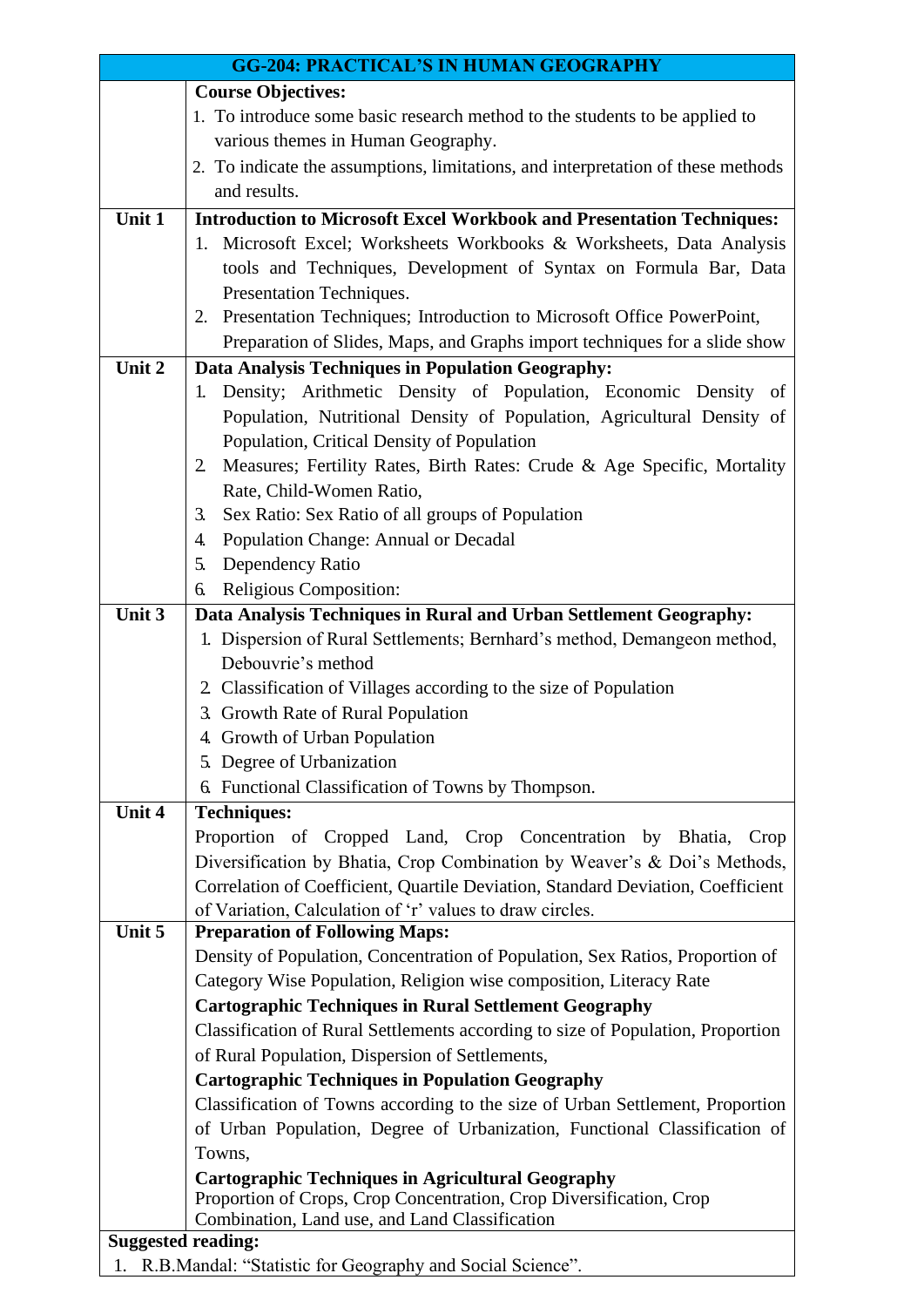- 2. Monkhouse: "Maps and Diagram".
- 3. Masjid Husen ": Agricultural Geography".
- 4. Hudson F.S. (1976): "Geography of Settlement".
- 5. Yeats, M.H. (1974): "An Introduction to Quantitative Analysis in Human Geography".
- 6. Sing J. and Dhillon (1984) "Agricultural Geography".
- 7. Sing R.L. "Readings in Rural Settlement Geography".
- 8. Michaele E. and E. Hurse: 'Transportation Geography".
- 9. Edward Arnold: "The Study of Urban Geography".
- 10. George Omura: Mastering Auto CAD, BPB Publication, b14 Conneaut place, New Delhi
- 11. Grini Courter and Annette Marquis (1999): "OFFICE 2000" BPB Publication.

| CO's Sr. No. | <b>Course Outcomes</b>                                                                                                                                        | <b>Cognitive level</b> |
|--------------|---------------------------------------------------------------------------------------------------------------------------------------------------------------|------------------------|
| $GG-204.1$   | Students understand the Microsoft Excel, worksheet<br>and learn the basics about the preparation of graphs,<br>maps, in software for Presentation Techniques. |                        |
| $GG-204.2$   | To evaluate and investigate the population data in<br>Microsoft Excel software.                                                                               |                        |
| $GG-204.3$   | in<br>Evaluate the Data Analysis Techniques<br>Agricultural Geography and Climatology.                                                                        |                        |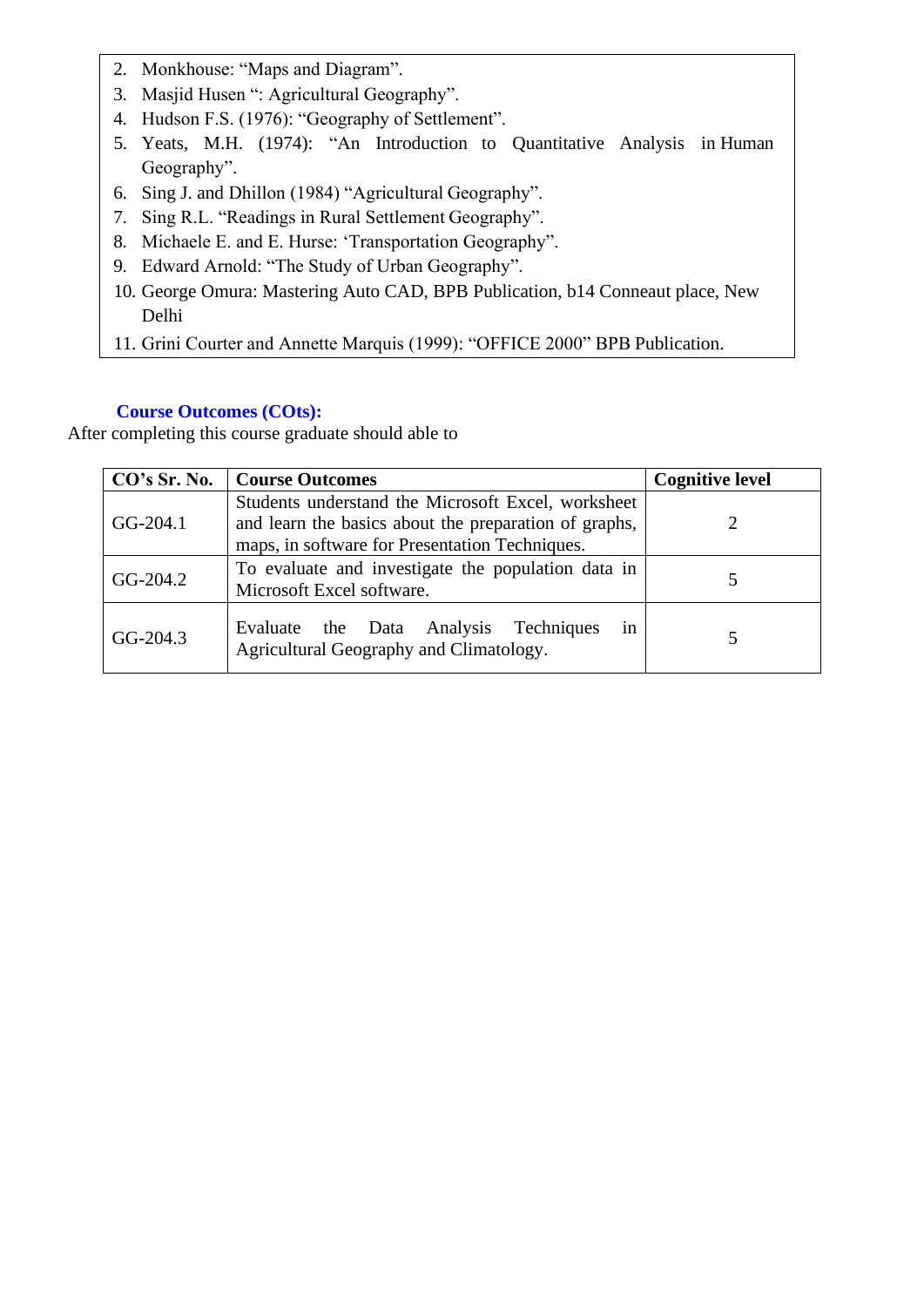|                | <b>GG-205: PRACTICAL'S IN CLIMATOLOGY</b>                                                                                      |  |  |
|----------------|--------------------------------------------------------------------------------------------------------------------------------|--|--|
|                | <b>Course Objectives:</b>                                                                                                      |  |  |
|                | 1. Knows the measurement principles of standard atmospheric instrumentation for                                                |  |  |
|                | pressure, air temperature, humidity, wind and precipitation                                                                    |  |  |
|                | 2. Knows the measurement principles of standard oceanographic instrumentation for                                              |  |  |
|                | temperature, salinity and ocean currents                                                                                       |  |  |
|                | 3. Knows the relevance of choosing a representative measurement location                                                       |  |  |
|                | 4. Knows the main error sources and typical accuracies of atmospheric and                                                      |  |  |
|                | oceanographic instrumentation                                                                                                  |  |  |
|                | 5. Knows the development and limitations of present operational observing                                                      |  |  |
|                | systems.                                                                                                                       |  |  |
|                | <b>Weather Elements:</b>                                                                                                       |  |  |
| $\mathbf{1}$   | Processing of weather data; Instrumentation and measurement techniques of weather                                              |  |  |
|                | elements and processing of weather data (5-10 years data)                                                                      |  |  |
|                | <b>Water balance - Principle and computation:</b>                                                                              |  |  |
| $\overline{2}$ | Computation of water balance for 4 stations in different rainfall zones and irrigation                                         |  |  |
|                | scheduling.                                                                                                                    |  |  |
|                | <b>Preparation of Climatic Maps &amp; Diagrams:</b>                                                                            |  |  |
| $\mathbf{3}$   | Simple temperature and rainfall graph, Climatograph, Climograph, Hythergraph,                                                  |  |  |
|                | Foster's Climograph, Wind Roses: Simple, Compound & Octagonal, Rainfall                                                        |  |  |
|                | Dispersion.<br><b>Station Model:</b>                                                                                           |  |  |
|                | 1. Preparation of Station Model; Synoptic data: Coding, decoding and plotting of                                               |  |  |
| 4              | synoptic data, Use of weather data with the help of symbols.                                                                   |  |  |
|                | 2. Estimation of Potential Evapotranspiration by Thornwaite's; Method and                                                      |  |  |
|                | Construction of graphs showing Surplus, Deficit Water Budget, and their                                                        |  |  |
|                | Analysis.                                                                                                                      |  |  |
|                | <b>Indian Daily Weather Report (IDWR):</b>                                                                                     |  |  |
|                | 1. Study of Indian Daily Weather Report                                                                                        |  |  |
| 5              | 2. Analysis of Indian Daily Weather Report; Temperature, Air Pressure, Humidity,<br>Wind, Rainfall, etc. for various stations. |  |  |
|                | Weather forecasting<br>3.                                                                                                      |  |  |
|                | <b>Suggested reading:</b>                                                                                                      |  |  |
|                | 1. WMO No. 8 (1983): Guide to meteorological instruments and methods of observations                                           |  |  |
|                | 2. Thornthwaite, C. W. & Mather, J. R. (1957): Instructions and Tables for computing                                           |  |  |

potentialevapo - transpiration and water balance, Drexel Institute of Technology, Laboratory of Climatology.

4. Indian Daily Weather Report, IMD, Pune.

3.Oliver, John E. (1973): Climate and Man's Environment, John Wiley and Sons, New York. 4.Critchfield, H.J., General Climatology, Prentice Hall, N.J., 1975.

# **Course Outcomes (COts):**

| CO's Sr. No. | <b>Course Outcomes</b>                                   | <b>Cognitive level</b> |
|--------------|----------------------------------------------------------|------------------------|
| $GG-205.1$   | To discuss the student to a toposheet, weather map.      |                        |
| $GG-205.2$   | Explaining the mechanism function of topographical maps. |                        |
| $GG-205.3$   | Understand interpretation of weather images.             |                        |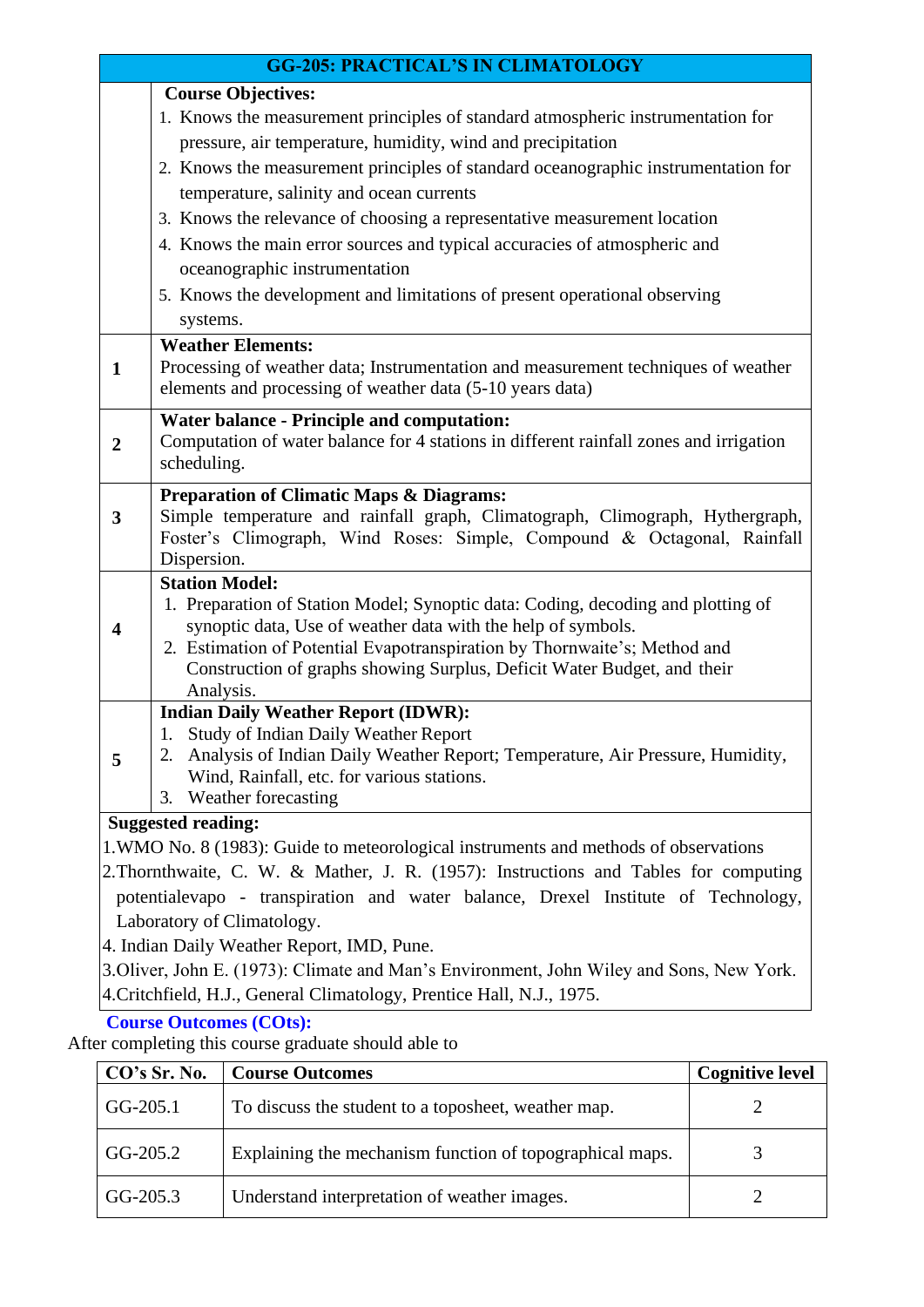# **M.A./ M.Sc. Part I Semester II (Applied Geography): Audit Courses**

|          | <b>AC-201(A): Soft Skills</b>                                                                                                                                |          |
|----------|--------------------------------------------------------------------------------------------------------------------------------------------------------------|----------|
|          | (Personality and Cultural Development Related Audit course; Practical; 2 Credits)                                                                            |          |
|          | (Optional: Campus-level)                                                                                                                                     |          |
|          | Course Objectives (CObs):                                                                                                                                    |          |
|          | To inculcate different soft skills among students.                                                                                                           |          |
| Unit 1   | <b>Introduction to soft skills</b>                                                                                                                           | $2$ hrs. |
|          | Formal definition, Elements of soft skills, Soft vs. Hard skills, Emotional quotient, Goal                                                                   |          |
|          | setting, life skills, Need for soft skills, Communication skills, Etiquettes& Mannerism.                                                                     |          |
| Unit 2   | <b>Self-Assessment</b>                                                                                                                                       | 4 hrs.   |
|          | Goal setting, SWOT analysis, attitude, moral values, self-confidence, etiquettes, non-                                                                       |          |
|          | verbal skills, achievements, positive attitude, positive thinking and self-esteem.                                                                           |          |
|          | Activity: The teacher should prepare a questionnaire which evaluate students in all the                                                                      |          |
|          | above areas and make them aware about these aspects.                                                                                                         |          |
| Unit 3   | <b>Communication Skills</b>                                                                                                                                  | 8 hrs.   |
|          | Types of communication: Verbal, Non-verbal, body language, gestures, postures, gait,                                                                         |          |
|          | dressing sense, facial expressions, peculiarity of speaker (habits).                                                                                         |          |
|          | Rhetoric speech: Prepared speech (topics are given in advance, students get 10 minutes                                                                       |          |
|          | to prepare the speech and 5 minutes to deliver, Extempore speech (students deliver                                                                           |          |
|          | speeches spontaneously for 5 minutes each on a given topic), Storytelling (Each student                                                                      |          |
|          | narrates a fictional or real-life story for 5 minutes each), Oral review (Each student<br>orally presents a review on a story or a book read by them)        |          |
|          | Drafting skills: Letter, Report & Resume writing, business letters, reading & listening                                                                      |          |
|          | skills                                                                                                                                                       |          |
|          | Activity: The teacher should teach the students how to write the letter, report and build                                                                    |          |
|          | resume. The teacher should give proper format and layouts. Each student will write one                                                                       |          |
|          | formal letter, one report and a resume.                                                                                                                      |          |
| Unit 4   | Formal Group Discussion, Personal Interview & Presentation skills                                                                                            | 4 hrs.   |
|          | Topic comprehension, Content organization, Group speaking etiquettes, driving the                                                                            |          |
|          | discussion & skills.                                                                                                                                         |          |
|          | Preparation for personal interview: dress code, greeting the panel, crisp self-                                                                              |          |
|          | introduction, neatness, etiquettes, language tone, handling embarrassing & tricky                                                                            |          |
|          | questions, graceful closing.                                                                                                                                 |          |
|          | Activity: Each batch is divided into two groups of 12 to 14 students each. Two rounds                                                                        |          |
|          | of a GD for each group should be conducted and teacher should give them feedback.                                                                            |          |
|          | Mock interview are to be conducted.                                                                                                                          |          |
| Unit 5   | <b>Aptitude and analytical skills</b>                                                                                                                        | 8 hrs.   |
|          | Quantitative aptitude, Numerical reasoning, verbal reasoning, diagrammatic test,                                                                             |          |
|          | situational tests, logical thinking.                                                                                                                         |          |
|          | Analytical skills: Definition, Types, problem solving                                                                                                        |          |
| Unit 6   | Life skills                                                                                                                                                  | 4 hrs.   |
|          | Time management, critical thinking, sound and practical decision making by dealing                                                                           |          |
|          | with conflicts, stress management, leadership qualities                                                                                                      |          |
|          | Activity: The teacher can conduct a case study activity to train students for decision                                                                       |          |
|          | making skills. The teacher should conduct a session on stress management and guide                                                                           |          |
|          | students on how to manage stress. The teacher may conduct a stress relieving activity in                                                                     |          |
|          | the class. He/she may counsel students individually to know their problems and guide                                                                         |          |
|          | them on dealing with them effectively.                                                                                                                       |          |
|          | <b>Suggested readings:</b>                                                                                                                                   |          |
| 1.<br>2. | Basics of Communication In English: Francis Sounderaj, MacMillan India Ltd.<br>English for Business Communication: Simon Sweeney, Cambridge University Press |          |
| 3.       | An Introduction to Professional English and Soft Skills: Das, Cambridge University Press                                                                     |          |
|          |                                                                                                                                                              |          |

4. Quantitative Aptitude: R.S. Agrawal

**Course Outcomes (COts):** 

| CO<br>No. | CO                                                                                            |  |
|-----------|-----------------------------------------------------------------------------------------------|--|
|           | <b>AC201A.1</b> I Identify their lacunas about some soft skills and try to overcome the same. |  |
|           | <b>AC201A.2</b> Practice learned soft skills in real life and do their jobs more effectively. |  |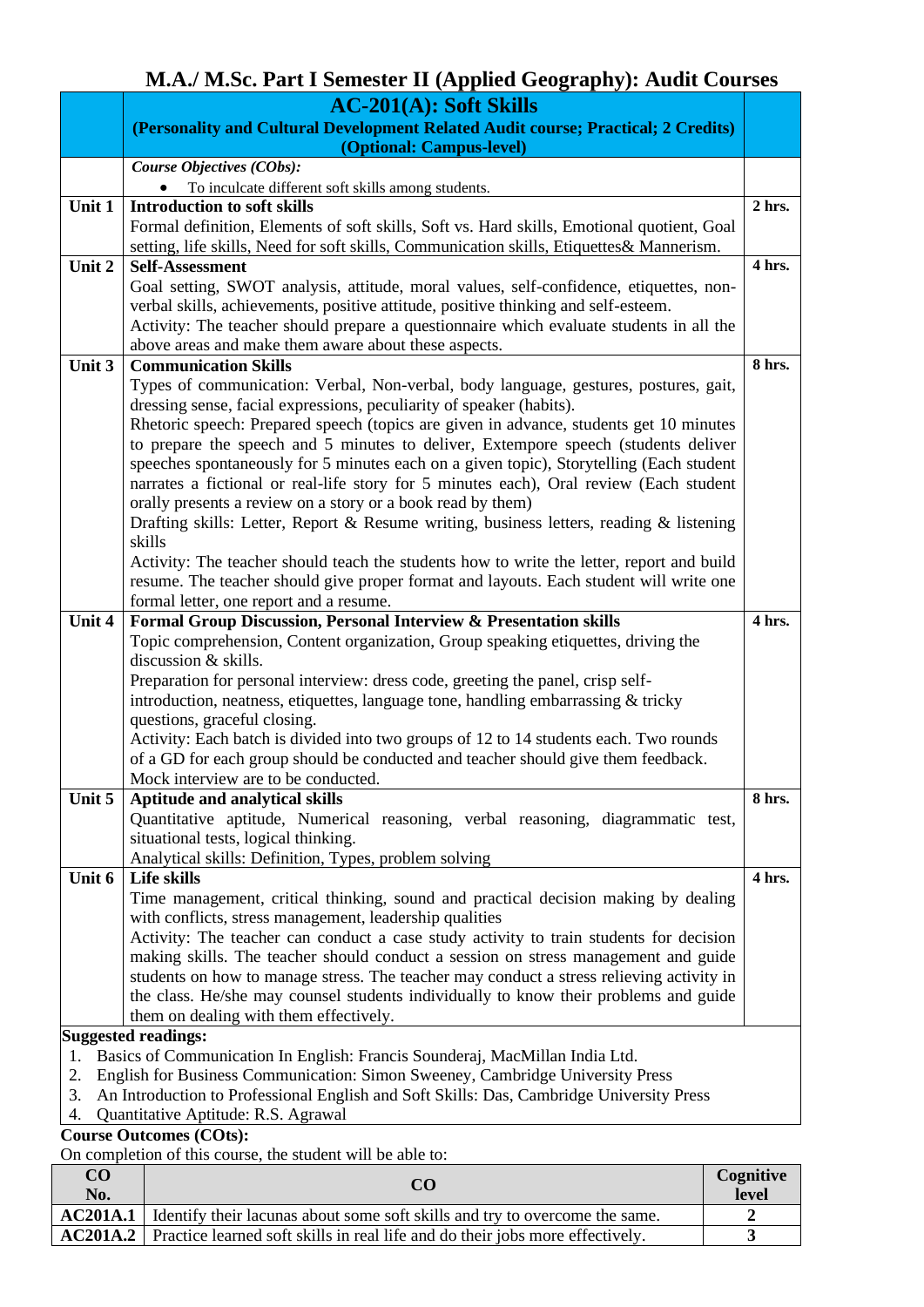|                                                              | <b>AC-201(B): Practicing Sports Activities</b><br>(Personality and Cultural Development Related Audit course; Practical; 2 Credits)<br>(Optional: Campus-level) |                                                                                                                                                                                                                                                |                                                           |                                          |  |
|--------------------------------------------------------------|-----------------------------------------------------------------------------------------------------------------------------------------------------------------|------------------------------------------------------------------------------------------------------------------------------------------------------------------------------------------------------------------------------------------------|-----------------------------------------------------------|------------------------------------------|--|
|                                                              | Course Objectives (CObs):<br>To motivate students towards sports and provide them required training.<br>$\bullet$                                               |                                                                                                                                                                                                                                                |                                                           |                                          |  |
| <b>SR</b><br>NO.                                             | <b>NAME OF THE</b><br>SPORT/GAME<br>(Select ONE of the<br>Following)                                                                                            | SYLLABUS OF THE<br><b>COURSE</b>                                                                                                                                                                                                               | <b>TIMING</b><br>(02 Hours in a<br>Week)                  | <b>SEMESTER</b>                          |  |
| 1<br>$\overline{2}$<br>3<br>4<br>5<br>6<br>7<br>8<br>9<br>10 | Volleyball<br>Athletics<br>Badminton<br>Cricket<br><b>Basketball</b><br>Handball<br>Kabaddi<br>Kho-Kho<br>Table-Tennis<br>Swimming                              | <b>General Fitness</b><br><b>Basic Fitness</b><br>$\bullet$<br><b>Specific Fitness</b><br>History of the Game<br>Basic Skill of the Game<br>Major Skill of the Game<br>Technique & Tactics of the<br>$\bullet$<br>Game<br><b>Game Practice</b> | Morning:<br>07 to 09 AM<br>OR.<br>Evening:<br>05 to 07 PM | Total 30<br>Hours in<br>Each<br>Semester |  |

| CO<br>No. | CO.                                                                                      | Cognitive<br>level |
|-----------|------------------------------------------------------------------------------------------|--------------------|
|           | <b>AC201B.1</b> Identify one or more sports of their choice and develop more interest to |                    |
|           | participate at University/National level sport events.                                   |                    |
|           | <b>AC201B.2</b> Practice the learned sports activities regularly in real life.           |                    |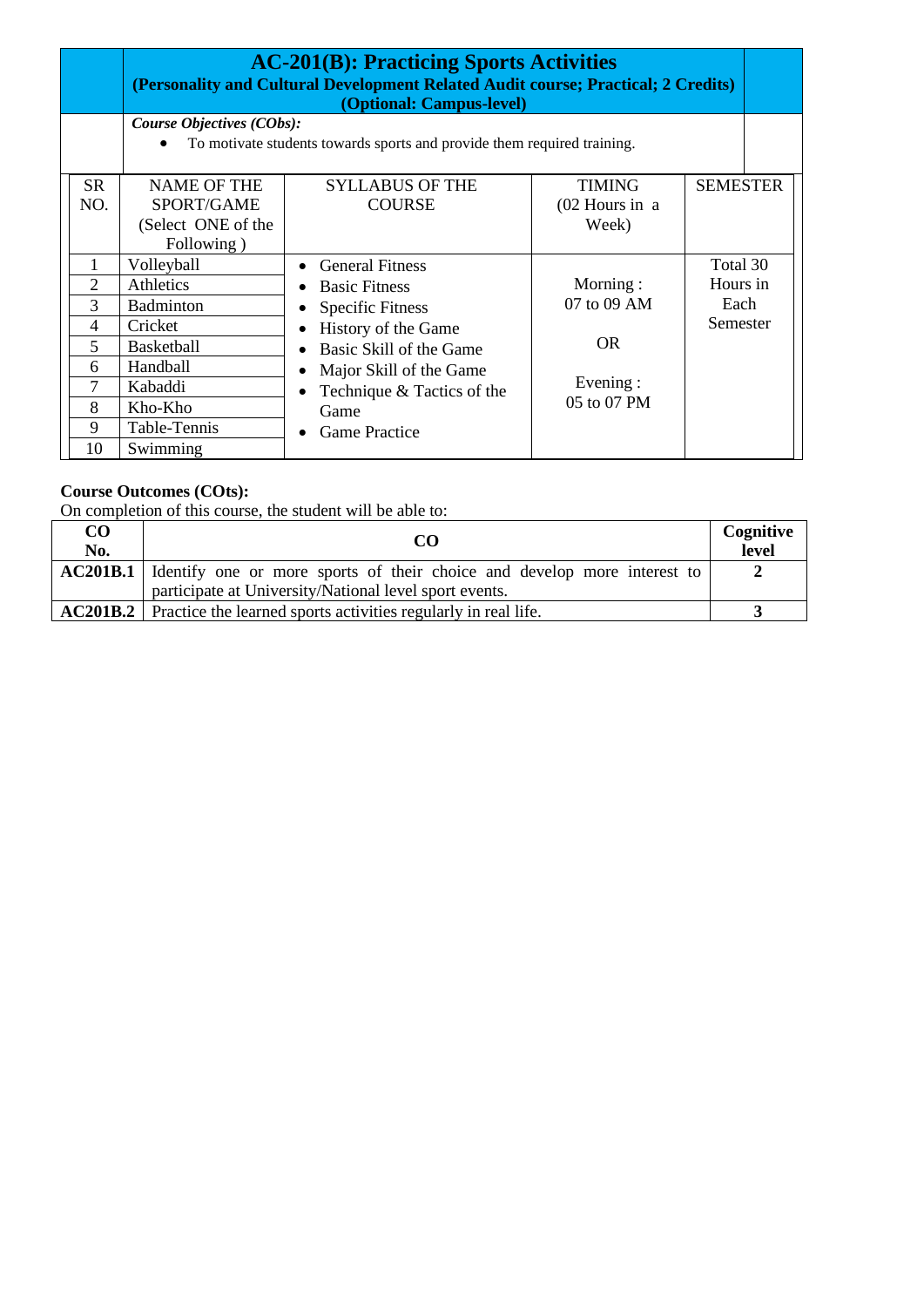| $AC-201(C)$ : Practicing Yoga<br>(Personality and Cultural Development Related Audit course; Practical; 2 Credits)<br>(Optional: Campus-level) |  |  |
|------------------------------------------------------------------------------------------------------------------------------------------------|--|--|
| <b>Course Objectives:</b>                                                                                                                      |  |  |
| To motivate students towards yoga and provide them required training.                                                                          |  |  |
| Yog: Meaning, Definition & Introduction, Objectives<br>٠                                                                                       |  |  |
| Primary Introduction of Ashtanga Yoga<br>٠                                                                                                     |  |  |
| Preparation of Yogabhyas<br>$\bullet$                                                                                                          |  |  |
| Omkar Sadhana, Prayer, Guru Vandana<br>٠                                                                                                       |  |  |
| Sukshma Vyayamas<br>٠                                                                                                                          |  |  |
| Suryanamaskar (12 Postures)<br>٠                                                                                                               |  |  |
| Asanas:<br>$\bullet$                                                                                                                           |  |  |
| Sitting (Baithaksthiti) - Vajrasana, Padmasan, Vakrasan, Ardha-Pashchimotanasanan                                                              |  |  |
| Supine (Shayansthiti) - Uttan Padaasan (Ekpad/Dwipad), Pavanmuktasana,                                                                         |  |  |
| Viparitakarani Aasan, Khandarasan, Shavasana                                                                                                   |  |  |
| Prone (Viparitshayansthiti) - Vakrahasta, Bhujangasana, Saralhasta Bhujangasana,<br>٠                                                          |  |  |
| Shalabhasana(Ekpad/Dwipad), Makarasana                                                                                                         |  |  |
| Standing (Dhandsthiti) - Tadasana, TiryakTadasana, Virasana, Ardh Chakrasana                                                                   |  |  |
| Primary Study of Swasana: Dirghaswasana, Santhaswasana, JaladSwasana - 6 Types                                                                 |  |  |
| Pranayama: Anuloma-viloma, Bhramari                                                                                                            |  |  |

| CO<br>No. | CO                                                                                                   | Cognitive<br>level |
|-----------|------------------------------------------------------------------------------------------------------|--------------------|
|           | <b>AC201C.1</b> Identify and practice some Yoga asanas regularly in their life to remain<br>healthy. |                    |
|           | <b>AC201C.2</b> Provide guidance and practice about Yoga to their friends, parents and<br>relatives. |                    |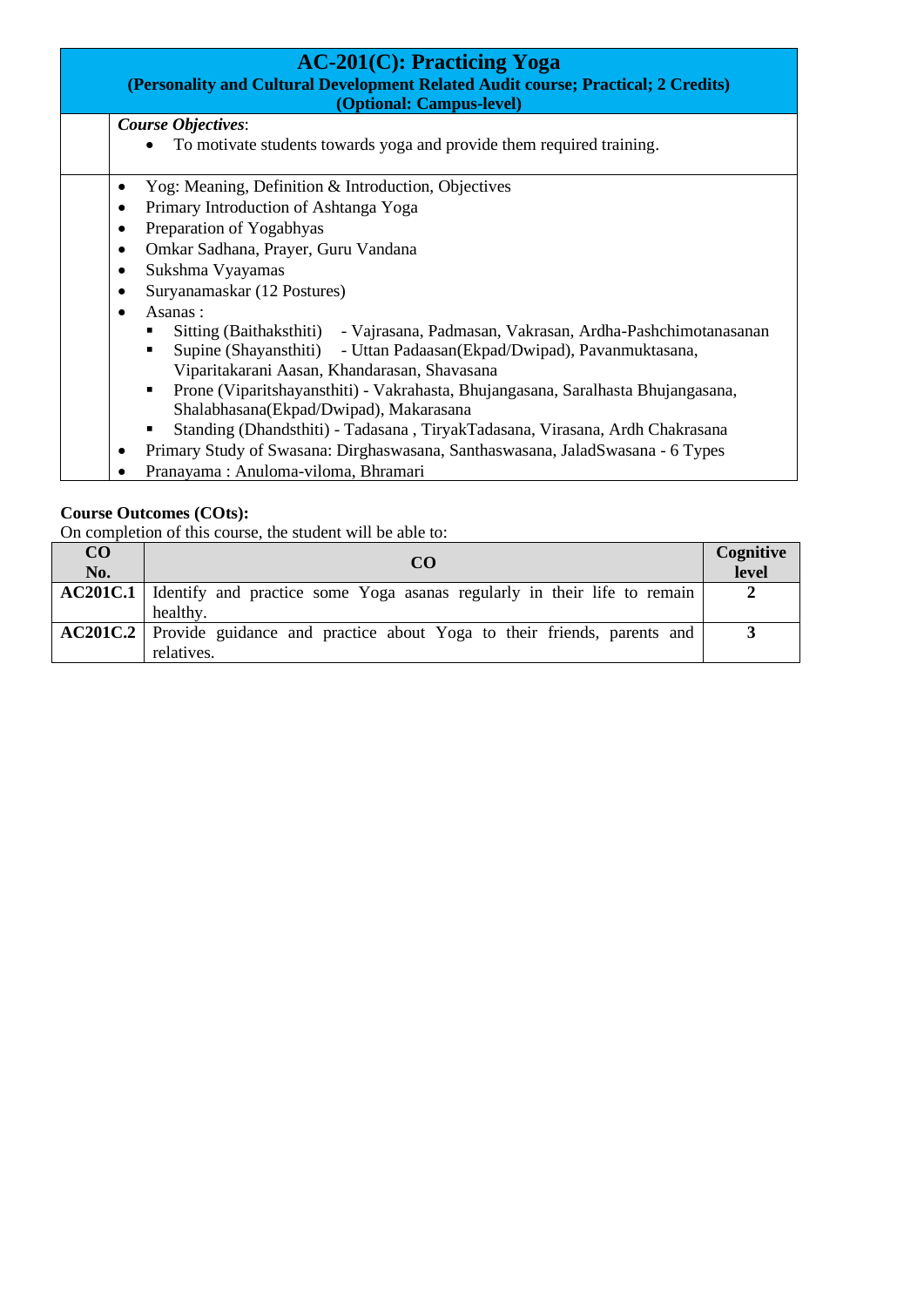| <b>AC-201(D): Introduction to Indian Music</b><br>(Personality and Cultural Development Related Audit course; Practical; 2 Credits)<br>(Optional: Campus-level) |  |
|-----------------------------------------------------------------------------------------------------------------------------------------------------------------|--|
| <b>Course Objectives:</b>                                                                                                                                       |  |
| To motivate students towards Indian music and provide them minimum required training.                                                                           |  |
| Definition and brief about generation of Swar, Saptak, Thaat, Raag, Aavartan, Meend,<br>٠                                                                       |  |
| Khatka, Murkee, Taal, Aalaap etc.                                                                                                                               |  |
| Taal and its uses - Treetaal, Daadraa, Zaptaal, Kervaa.<br>٠                                                                                                    |  |
| Information of Badaakhyaal, Chhotaakhyaal (one), Sargam, Lakshangeet (information)<br>٠                                                                         |  |
| Detailed information of Tambora                                                                                                                                 |  |
| Detailed information of Harmonium and Tablaa.                                                                                                                   |  |
| Five filmy songs based on Indian Classical Music (Theory and Presentation)                                                                                      |  |
| Sound Management - Basic information of Sound Recording (including Practicals)                                                                                  |  |
| Composition of Music as per the Story                                                                                                                           |  |
| Preparing news write-ups of the Seminars, Library Musical Programmes held at the nearest<br>Akashwani, by personal visits.                                      |  |

| $\overline{C}$<br>No. | CO                                                                        | Cognitive<br>level |
|-----------------------|---------------------------------------------------------------------------|--------------------|
| <b>AC201D.1</b>       | I Identify different types of Indian music.                               |                    |
|                       | <b>AC201D.2</b> Develop more interest to learn and practice Indian music. |                    |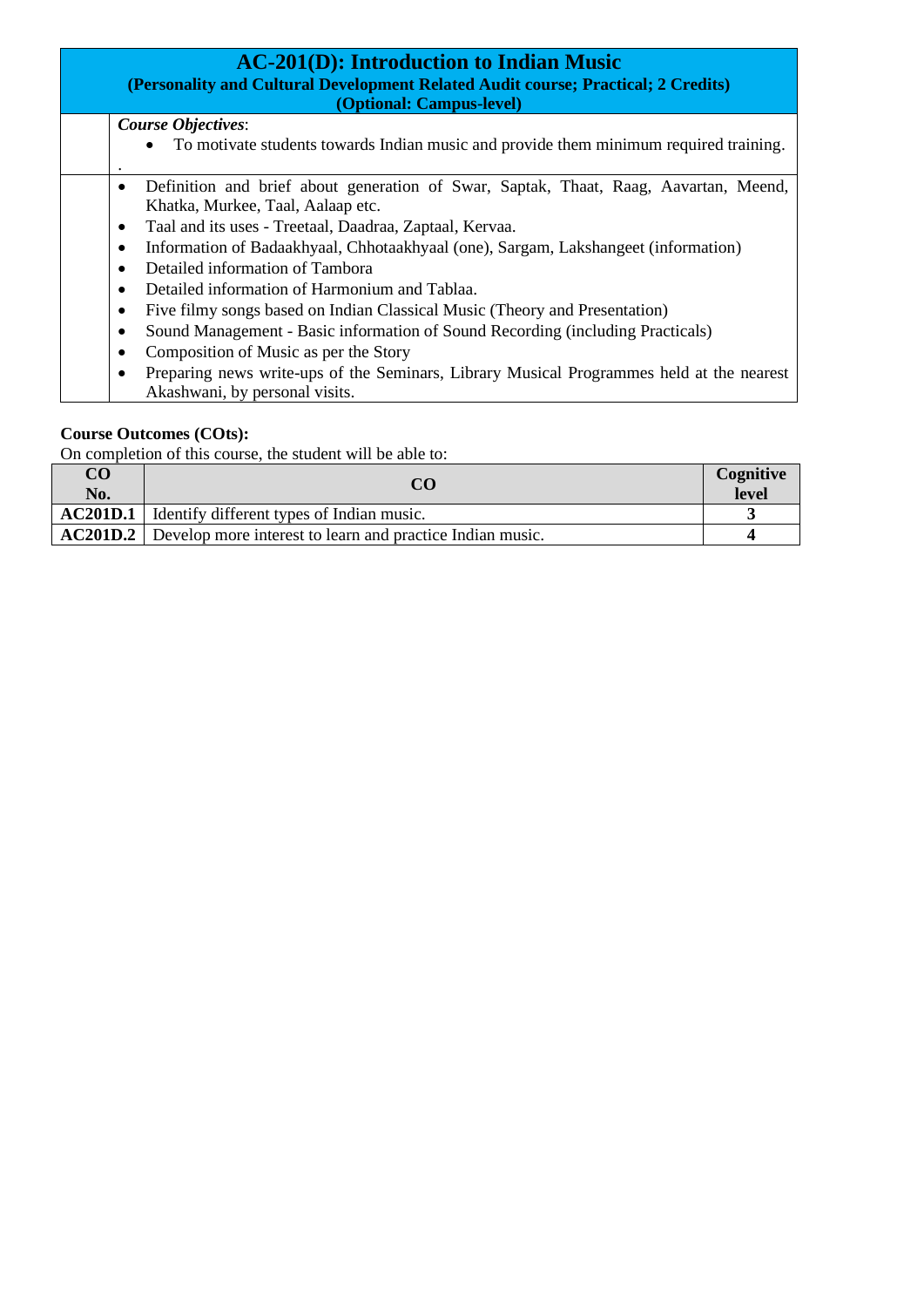# **SYLLABUS**

M.A / M.Sc. Applied Geography

|             | <b>SEMESTER - III</b>                                                                                                                                              |     |
|-------------|--------------------------------------------------------------------------------------------------------------------------------------------------------------------|-----|
|             | <b>GG-301: GEOGRAPHY OF RESOURCES</b>                                                                                                                              |     |
|             | <b>Course Objectives:</b>                                                                                                                                          |     |
|             | 1. To acquaint the pupils with the living conditions of men in different parts of the                                                                              |     |
|             | globe.                                                                                                                                                             |     |
|             | 2. To enable the pupils to acquire a knowledge of natural resources.                                                                                               |     |
|             | 3. To develop in pupils an understanding of how the environment and climatic                                                                                       |     |
|             | factors have influenced our life.                                                                                                                                  |     |
| Unit 1      |                                                                                                                                                                    | 10L |
|             | <b>Introduction to Resource Geography</b><br>Meaning and Definition of Resource, Importance of the study of resources,                                             |     |
|             | Components of resources, natural and human.                                                                                                                        |     |
|             | <b>Classification of Resources</b>                                                                                                                                 |     |
|             | Basis of Classification: renewable and non-renewable resources, Importance of                                                                                      |     |
|             | biotic and abiotic renewable resources, Importance of biotic and abiotic non-                                                                                      |     |
|             | renewable resources.                                                                                                                                               |     |
| Unit 2      | <b>Forest Resources</b>                                                                                                                                            | 15L |
|             | Use of forest resources, Environmental significance of forests, Distribution of Forest                                                                             |     |
|             | resources in Maharashtra and India, Meaning causes, significance, and utilization of                                                                               |     |
|             | forest and effects of deforestation, Remedial measures to conserve forest resources,                                                                               |     |
|             | Methods of conservation of Forest resources.                                                                                                                       |     |
|             | <b>Water Resources</b>                                                                                                                                             |     |
|             | Water as a resource, Sources of water, significance and utilization of water                                                                                       |     |
|             | resources, Distribution of water resources in Maharashtra and India, Uses of water                                                                                 |     |
|             | resources $- i$ ) domestic, ii) agriculture, iii) industry, iv) transportation, v) tourism,                                                                        |     |
|             | etc., Methods of conservation of water resources.                                                                                                                  |     |
|             | <b>Land Resources</b>                                                                                                                                              |     |
|             | Significance and utilization of land resources, Distribution of land resources in                                                                                  |     |
|             | Maharashtra and India, Use of land resources: agriculture, forest, mining,                                                                                         |     |
|             | settlements & other, Land degradation due to agriculture, and deforestation.                                                                                       |     |
|             | Methods of conservation of land resources.                                                                                                                         |     |
| Unit 3      | <b>Mineral Resources</b>                                                                                                                                           | 15L |
|             | World distribution and production of iron ore, bauxite in major Countries,                                                                                         |     |
|             | Distribution and production of iron ore, bauxite in India, Distribution, and                                                                                       |     |
|             | production of iron ore, bauxite in Maharashtra.                                                                                                                    |     |
|             | Energy Resources; Distribution and production of coal, petroleum and natural gas<br>in World, India & Maharashtra, Significance and utilization of solar, wind and |     |
|             | nuclear energy resources in World, India, and Maharashtra.                                                                                                         |     |
|             | <b>Human Resources</b>                                                                                                                                             |     |
|             | Population as a resource, World distribution of population, Population distribution in                                                                             |     |
|             | India, Population distribution in Maharashtra, Concepts of over, optimum and under                                                                                 |     |
|             | population.                                                                                                                                                        |     |
| Unit $4$    | <b>Resources and Economic development</b>                                                                                                                          | 10L |
|             | Role of land resources in economic development, Role of water resources in                                                                                         |     |
|             | economic development, Role of mineral resources in economic development, Role                                                                                      |     |
|             | of energy resources in economic development, Role of human resources in economic                                                                                   |     |
|             | development                                                                                                                                                        |     |
| Unit 5      | <b>Planning and Management of Resources.</b>                                                                                                                       | 10L |
|             | Concept of resource planning, Need for resource planning, Resource planning with                                                                                   |     |
|             | reference to Maharashtra and India.                                                                                                                                |     |
|             | <b>Suggested reading:</b>                                                                                                                                          |     |
| 1.          | Chempremave J. D. (1989): Geography and Energy, Longman Scientific and Technical Series.                                                                           |     |
| <b>U.K.</b> |                                                                                                                                                                    |     |
| 2.          | Daji J. A., Kadam J. R. and Patil, N. D. (1996): A Textbook of Soil Science, Media Promoters                                                                       |     |

& Publishers Pvt. Ltd. Bombay.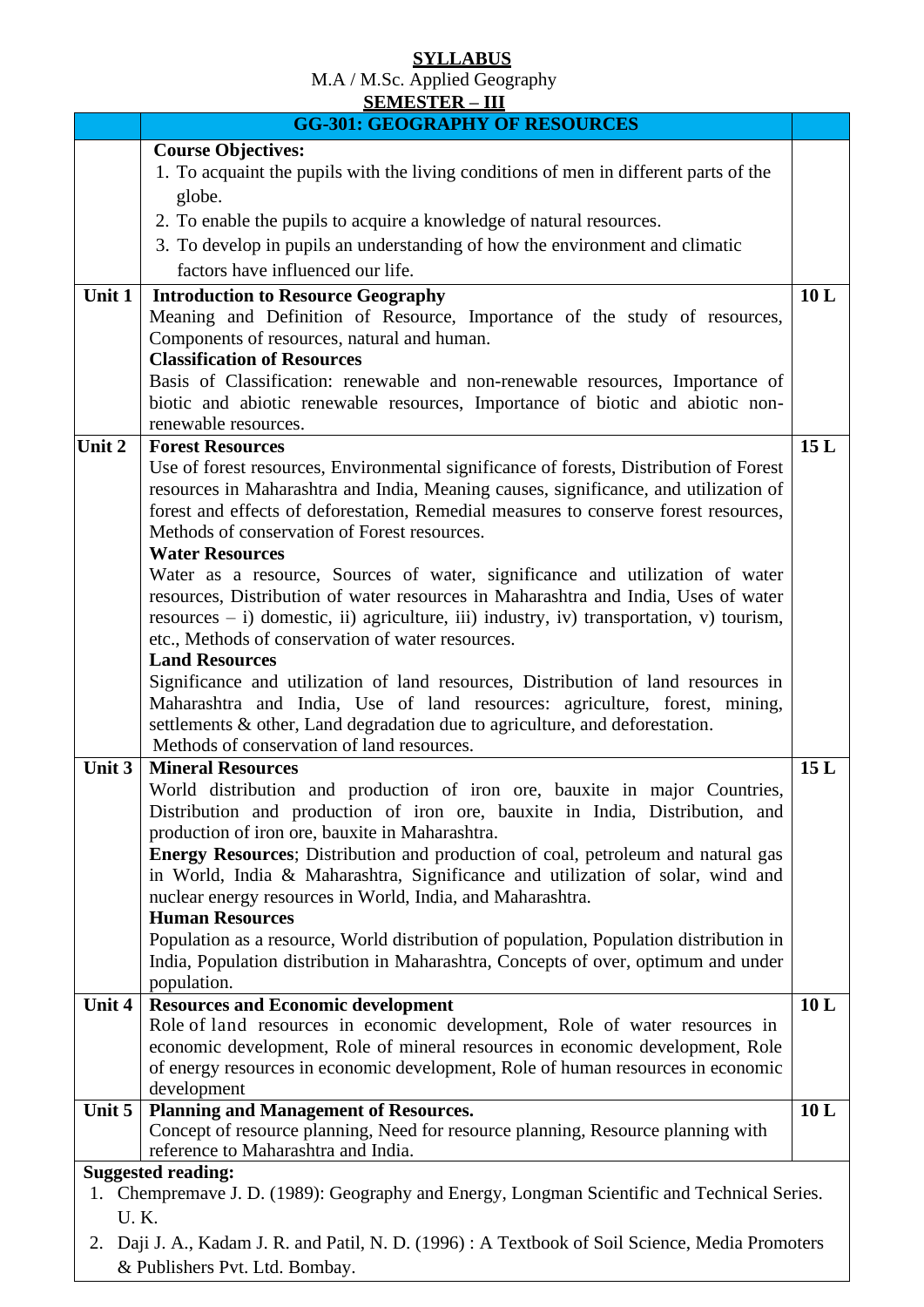- 3. Gurjar & Jat (2008): Geography of Water Resources, Rawat Publications, Jaipur.
- 4. Negi B. S. (1997) : Geography of Resources, Kedarnath Ramnath, Meerut.
- 5. Owen S. and Owens P.L. (1991) : Environment Resources and Conservation, Cambridge University Press, New York.
- 6. Ray S. (2008) : Natural Resources, Organization & Technology Linkages, Rawat Publication, Jaipur.
- 7. Saxena H. M. (2006) : Environmental Geography, Rawat Publications, Jaipur.
- 8. Singh S. (2004) : Environmental Geography, Prayag Pustak Bhawan, Allahabad.
- 9. Skinner B. J. (1969) : Earth Resources, Prentice-Hall, Englewood Cliffs, N. J.
- 10. World Resources Institute (WRI) 1994: World Resources 1994-95, Oxford University Press, New York. Zimmerman E. W. (1951) : World Resources & Industries.

| CO's Sr. No. | <b>Course Outcomes</b>                                         | <b>Cognitive level</b> |
|--------------|----------------------------------------------------------------|------------------------|
| GG-301.1     | Develop an idea about the resource.                            |                        |
| GG-301.2     | Understand the concept of different types of<br>resources.     |                        |
| GG-301.3     | Acquire knowledge about different types of power<br>resources. |                        |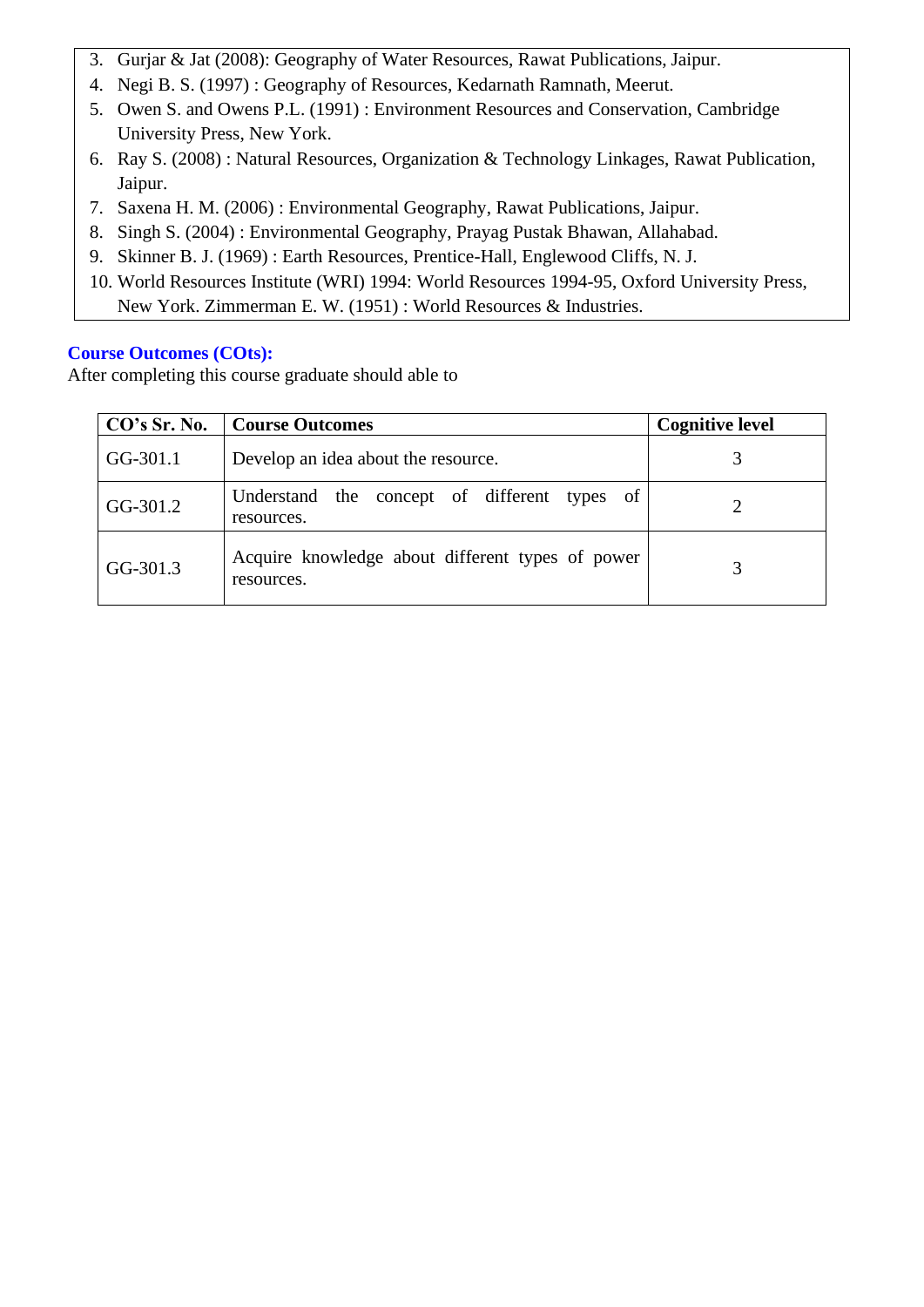|        | <b>GG-302 (A): URBAN GEOGRAPHY</b>                                                                                                                       |     |  |  |
|--------|----------------------------------------------------------------------------------------------------------------------------------------------------------|-----|--|--|
|        | <b>Course Objectives:</b>                                                                                                                                |     |  |  |
|        | 1. To produce original, innovative scholarship in urban geography, smart urbanism,                                                                       |     |  |  |
|        | and postcolonial urban theory by extending the research to the much neglected                                                                            |     |  |  |
|        | but dynamic context of 'small cities'                                                                                                                    |     |  |  |
|        | 2. To critically learn from how State, urban authorities and citizens of small cities                                                                    |     |  |  |
|        | living through rapid and radical urban transformations imagine and realize new                                                                           |     |  |  |
|        | urban futures.                                                                                                                                           |     |  |  |
|        | 3. To produce a detailed evidence base and learn from innovative practices within                                                                        |     |  |  |
|        | the three cities that can be communicated widely to policy-makers, practitioners,                                                                        |     |  |  |
|        | municipal authorities, civil society organizations and community groups.<br>4. To build research capacity on smart cities and urban futures in India and |     |  |  |
|        | elsewhere. Societal partners are key to the formation, execution, and                                                                                    |     |  |  |
|        | dissemination of this project through access to their networks and their role in                                                                         |     |  |  |
|        | the delivery of pathways to impact activities.                                                                                                           |     |  |  |
|        |                                                                                                                                                          |     |  |  |
|        | 5. To develop evidence-based policy interventions on smart cities and urban futures<br>in India and elsewhere.                                           |     |  |  |
| Unit 1 | <b>Introduction</b>                                                                                                                                      |     |  |  |
|        |                                                                                                                                                          | 10L |  |  |
|        | Nature and scope, Significance, Relation to other disciplines.<br><b>Urbanization</b>                                                                    |     |  |  |
|        | Concept and Process; Meaning of Urban settlement and urbanization, Criteria used                                                                         |     |  |  |
|        | to distinguish urban settlements, Behavioral, the structural and demographic concept                                                                     |     |  |  |
|        | of urbanization, Brief review of spatial-temporal variations in urbanization in the                                                                      |     |  |  |
|        | world, Urbanization curve, Contemporary factors of urbanization.                                                                                         |     |  |  |
| Unit 2 | <b>Urban Morphology</b>                                                                                                                                  | 15L |  |  |
|        | Models of urban structure; Park and Burgess Model, Homer Hoyet Model, Harris                                                                             |     |  |  |
|        | and Ullman Model, Characteristics and demarcation of CBD.                                                                                                |     |  |  |
|        | <b>Urban Classification</b>                                                                                                                              |     |  |  |
|        | Various approaches to classification, Urban function, Functional classification of                                                                       |     |  |  |
|        | towns and cities by C.D. Harris and H. J. Nelson.                                                                                                        |     |  |  |
| Unit 3 | <b>Urban Demography</b>                                                                                                                                  | 10L |  |  |
|        | Characteristics and methods of demarcation; Growth of urban population, Urban                                                                            |     |  |  |
|        | explosion in developing countries, Density of population in cities, Age, sex and                                                                         |     |  |  |
|        | occupational structure.                                                                                                                                  |     |  |  |
|        | <b>City and its Region</b>                                                                                                                               |     |  |  |
|        | Concept, characteristics, and demarcation; Concepts of city region and various,                                                                          |     |  |  |
|        | synonymous terms used, Criteria used to demarcate the city Region, Nature of urban                                                                       |     |  |  |
|        | influence.                                                                                                                                               |     |  |  |
| 4      | <b>Central place concepts</b><br>Central place theory and urban Hierarchy; Christaller's Central Place Theory, Rank-                                     |     |  |  |
|        | size relationship and rank-size rule, Hierarchy of urban settlements                                                                                     |     |  |  |
|        | <b>Contemporary urban issues</b>                                                                                                                         |     |  |  |
|        | Nature of issues; Price of land and vertical and horizontal growth of cities, Urban                                                                      |     |  |  |
|        | sprawl, Scarcity of housing and growth of slums, Problems of civic amenities, Urban                                                                      |     |  |  |
| 5      | transport problem, Environmental pollution.<br>Urban development policies and planning                                                                   |     |  |  |
|        | Policies of Urban development, Need of city planning, Elements of city plan, Master                                                                      |     |  |  |
|        | plan of towns, New towns, Urban development, and urban policy in India.                                                                                  |     |  |  |
|        |                                                                                                                                                          |     |  |  |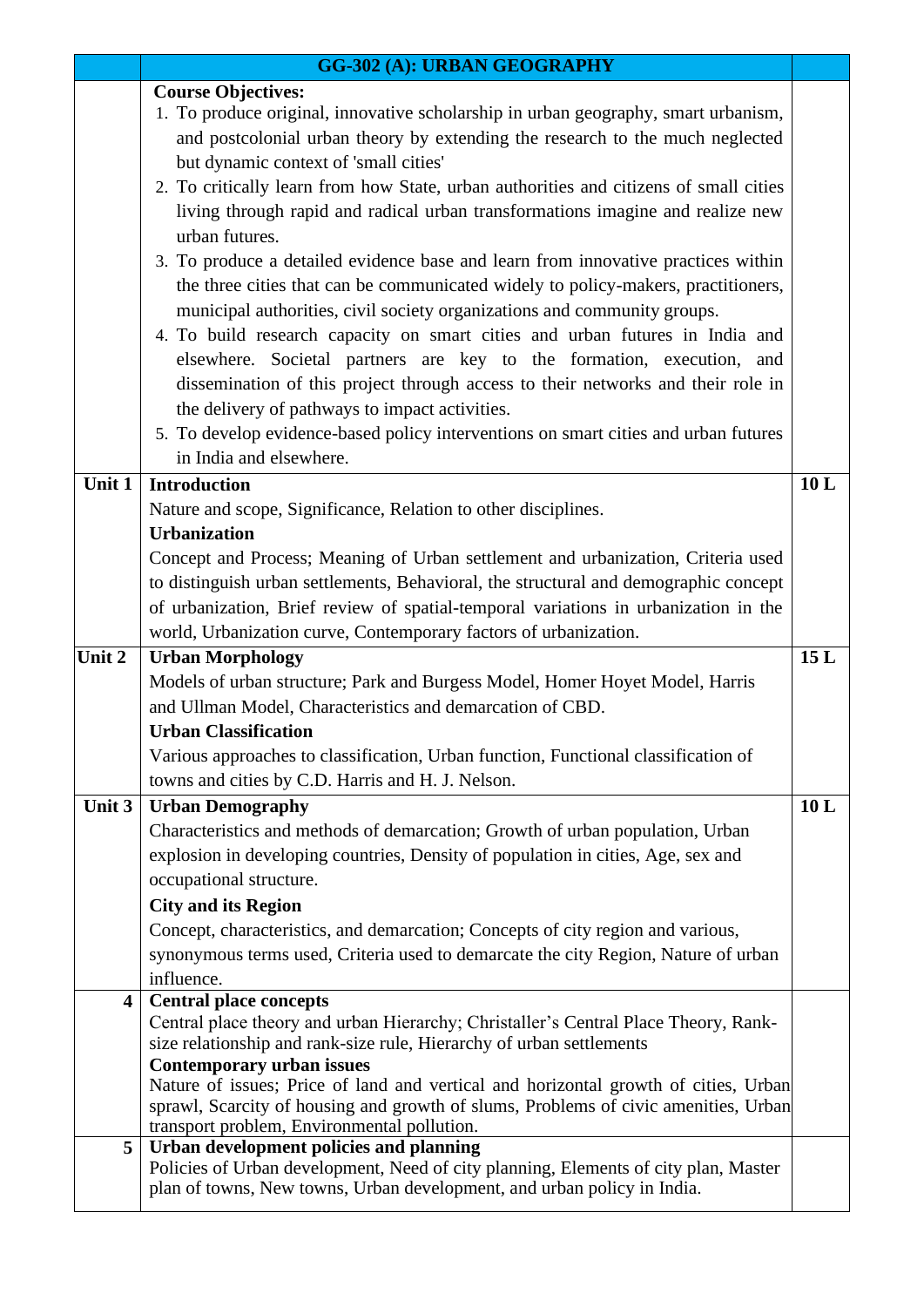## **Suggested reading:**

- 1. Bhattacharya: Urban development in India, Shree publication.
- 2. Brian.R.K. (1996): Landscape of Settlement Prehistory to the present, Routledge, London
- 3. Carter (1972): The Study of Urban Geography, Edward Arnold, London.
- 4. Hall P. (1992) Urban and Regional Planning, Routledge, London
- 5. Johnson: Urban Geography
- 6. K. Siddharth and S. Mukherji: Cities, Urbanizations and Urban Systems.
- 7. Kundu, A. (1992): Urban Development and Urban Research in India, Khanna Publication.
- 8. Mayer and Kohn: Readings in Urban Geography
- 9. Northam: Urban Geography
- 10. Raj Bala: Urbanization in India.
- 11. Roy Turner: Indian's Urban Future.
- 12. Shah Manzooor Alam: Urbanization in Developing Countries
- 13. Singh. K. and Steinberg. F.(eds) (1998): Urban India in Crisis. New Age Interns, Urban Geography: Tim Hall Verma: Urban Geography, Rawat, Jaipur

# **Course Outcomes (COts):**

| CO's Sr. No.  | <b>Course Outcomes</b>                                                                                                             | <b>Cognitive level</b> |
|---------------|------------------------------------------------------------------------------------------------------------------------------------|------------------------|
| $GG-302(A).1$ | Critical understanding of the key<br>approaches<br>(theoretical frameworks) used in the study of<br>urbanization and urban change. | 7                      |
| $GG-302(A).2$ | Understanding of current urban policies and programs                                                                               |                        |
| $GG-302(A).3$ | Explain the concepts and models of the development,<br>function, and distribution of cities.                                       | 4                      |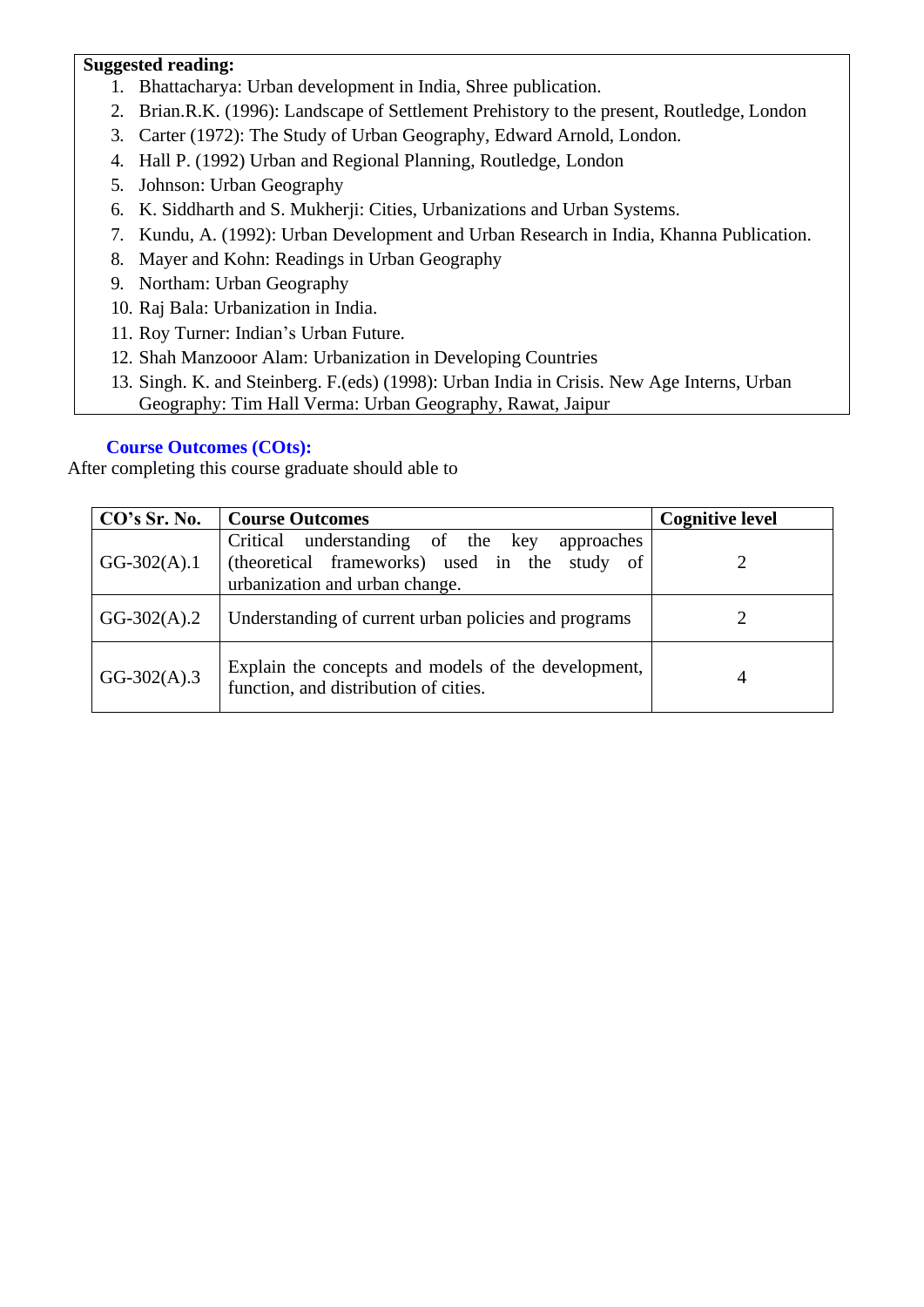|          | <b>GG-302 (B): MEDICAL GEOGRAPHY</b>                                                                                              |            |
|----------|-----------------------------------------------------------------------------------------------------------------------------------|------------|
|          | <b>Course Objectives:</b>                                                                                                         |            |
|          | 1. To introduce the students to the special features of the development and the                                                   |            |
|          | research areas of the science of health geography.                                                                                |            |
|          | 2. To present the indicators, values, and characteristics that can be used to describe,                                           |            |
|          | compare and contrast the state of health of the population.                                                                       |            |
|          | 3. To present the development, the main trends and research activities of this area of                                            |            |
|          | science.                                                                                                                          |            |
|          | 4. We also intend to prove the interdisciplinary nature of health geography by                                                    |            |
|          | showing the connections between different disciplines as well as raise interest                                                   |            |
|          | about health geography as the area of science that deals with current social and                                                  |            |
|          | environmental issues.                                                                                                             |            |
|          |                                                                                                                                   |            |
| Unit 1   | <b>Introduction</b>                                                                                                               | <b>08L</b> |
|          | Definition, development and significance, Dualism between Medical and Health                                                      |            |
| Unit 2   | Geography                                                                                                                         | 10L        |
|          | Human ecology of disease<br>1. Landscape epidemiological approaches.                                                              |            |
|          | 2. Social and spatial epidemiological perspectives.                                                                               |            |
|          | 3. Health transition.                                                                                                             |            |
| Unit $3$ | <b>Health Geography</b>                                                                                                           | 15L        |
|          | Disease and Wellbeing; Approaches to the Study of Health Geography: Ecological,                                                   |            |
|          | Social and Spatial;                                                                                                               |            |
|          | 1. Approaches to the Study of Wellbeing: Need-based, Relative Standard and                                                        |            |
|          | Capability; Geographical Factors affecting Human Health and Wellbeing.                                                            |            |
|          | 2. Diseases and their Typology: WHO Classification of Diseases and their Major                                                    |            |
|          | Types: Genetic; Communicable and Non-communicable; Occupational and                                                               |            |
|          | Deficiency Diseases; Epidemics and Pandemic.                                                                                      |            |
| Unit 4   | 1. Geographical perspective on health care provisions in developed and developing                                                 | 12L        |
|          | countries, Spatial aspects of health care planning                                                                                |            |
|          |                                                                                                                                   |            |
|          | 2. Indian health care delivery system: public and private sectors, reproductive and<br>child health, millennium development goals |            |
|          |                                                                                                                                   |            |
|          | 3. Climate change and public health, adaptation, and mitigation                                                                   |            |
| Unit 5   | 1. Global Patterns of Human Health and Wellbeing Ecology, Etiology, Diffusion and                                                 | 15L        |
|          | Distribution Pattern of Malaria, Tuberculosis, Hepatitis, AIDS, Glycemia and                                                      |            |
|          | Cardiovascular Diseases; Poverty; Food Security; Nutrition Deficiency; Health and                                                 |            |
|          | <b>Sanitation Facilities.</b>                                                                                                     |            |
|          | 2. International and National Concerns: Role of WHO, UNICEF, Red Cross; Indian                                                    |            |
|          | Health Care Planning: Child and Family Health Welfare, Immunization, Rural                                                        |            |
|          | Health and Health for All Programmes, National Health Care Infrastructure.                                                        |            |
|          | Health GIS.                                                                                                                       |            |
|          | <b>Suggested reading:</b>                                                                                                         |            |
|          | 1. Brown, T., McLafferty, S., Moon, G. (2010): A Companion to Health and Medical                                                  |            |
|          | 2. Curtis, S. (2004): Health and Inequality: Geographical Perspectives, Sage Geography,                                           |            |
|          | Wiley Blackwell, UK                                                                                                               |            |
|          | 3. Hazra, J. (Ed.) (1997): Health Care Planning in Developing Countries, University of                                            |            |
|          | Calcutta, Calcutta                                                                                                                |            |
|          | 4. May, J. M. (1959): Ecology of Human Diseases, M.D. Publications, New York                                                      |            |
|          | 5. Pati, B. and Harrison, M. (2009): The Social History of Health and Medicine in Colonial                                        |            |
|          | India, Routledge, London                                                                                                          |            |
|          | 6. Philips, D. R. (1990): Health and Health Care in Third world, Longman,                                                         |            |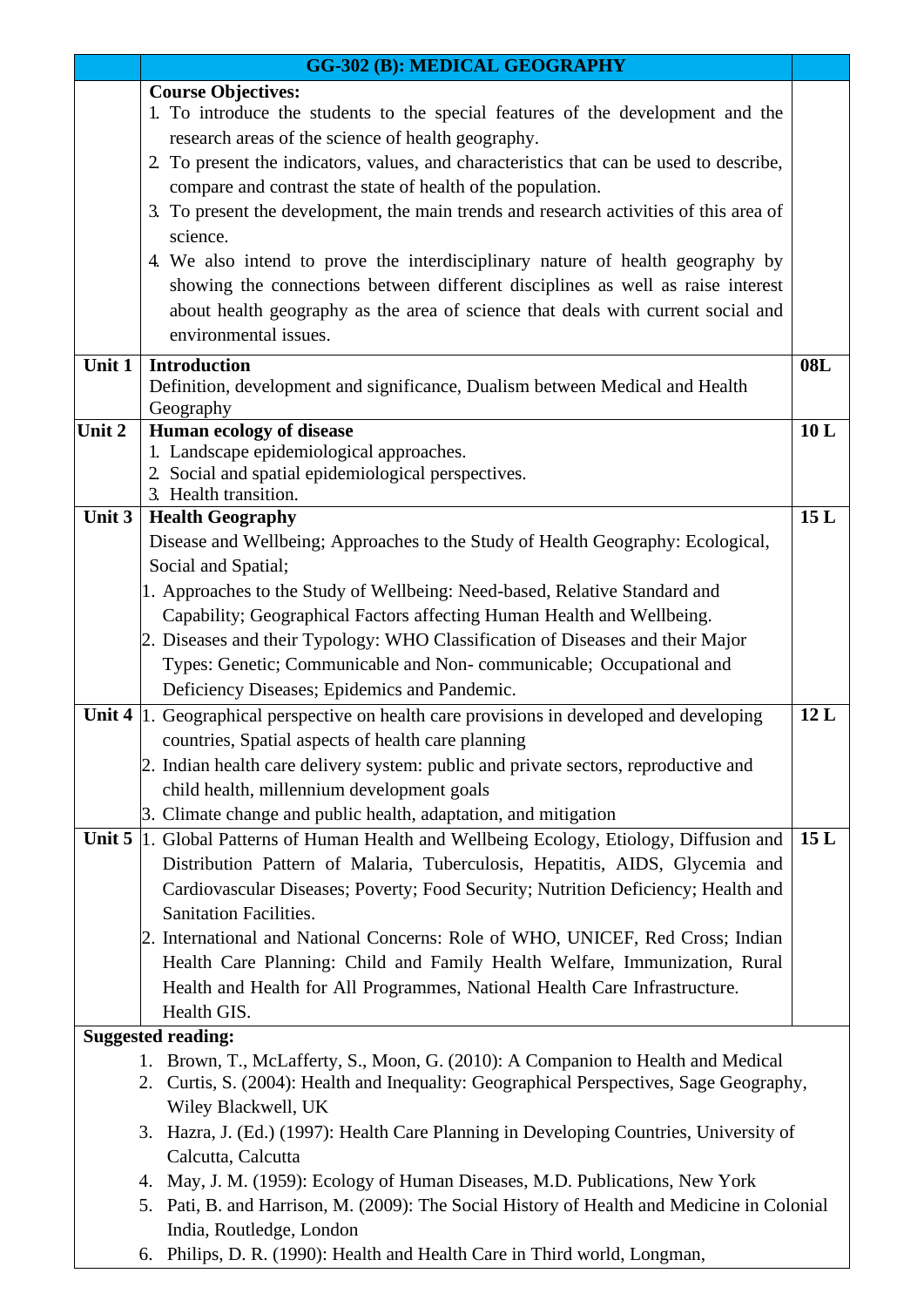London Publications, London

- 7. Stamp, L. D. (1964): Geography of Life and Death, Cornell University, Ithaca
- 8. May, J.M. (1970). The World Atlas of Diseases, National Book Trust, New Delhi.
- 9. Narayan, K.V. (1997). Health and Development: Inter-sectoral linkages in India, Rawat Pub., Jaipur.
- 10. Rais, A. and Learmonth, A.T.A., (1986 ): Geographical Aspects of Health and Diseases in India, Concept Publishing Company, New Delhi. 22. Izhar, N. (2004).
- 11. Geography and Health; A study in Medical Geography, Saujanya Books, Delhi.
- 12. [http://en.wikipedia.org/wiki/Health\\_geography](http://en.wikipedia.org/wiki/Health_geography)
- 13. <http://www.esri.com/industries/health/geomedicine/index.html>

# **Course Outcomes (COts):**

| CO's Sr. No.  | <b>Course Outcomes</b>                                            | <b>Cognitive level</b> |
|---------------|-------------------------------------------------------------------|------------------------|
| $GG-302(B).1$ | Understand the Ecology and epidemic Deciles.                      |                        |
| $GG-302(B).2$ | Find out the Geographical Background of<br>Diseases.              |                        |
| $GG-302(B).3$ | To discover the function of WHO, UNICEF, and<br><b>RED CROSS.</b> |                        |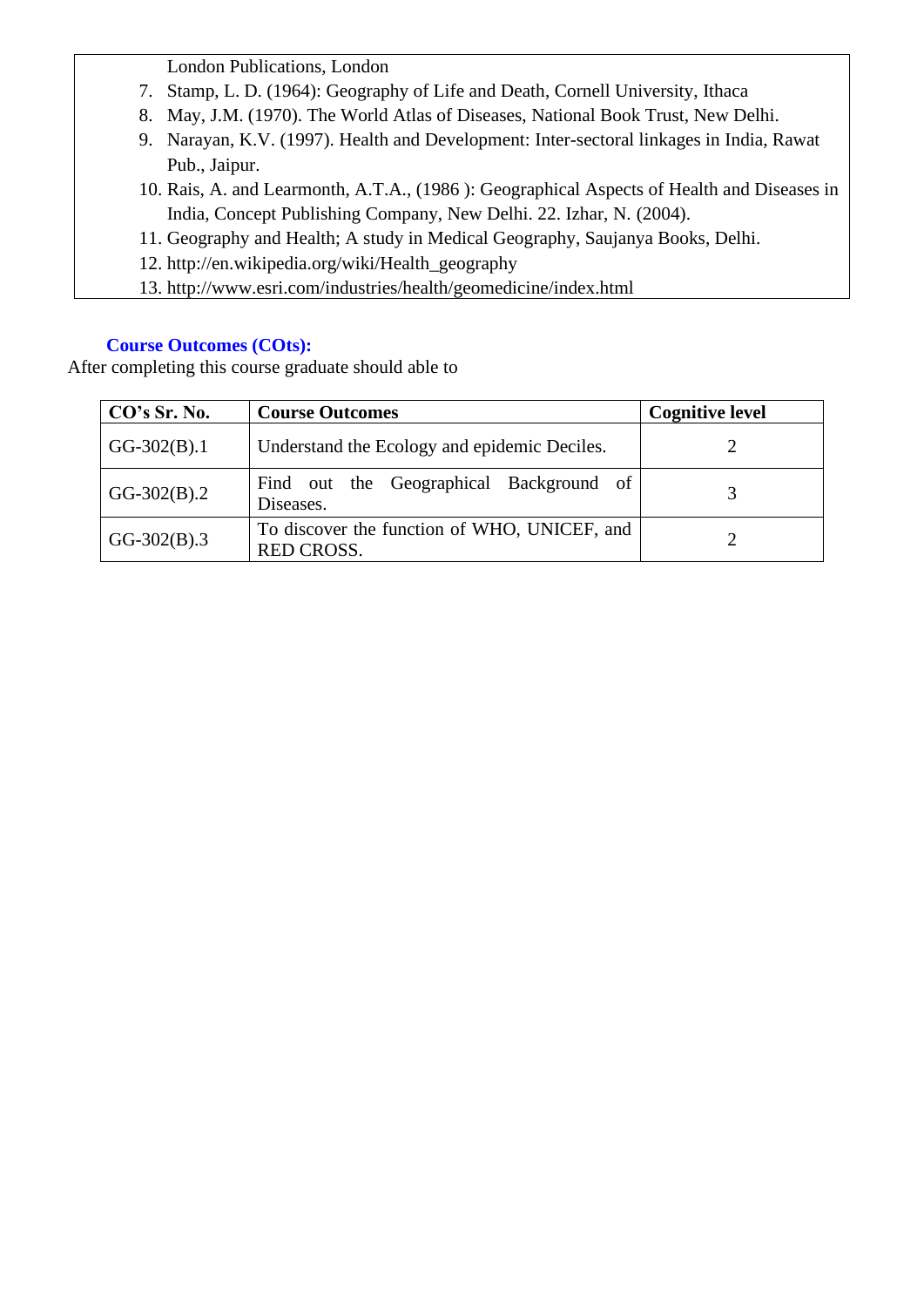|        | <b>GG-303: GEOINFOMETICS - II</b>                                                                       |     |
|--------|---------------------------------------------------------------------------------------------------------|-----|
|        | <b>Course Objectives:</b>                                                                               |     |
|        | 1. Maximizing the efficiency of planning and decision making                                            |     |
|        | 2. Integrating information from multiple sources                                                        |     |
|        | 3. Facilitating complex querying and analysis                                                           |     |
|        | 4. Eliminating redundant data and minimizing duplication                                                |     |
| Unit 1 | <b>Introduction to Remote Sensing (RS)</b>                                                              | 10L |
|        | 1. Principles of RS; Definition, Historical Perspective-National & International                        |     |
|        | Scenario.                                                                                               |     |
|        | 2. Electromagnetic Spectrum; Spectrum, Spectral Quantities, Theories of EMR, Laws                       |     |
|        | of Radiation, Concept of Blackbody radiation, Spectral Signatures.                                      |     |
|        | 3. Data sources; Primary and Secondary; Fieldwork and Surveys, Published data and                       |     |
|        | Reports and maps, Remotely sensed data, GPS coordinates.                                                |     |
| Unit 2 | <b>Interaction of EMR</b>                                                                               | 15L |
|        | Atmosphere and Surface;                                                                                 |     |
|        | 1. Scattering, Absorption, Refraction, Path Radiance Reflection, Transmission,                          |     |
|        | Absorption Scattering.                                                                                  |     |
|        | 2. Surfaces, Atmospheric Windows and Types of RS.                                                       |     |
|        | <b>Satellite RS</b>                                                                                     |     |
|        | Platforms Orbits Scanning Sensors;                                                                      |     |
|        | 1. Group – base, Air-borne, Spaceborne.                                                                 |     |
|        | 2. Geosynchronous, Susynchronous.                                                                       |     |
|        | 3. Across-track and Along-track.                                                                        |     |
|        | 4. Spectral, Spatial, Radiometric and Temporal characteristics.                                         |     |
|        | 5. Types of Sensor                                                                                      |     |
|        | Landsat: MSS, TM, ETM, SPOT,: HRV, IRS: LISS, PAN, WiFS, OCM.                                           |     |
| Unit 3 | <b>Aerial Photography</b>                                                                               | 10L |
|        | Basics of Ariel Photography, Ariel Camera;                                                              |     |
|        | 1. Scale, Resolution, Projection, Flight Planning, Overlaps.                                            |     |
|        | 2. Optical accepts - Spherical Aberrations, Astigmatism, Chromatic Aberrations<br>Components of camera. |     |
|        | <b>Measurement</b>                                                                                      |     |
|        | Geometric characteristics of Ariel Photography, Measurement of scale and height                         |     |
|        | 1.<br>on Ariel Photography.                                                                             |     |
| Unit 4 | <b>Visual Interpretation and GPS</b>                                                                    | 10L |
|        | 1. Elements; Factors governing the interpretability, Elements of Interpretation of                      |     |
|        | satellite images and aerial photographs.                                                                |     |
|        | 2. Fundamental Concepts of GPS; Space Segment, Control Segment, and User                                |     |
|        | Segment, Components and Types, GSP Signals.                                                             |     |
| Unit 5 | <b>Earth Resource Satellites</b>                                                                        | 15L |
|        | 1. Introduction, the early history of space imaging, platforms (ground, aerial and                      |     |
|        | space) and sensors.                                                                                     |     |
|        | 2. Indian Remote Sensing Programs: Aryabhata, Bhaskara I and II programs, IRS                           |     |
|        | satellite missions and their capabilities.                                                              |     |
|        | 3. Overview and scope of the future IRS Missions.                                                       |     |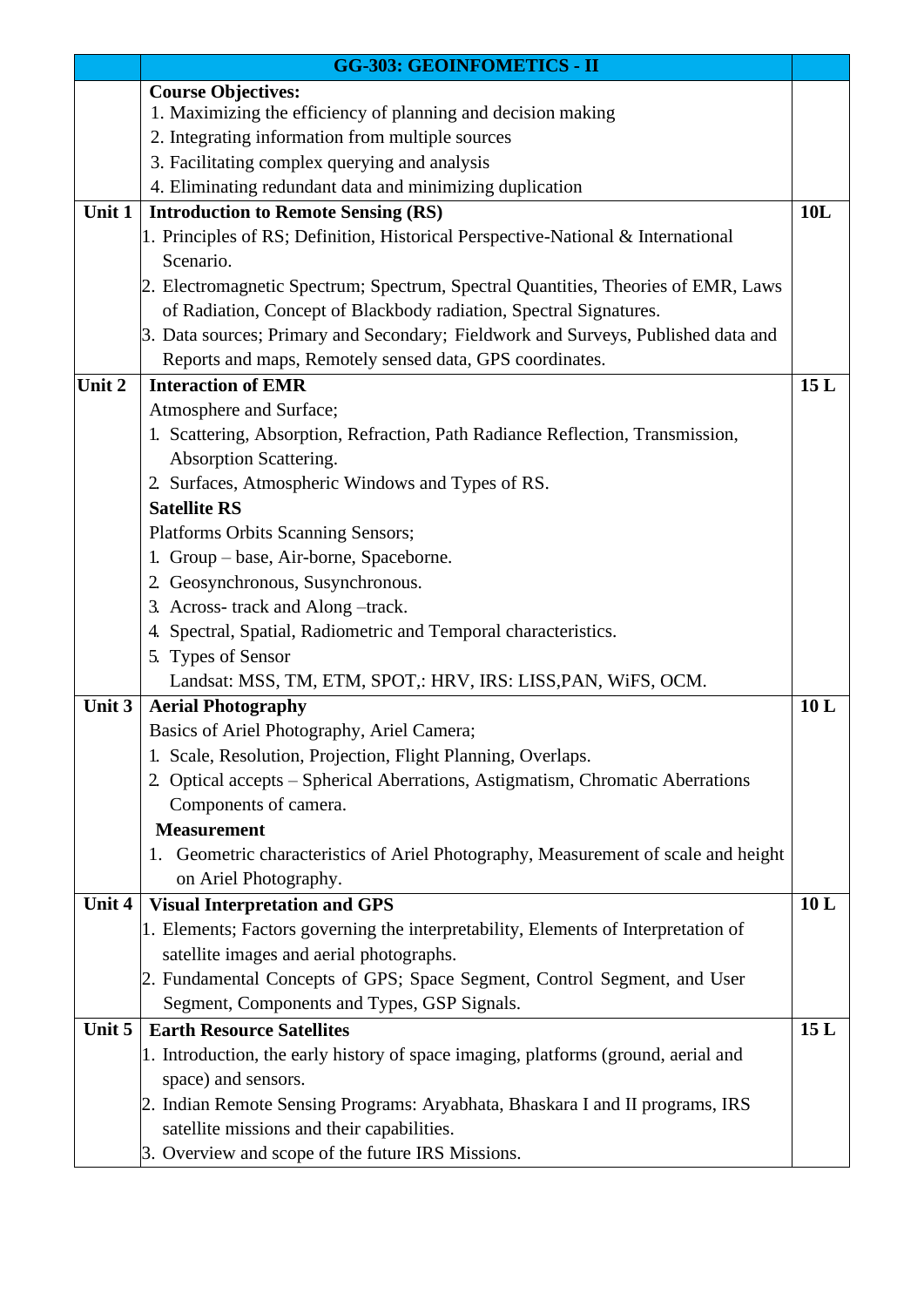# **Suggested reading:**

- 1. Virginia (1966): Manual of Photogrammetry (3rd ed.) American Society of Photogrammetry.
- 2. Virginia (1975): Manual of Remote Sensing, American Society of Photogrammetry.
- 3. Avery, T. E. and G. L. Berlin (1983, 1992): Fundamentals of Remote Sensing and Airphoto Interpretation, 5th ed., MacMillan Publishing Co. New York.
- 4. Curran, P. J. (1988): Principles of Remote Sensing, Longman, ELBS edition, Hong Kong. 5. Kellaway, George P. (1956): Map Projection, Methuen & Co., London.
- 5. Lillesand, T. M., and Kieffer, R. W. (1979): Remote Sensing and Image Interpretation, John Wiley and Sons, New York.
- 6. Sabins, F. F. (Jr.) (1987): Remote Sensing Principles and Interpretation, 2nd ed., W.H. Freeman and Co., New York.
- 7. Steers, J. A. (1957): Map Projections, University of London Press, London.
- 8. Manual of Remote Sensing (1980): Vol I and II, American Society of Photogrammetry. 4<sup>th</sup> Ed., Falls Church.
- 9. Avery, T.E. and G.L. Berlin (1985): Interpretation of Aerial Photographs, 4th Ed., Bergess Minneapolis, Minn.
- 10. Bruno Marcolongo and Franco Mantovani (1997): Photogeology and Remote Sensing Applications in Earth Science, Oxford and IBH Pub. Co. Pvt. Ltd., New Delhi.
- 11. Pandey S.N. (1987): Principles and Applications of Photogeology by, Wiley Eastern.
- 12. W.G. Rees (1990): Physical Principles of Remote Sensing, Cambridge University Press.
- 13. Sabins, F.F. (1986): Remote Sensing Principles and Interpretations by, 2nd Ed. W.H. Freeman and Company, New York.
- 14. Verbyia D. (1995): Satellite Remote Sensing for natural resources, Lewis Publishers, Boca Rotaon, F.L.Wolf P.R. (1983): Elements of Photogrammetry, McGraw-Hill, New York.

# **Course Outcomes (COts):**

|          | CO's Sr. No.   Course Outcomes                                                                                                                               | <b>Cognitive level</b> |
|----------|--------------------------------------------------------------------------------------------------------------------------------------------------------------|------------------------|
| GG-303.1 | Understand the modern techniques in geography under<br>this course such as remote sensing and aerial<br>photography.                                         |                        |
| GG-303.2 | Understand and get the knowledge about the fundamental<br>concept, types of aerial photography, characteristics of<br>aerial photographs, and aerial camera. |                        |
| GG-303.3 | Understand the data product, types of data product, and<br>its applications and uses in remote sensing.                                                      |                        |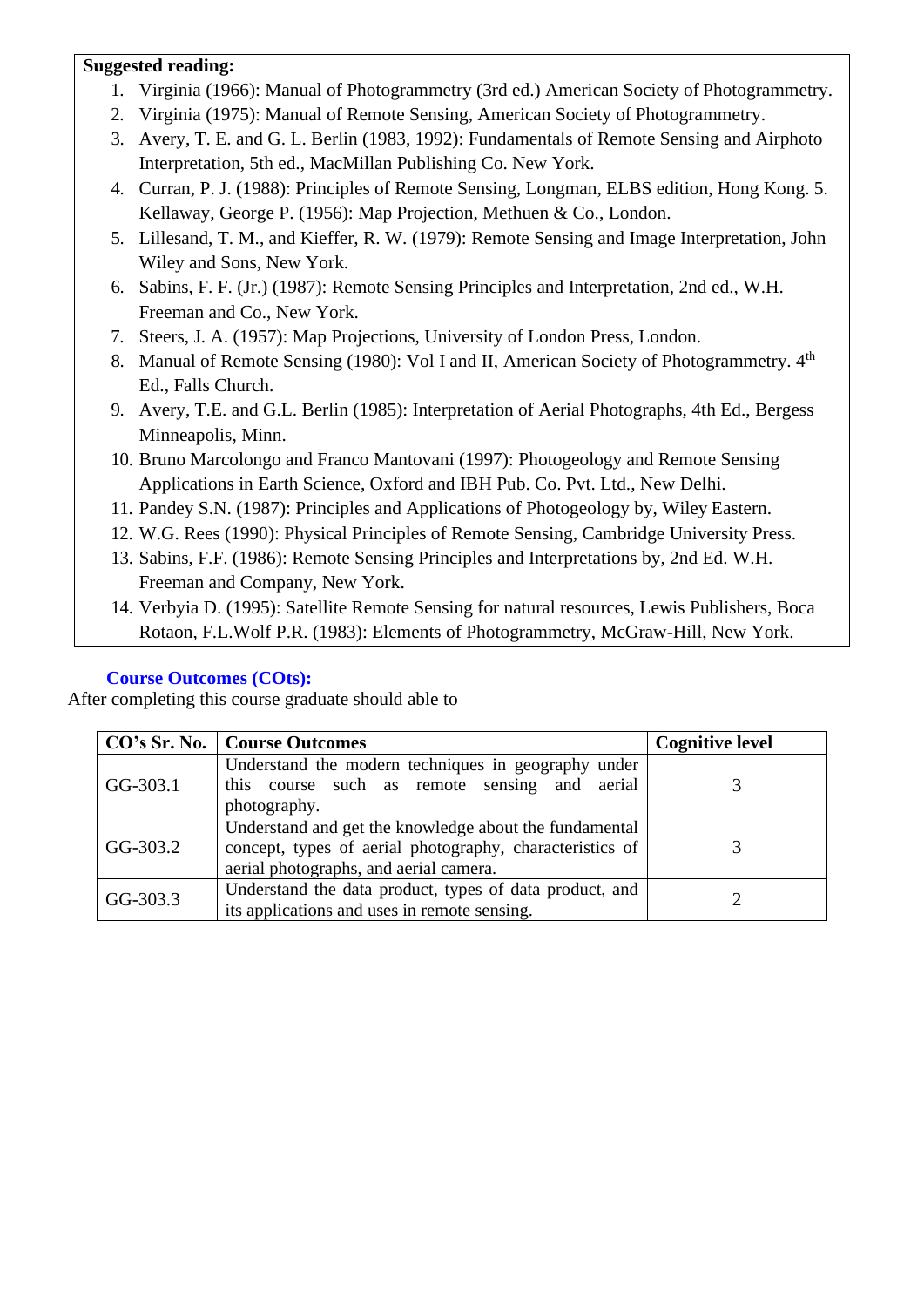|          | <b>GG-304: PRACTICALS IN REMOTE SENSING AND IMAGE PROCESSING</b>                              |
|----------|-----------------------------------------------------------------------------------------------|
|          | <b>Course Objectives:</b>                                                                     |
|          | 1. To provide exposure to students in gaining knowledge on concepts and                       |
|          | applications leading to the modeling of earth resources management using                      |
|          | <b>Remote Sensing</b>                                                                         |
|          | 2. To acquire skills in storing, managing digital data for planning and development.          |
|          | 3. To acquire skills in advanced techniques such as hyperspectral, thermal, and               |
|          | LiDAR scanning for mapping, modeling, and monitoring.                                         |
| Unit 1   | Photogrammetry                                                                                |
|          | Stereoscopic Vision Test, Format and stereoscopic Orientation of Aerial Photographs,          |
|          | Determination of scale and Stereoscopic area, Determination of Principal Point and            |
|          | Conjugate, Principal Point Direction of Flight line and Air Base, Calculation of              |
|          | traffic Speed through Aerial Photographs, Calculation of Photographic coverage for a          |
|          | Planning                                                                                      |
|          | Area.                                                                                         |
| Unit 2   | <b>Satellite Images</b>                                                                       |
|          | Interpretation; Visual interpretation of LISS, PAN, WiFS and Merged Images, A                 |
|          | WiFS and High-Resolution Satellite, Data, Cartosat Data, IKONOS, and Quick Bird,              |
|          | etc.                                                                                          |
| Unit $3$ | <b>Digital Image Processing</b>                                                               |
|          | Enhancement; Linear – Contrast Enhancement, Non-Linear – Square, Square root,                 |
|          | Cube, Cube root, Spatial Filtering -Mean & Median, Band Ratioing, NDVI                        |
|          | Computation.                                                                                  |
| Unit 4   | <b>Image Processing</b>                                                                       |
|          | Introduction of image processing, farms of mages, different image processing                  |
|          | techniques, computer image processing, digital image processing, image restoration            |
|          | image enhancement, edge enhancement, ratio images.                                            |
| Unit 5   | <b>Software based</b>                                                                         |
|          | Image Processing GIS; Image Registration, Enhancement, Supervised Classification              |
|          | Unsupervised Classification, Georeferencing of the scanned raster image, Digitization         |
|          | (vectorization), Rasterization, Attribute data linking, Thematic Layer Generation.            |
|          | <b>Suggested reading:</b>                                                                     |
|          | Virginia (1966): Manual of Photogrammetry (3rd ed.) American Society of Photogrammetry.       |
|          | 2. Virginia (1975): Manual of Remote Sensing, American Society of Photogrammetry.             |
|          | 3. Avery, T. E. and G. L. Berlin: Fundamentals of Remote Sensing and Airphoto Interpretation, |
|          | 5th ed., New York, MacMillan Publishing Co., 1983, 1992.                                      |
|          | 4. Curran, P. J.: Principles of Remote Sensing, Longman, ELBS edition, Hong Kong, 1988.       |

- 5. Kellaway, George P.: Map Projection, Methuen & Co., London, 1956.
- 6. Steers, J. A.: Map Projections, University of London Press, London, 1957.

| CO's Sr. No. | <b>Course Outcomes</b>                                                                                                                                         | <b>Cognitive level</b> |
|--------------|----------------------------------------------------------------------------------------------------------------------------------------------------------------|------------------------|
| GG-304.1     | Understand the important principles of remote sensing,<br>spectral measurements, and remote sensing systems.                                                   |                        |
| GG-304.2     | Understand the need for image pre-processing and will be<br>able to assess the pros and cons of different methods.                                             |                        |
| $GG-304.3$   | Be confident in your use of image processing software to<br>apply routine pre-processing and image analysis steps in a<br>rigorous and self-reflective manner. |                        |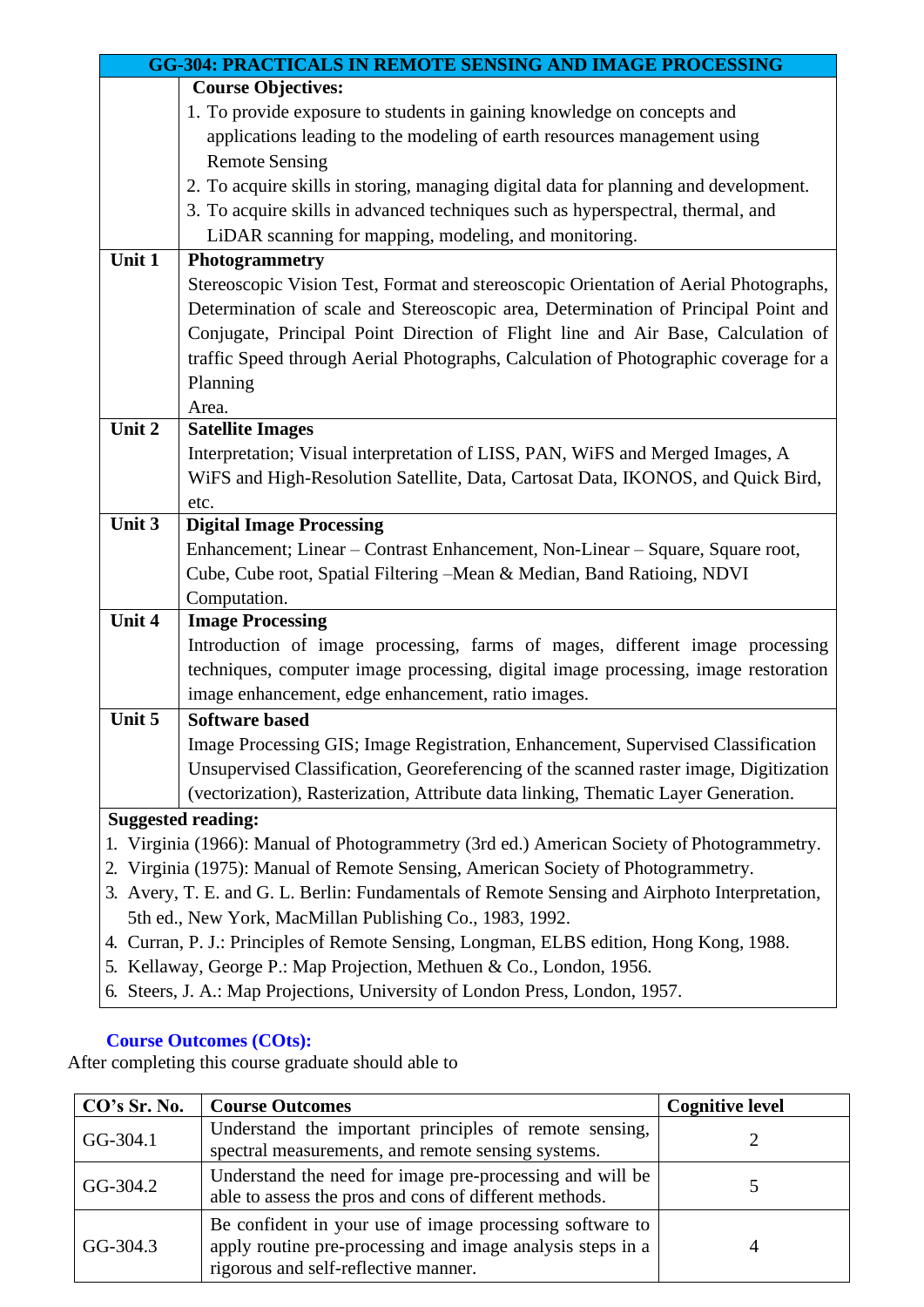|                  | <b>GG-305: PRACTICAL'S IN GIS &amp; GPS TECHNIQUES WITH HELP OF</b>                         |
|------------------|---------------------------------------------------------------------------------------------|
| <b>COMPUTER.</b> |                                                                                             |
|                  | <b>Course Objectives:</b>                                                                   |
|                  | 1. Have a basic, practical understanding of GIS concepts, techniques, and real-world        |
|                  | applications.                                                                               |
|                  | 2. Have an understanding of the technical language of GIS.                                  |
|                  | 3. Understand the basic concepts of geography necessary to efficiently and accurately       |
|                  | use GIS technology.                                                                         |
|                  | 4. Understand basic GIS data concepts.                                                      |
|                  | 5. Have an ability to perform basic GIS analysis of concepts.                               |
|                  | 6. Have demonstrated a practical application of GIS.                                        |
|                  | 7. Have practical experience using basic GIS tools.                                         |
|                  | 8. Have an understanding of GIS and its relationship to mapping software development.       |
|                  | 9. Have an appreciation of GIS career options and how to pursue them.                       |
| Unit $1$         | <b>Introduction to GIS</b>                                                                  |
|                  | 1. Introduction to GIS software ILWIS and Arc GIS and GPS etc.                              |
|                  | 2. Applications of ILWIS software; Introduction to Menu, main windows, tools,               |
|                  | navigation bar, catalogue, operation tree, command box, domain and attribute tables.        |
|                  | 3. Introduction of GPS, data collection and mapping by using GPS Software.                  |
| Unit 2           | Applications of ILWIS software -                                                            |
|                  | 1. Geo-referencing; Import scanned/digital image, Coordinate system, Geo-referencing.       |
|                  | 2. Creation of layers; Concepts: point, segment, and polygon layers, Point layers:          |
|                  | Settlements and Wells, Segments layers: Contours, boundaries, rivers and roads,             |
|                  | Polygon layers: village, farm, and forest.                                                  |
|                  | 3. Attribute data; Tabulation and attachments.                                              |
| Unit 3           | <b>Overview of ArcGIS</b>                                                                   |
|                  | Arc Map, Arc Catalog, Arc Toolbox, Help, etc.                                               |
|                  | <b>Geodatabase in Arc catalog</b>                                                           |
|                  | Feature dataset, feature classes, import of data, spatial data formats, Shape/coverage      |
|                  | files and layers, data frames, maps, managing TOC, displaying qualitative/ quantitative     |
|                  | values, labeling features.                                                                  |
|                  | <b>Working with layers</b><br>Building templates, classification, map creation.             |
| Unit 4           | <b>Georeferenced data</b>                                                                   |
|                  | coordinate systems, datum conversions, Map projections, types,<br>storing-                  |
|                  | viewing projection information.                                                             |
|                  | <b>Editing data</b>                                                                         |
|                  | Selecting features, simple editing functions, creating new features, modifying, schema      |
|                  | changes.                                                                                    |
|                  | Spatial and aspatial data                                                                   |
|                  | Spatial: Linking features & attributes. geodatabase data format, ways to view               |
|                  | data, metadata, etc.                                                                        |
|                  | Aspatial: Understanding tables, field types, table manipulations, table relationships, join |
| Unit 5           | and relates to, creation of graphs and reports.<br><b>Spatial analysis</b>                  |
|                  | Query: Identifying, measuring, query by location/attribute.                                 |
|                  | Spatial Analysis: Geoprocessing wizard, spatial analysis functions.                         |
|                  | <b>Network analysis</b>                                                                     |
|                  | Network utility, creating network model, shortest path.                                     |

 $\mathsf{l}$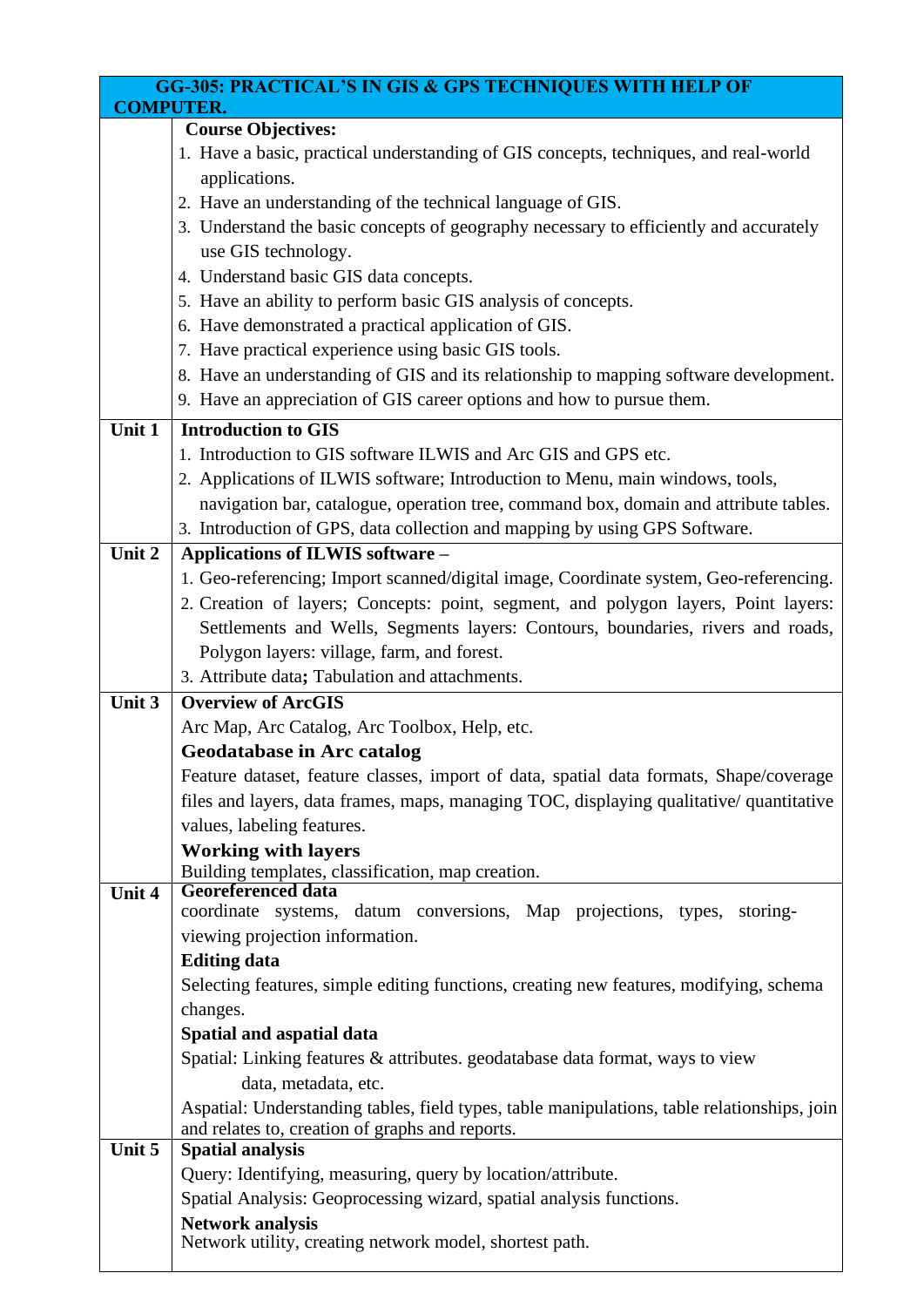#### **Suggested reading:**

- 1. Agarwal C.S.and Garg P.K. (2002): Text Book on Remote Sensing, Wheeler Publishing New Delhi.
- 2. ArcGIS 9, Building A Geodatabase by Andrew Perencsik, Simon Woo, Bob Booth, Scott Crosier, Jill Clark, Andy MacDonald, 1999-2004, USA.
- 3. ArcGIS 9, Geodatabase Workbook by Bob Booth, Jeff Shaner, Andy MacDonald, Phil Sanchez, Rhonda Pfaff, 2004, USA.
- 4. ArcGIS 9, Using ArcCatalog by Aleta Vienneau, Jonathan Bailey, Melanie Harlow, John Banning, Simon Woo, 2003-2004, USA.
- 5. Bernhardsen, Tor (1999): Geographic Information System, An Introduction, John Wiley & Sons.
- 6. Burrough, P. A. and McDonnell, R. A. (1998): Principles of Geographical Information Systems, Oxford University press Inc., New York
- 7. Burrough, P.A. (1986): Principles of Geographical information System for Land Resources Assessment, Oxford University Press.
- 8. Chang, K. T. (2008): Introduction to Geographic Information Systems, Avenue of the Americas, McGraw-Hill, New York
- 9. Chang, Kang-taung (2000): Introduction to Geographic information System, Tata McGraw Hill.
- 10. Clarke ,Keith C. (1999): Getting Started with Geographic Information System , Prentice Hall.
- 11. Demers, Michael N. (2000): Fundamentals of Geographic Information System ,John Wiley.
- 12. Environment System Research Institute (1993): Understanding GIS , The Arc Info Method.
- 13. Environmental Systems Research Institute, Inc. (1998): Understanding GIS: The ARC/INFO Method, ESRI Press, Redlands
- 14. GIS Education Solutions from ESRI, Introduction to ArcGIS- I, Course Lectures, 2003 Published by ESRI.
- 15. Haywood, Ian (2000): Geographical Information System, Longman.
- 16. Lillesand, Thomas M. & Kiefer Ralph (2000): Remote Sensing and Image interpretation, Jonh Wiley. Manual, Locate Press LLC, USA
- 17. Prithvish Nag and M. Kudrat (1998): Digital remote Sensing, Concept Publishing Company, New Delhi.
- 18. Quantum GIS User Guide, <http://docs.qgis.org/1.8/pdf/QGIS-1.8-UserGuide-en.pdf>
- 19. The ESRI guide to Geodatabase design by Michael Zeiler 1999.
- 20. Thiede, R., Sutton, T., Duster, H. and Sutton, M. (2013): The Quantum GIS Training William Jonathan (1995): Geographic information from Space: Processing and applications of Geocoded Satellite Images, John Wiley & Sons.

# **Course Outcomes (COts):**

| CO's Sr. No. | <b>Course Outcomes</b>                                                                                                                                                                                                                                    | <b>Cognitive level</b> |
|--------------|-----------------------------------------------------------------------------------------------------------------------------------------------------------------------------------------------------------------------------------------------------------|------------------------|
| $GG-305.1$   | Understand the introduction of GIS software's special<br>reference of ILWIS, to examining the types of GIS<br>software and applications, the introduction of menu,<br>tools, page layout and setting, scanning image, import of<br>image in the software. |                        |
| GG-305.2     | To understand and prepare the topology of point, line,<br>and polygon and understand non-spatial data analysis.                                                                                                                                           |                        |
| GG-305.3     | To prepare the different kinds of the map using GIS<br>software and also creates the profile of relief<br>representation.                                                                                                                                 | 6                      |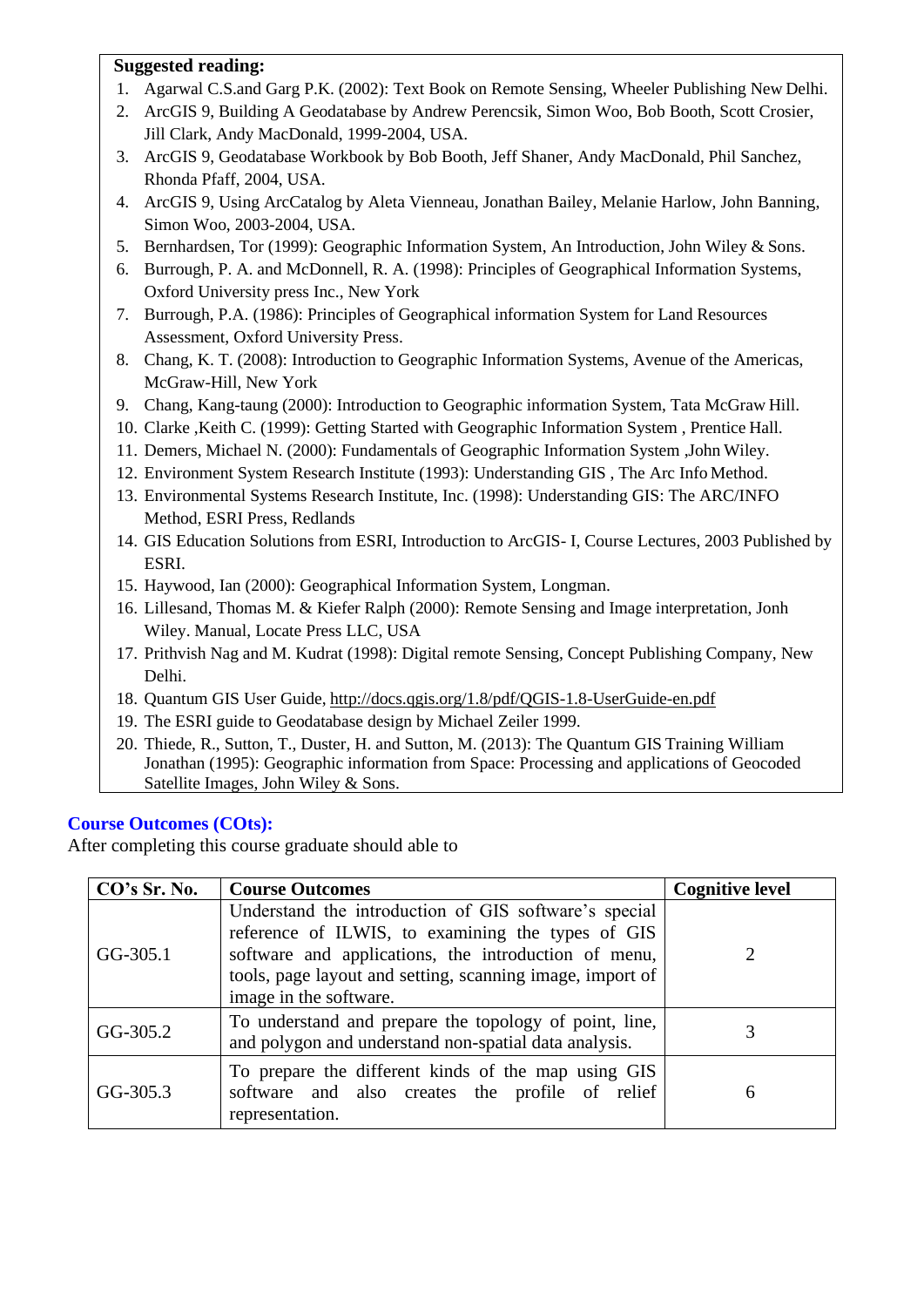# **M.A./ M.Sc. Part II Semester III Applied Geography: Audit Courses**

**AC-301(A): Computer Skills**

**(Technology + Value added Audit course; Practical; 2 Credits) (Optional: Campus + Program level)**

*Course Objectives (CObs):* 

• To inculcate different daily useful computer skills among students.

| Unit 1 | <b>Elements of Information Technology</b>                                                                                                     | 2 hrs |
|--------|-----------------------------------------------------------------------------------------------------------------------------------------------|-------|
|        | 1.1 Information Types: Text, Audio, Video, and Image, storage formats                                                                         |       |
|        | 1.2 Components: Operating System, Hardware and Software, firmware                                                                             |       |
|        | 1.3 Devices: Computer, Mobile Phones, Tablet, Touch Screen, Scanner, Printer,                                                                 |       |
|        | Projector, smart boards                                                                                                                       |       |
|        | 1.4 Processor & Memory: Processor functions, speed, Memory types: RAM /ROM                                                                    |       |
| Unit 2 | /HDD /DVD-ROM/Flash drives, memory measurement metrics<br><b>Office Automation-Text Processing</b>                                            | 5 hrs |
|        | 2.1 Views: Normal View, Web Layout View, Print Layout View, Outline View,                                                                     |       |
|        | ReadingLayout View                                                                                                                            |       |
|        | 2.2 Working with Files: Create New Documents, Open Existing Documents,                                                                        |       |
|        | SaveDocuments to different formats, Rename Documents, Close Documents                                                                         |       |
|        | 2.3 Working with Text: Type and Insert Text, Highlight Text, Formatting Text, Delete                                                          |       |
|        | Text, Spelling and Grammar, paragraphs, indentation, margins                                                                                  |       |
|        | 2.4 Lists: Bulleted and Numbered Lists,                                                                                                       |       |
|        | 2.5 Tables: Insert Tables, Draw Tables, Nested Tables, Insert Rows and Columns,                                                               |       |
|        | Moveand Resize Tables, Moving the order of the column and/or rows inside a                                                                    |       |
|        | table, TableProperties                                                                                                                        |       |
|        | 2.6 Page Margins, Gutter Margins, Indentations, Columns, Graphics, Print Documents,                                                           |       |
|        | 2.7 Paragraph Formatting, Paragraph Attributes, Non-printing characters                                                                       |       |
|        | 2.8 Types of document files: RTF, PDF, DOCX etc.                                                                                              |       |
| Unit 3 | <b>Office Automation-Worksheet Data Processing</b>                                                                                            | 5 hrs |
|        | 3.1 Spreadsheet Basics: Adding and Renaming Worksheets, Modifying Worksheets,                                                                 |       |
|        | 3.2 Moving Through Cells, Adding Rows, Columns, and Cells, Resizing Rows and                                                                  |       |
|        | Columns, Selecting Cells, Moving and Copying Cells                                                                                            |       |
|        | 3.3 Formulas and Functions: Formulas, Linking Worksheets, Basic Functions,                                                                    |       |
|        | AutoSum, Sorting and Filtering: Basic Sorts, Complex Sorts, Auto-fill, Deleting                                                               |       |
|        | Rows, Columns, and Cells                                                                                                                      |       |
|        | 3.4 Charting: Chart Types, drawing charts, Ranges, formatting charts                                                                          |       |
| Unit 4 | <b>Office Automation-Presentation Techniques and slide shows</b><br>4.1 Create a new presentation, AutoContent Wizard, Design Template, Blank | 6 hrs |
|        | Presentation, Open an Existing Presentation, PowerPoint screen, Screen Layout                                                                 |       |
|        | 4.2 Working with slides: Insert a new slide, Notes, Slide layout, Apply a design                                                              |       |
|        | template, Reorder Slides, Hide Slides, Hide Slide text, Add content, resize a                                                                 |       |
|        | placeholder or textbox, Move a placeholder or text box, Delete a placeholder or                                                               |       |
|        | text box, Placeholder orText box properties, Bulleted and numbered lists, Adding                                                              |       |
|        | notes                                                                                                                                         |       |
|        | 4.3 Work with text: Add text and edit options, Format text, Copy text formatting,                                                             |       |
|        | Replacefonts, Line spacing, Change case, Spelling check, Spelling options                                                                     |       |
|        | 4.4 Working with tables: Adding a table, Entering text, Deleting a table, Changing                                                            |       |
|        | rowwidth, Adding a row/column, Deleting a row/column, Combining cells                                                                         |       |
|        | ,Splitting a cell,Adding color to cells, To align text vertically in cells, To change                                                         |       |
|        | table borders, Graphics, Add clip art, Add an image from a file, Save & Print, slide                                                          |       |
|        | shows, slideanimation/transitions.                                                                                                            |       |
| Unit 5 | <b>Internet &amp; Applications:</b>                                                                                                           | 4 hrs |
|        | 5.1 Computer Network Types: LAN, PAN, MAN, CAN, WAN, Defining and                                                                             |       |
|        | describing the Internet, Brief history, Browsing the Web, Hypertext and hyperlinks,                                                           |       |
|        | browsers, Uniform resource locator                                                                                                            |       |
|        | 5.2 Internet Resources: Email, Parts of email,<br>5.3 Protecting the computer: Password protection, Viruses, Virus protection                 |       |
|        | software, Updating the software, Scanning files, Net banking precautions.                                                                     |       |
|        | 5.4 Social Networking: Features, Social impact, emerging trends, issues, Social                                                               |       |
|        | Networking sites: Facebook, Twitter, linkedin, orkut, online booking services                                                                 |       |
|        | 5.5 Online Resources: Wikipedia, Blog, Job portals, C.V. writing                                                                              |       |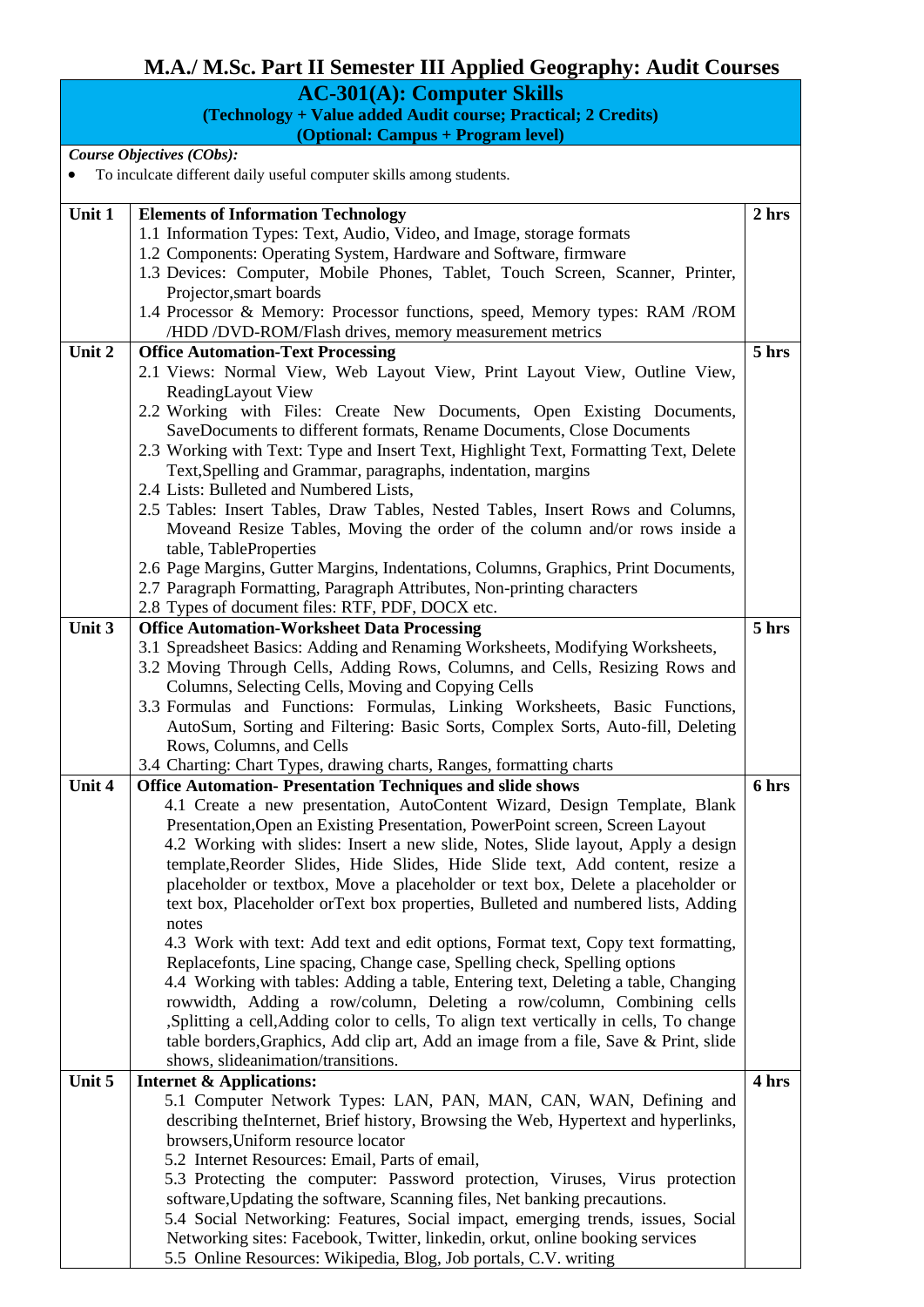|                                                                                                     | 5.6 e-learning: e-Books, e-Magazines, e-News papers, OCW(open course wares):  |       |
|-----------------------------------------------------------------------------------------------------|-------------------------------------------------------------------------------|-------|
|                                                                                                     | Sakshat(NPTEL) portal, MIT courseware                                         |       |
| Unit 6                                                                                              | <b>Cloud Computing Basics</b>                                                 | 3 hrs |
|                                                                                                     | 6.1 Introduction to cloud computing                                           |       |
|                                                                                                     | 6.2 Cloud computing models: SAS, AAS, PAS                                     |       |
|                                                                                                     | 6.3 Examples of SAS, AAS, PAS (DropBox, Google Drive, Google Docs, Office 365 |       |
|                                                                                                     | Prezi, etc.)                                                                  |       |
| <b>Suggested readings:</b>                                                                          |                                                                               |       |
| 1. TCI, "Introduction to Computers and Application Software", Publisher: Jones & Bartlett Learning, |                                                                               |       |
| 2010, ISBN: 1449609821, 9781449609825                                                               |                                                                               |       |

- 2. Laura Story, Dawna Walls, "Microsoft Office 2010 Fundamentals", Publisher: Cengage Learning, 2010, ISBN: 0538472464, 9780538472463
- 3. June Jamrich Parsons, Dan Oja, "Computer Concepts Illustrated series", Edition 5, Publisher Course Technology, 2005, ISBN 0619273550, 9780619273552
- 4. Cloud computing online resources

| $\bf CO$<br>No. | CO                                                                                                       | Cognitive<br>level |
|-----------------|----------------------------------------------------------------------------------------------------------|--------------------|
|                 | <b>AC301A.1</b> Identify their lacunas about some computer skills and try to overcome the<br>same.       |                    |
|                 | <b>AC301A.2</b> Practice the learned computer skills in real life and do their jobs more<br>effectively. |                    |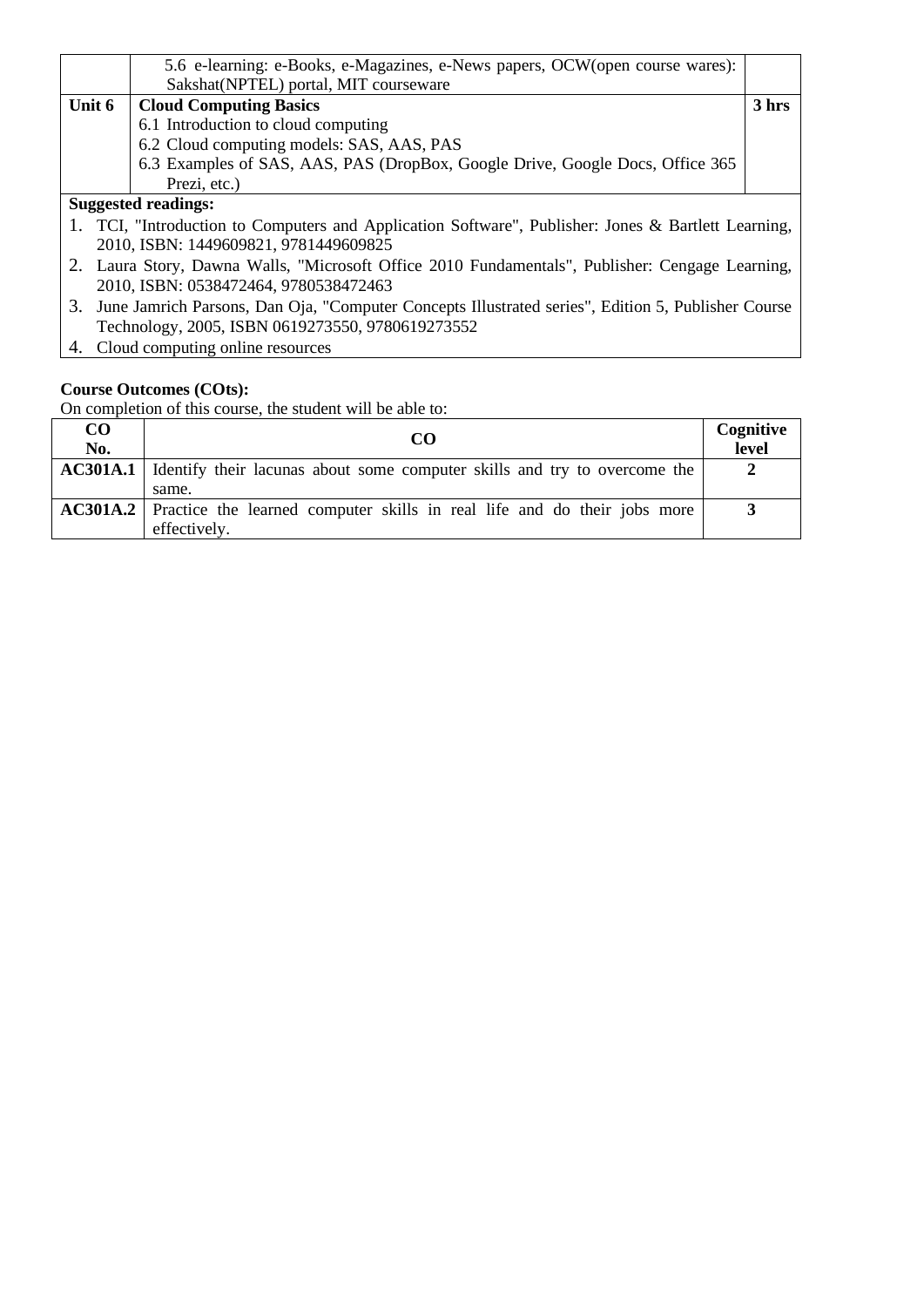| <b>AC-301(B): Cyber Security</b> |                                                                                                                                                                                                                                                                                                                                                                                                                                                                                        |                  |
|----------------------------------|----------------------------------------------------------------------------------------------------------------------------------------------------------------------------------------------------------------------------------------------------------------------------------------------------------------------------------------------------------------------------------------------------------------------------------------------------------------------------------------|------------------|
|                                  | (Technology + Value added Audit course; Practical; 2 Credits)                                                                                                                                                                                                                                                                                                                                                                                                                          |                  |
|                                  | (Optional: Campus + Program level)                                                                                                                                                                                                                                                                                                                                                                                                                                                     |                  |
|                                  | Course Objectives (CObs):<br>To make students aware of different daily useful cyber security skills/rules.                                                                                                                                                                                                                                                                                                                                                                             |                  |
| Unit 1                           | <b>Networking Concepts Overview</b><br>Basics of Communication Systems, Transmission Media, ISO/OSI and TCP/IP models,<br>Network types: Local Area Networks, Wide Area Networks, Internetworking, Packet                                                                                                                                                                                                                                                                              | 3 hrs            |
|                                  | Formats, Wireless Networks: Wireless concepts, Advantages of Wireless, Wireless<br>network architecture, Reasons to use wireless, Internet                                                                                                                                                                                                                                                                                                                                             |                  |
| Unit 2                           | <b>Security Concepts</b><br>Information Security Overview, Information Security Services, Types of Attacks,<br>Goals for Security, E-commerce Security, Computer Forensics, Steganography.<br>Importance of Physical Security, Biometric security $\&$ its types, Risk associated with<br>improper physical access, Physical Security equipments.<br>Passwords: Define passwords, Types of passwords, Passwords Storage – Windows &<br>Linux.                                          | 7 hrs            |
| Unit 3                           | <b>Security Threats and vulnerabilities</b><br>Overview of Security threats, Hacking Techniques, Password Cracking, Types of<br>password attacks, Insecure Network connections, Wi-Fi attacks & countermeasures,<br>Information Warfare and Surveillance.<br>Cyber crime: e-mail related cyber crimes, Social network related cyber crimes, Desktop<br>related cyber crimes, Social Engineering related cyber crimes, Network related cyber<br>crimes, Cyber terrorism, Banking crimes | 7 hrs            |
| Unit 4                           | Cryptography<br>Understanding cryptography, Goals of cryptography, Types of cryptography,<br>Applications of Cryptography, Use of Hash function in cryptography, Digital signature<br>in cryptography, Public Key infrastructure                                                                                                                                                                                                                                                       | 5 hrs            |
| Unit 5                           | <b>System &amp; Network Security</b><br>System Security: Desktop Security, email security: PGP and SMIME, Web Security:<br>web authentication, Security certificates, SSL and SET, Network Security: Overview<br>of IDS, Intrusion Detection Systems and Intrusion Prevention Systems, Overview of<br>Firewalls, Types of Firewalls, VPN Security, Security in Multimedia Networks, Fax<br>Security.                                                                                   | 3 hrs            |
| Unit 6                           | <b>OS Security</b><br>OS Security Vulnerabilities updates and patches, OS integrity checks, Anti-virus<br>software, Design of secure OS and OS hardening, configuring the OS for security,<br>Trusted OS.                                                                                                                                                                                                                                                                              | 2 <sub>hrs</sub> |
| Unit 7                           | <b>Security Laws and Standards</b><br>Security laws genesis, International Scenario, Security Audit, IT Act 2000 and its<br>amendments.                                                                                                                                                                                                                                                                                                                                                | 3 hrs            |
| 1.<br>2.<br>3.<br>4.             | <b>Suggested readings:</b><br>Skills Factory, Certificate in Cyber Security, Text Book Special edition, Specially published for KBC<br>NMU, Jalgaon<br>BPB Publication, "Fundamentals of Cyber Security", Mayank Bhushan, Rajkumar Singh Rathore,<br>Aatif Jamshed<br>CreateSpace Independent Publishing Platform, "Cyber Security Basics", Don Franke, ISBN-13: 978-<br>1522952190ISBN-10: 1522952195<br>Online references                                                            |                  |

| $\bf CO$<br>No. | CΟ                                                                                                             | Cognitive<br>level |
|-----------------|----------------------------------------------------------------------------------------------------------------|--------------------|
|                 | <b>AC301B.1</b> Practice learned cyber security skills/rules in real life.                                     |                    |
|                 | <b>AC301B.2</b> Provide guidance about cyber security skills/rules to their friends, parents and<br>relatives. |                    |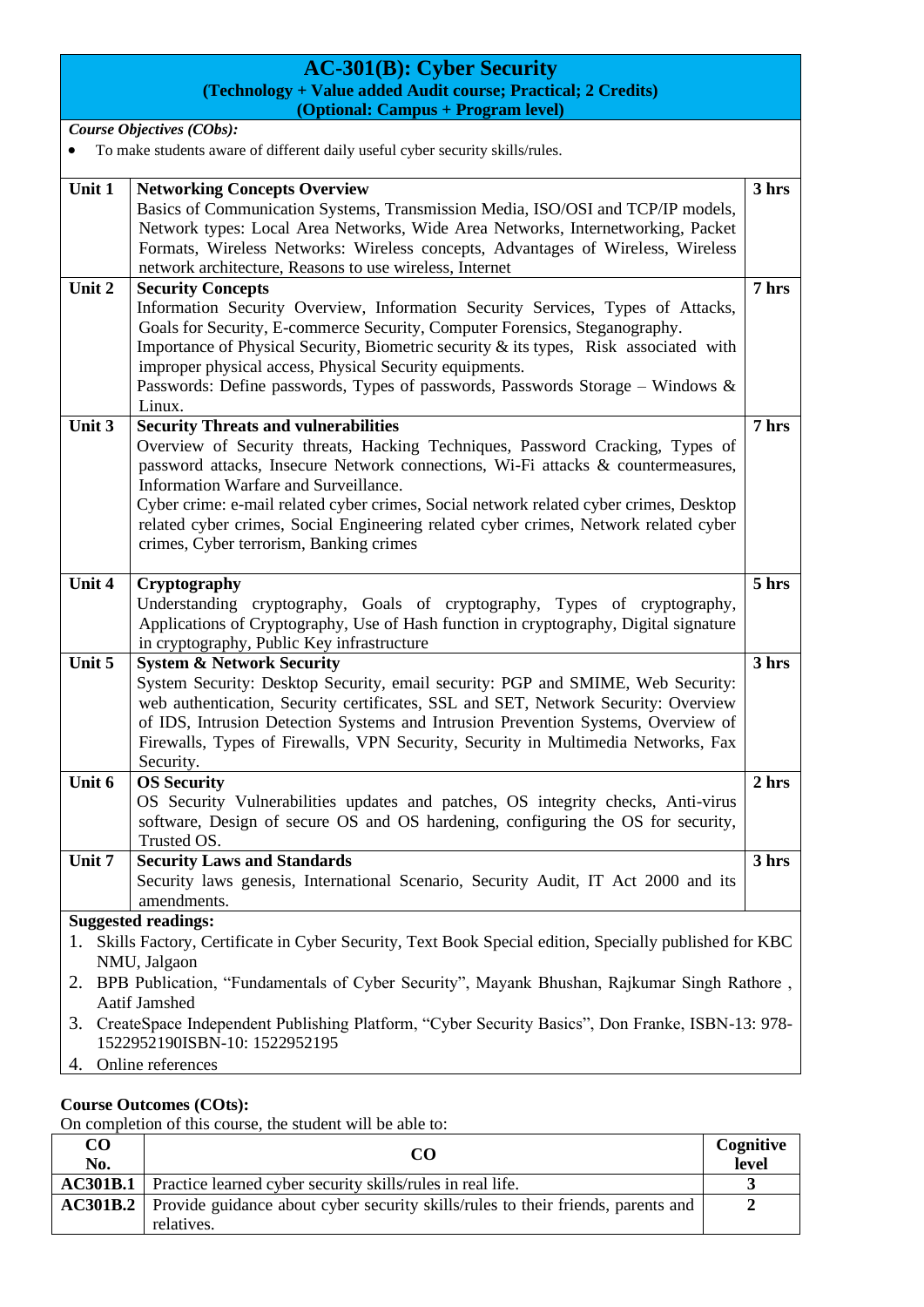# **AC-301(C): Rainwater Harvesting**

#### **(Technology + Value added Audit course; Optional: Program-level; Practical; 2 Credits)**

#### *Course Objectives (CObs):*

- To meet the increasing demands of water
- To supplement groundwater supplies during lean seasons
- To raise the water table by recharging groundwater

Reducing groundwater contamination

- 1. Introduction to rainwater harvesting
- 2. Basic principles and functions of in-field rainwater harvesting
- 3. Application and maintenance of in-field rainwater harvesting
- 4. Planting of various crops
- 5. All living things including, plants, animals and human beings need water to live and to carry out different cellular activities.
- 6. Students will learn about rainfall patterns.
- 7. Students will learn the relationship between catchment area and rainwater volume collected.
- 8. Student will learn about water use for various purposes and decide the use for their collected rainwater.

#### **Suggested readings:**

- 1. Theib Y. Oweis, Diter Prinz and Ahmed Y. Hachum. 2012. Rainwater Harvesting for Agriculture in the Dry Areas. CRC Press, Taylor and Francis Group, London.
- 2. Studer Rima Mekdaschi and Hanspeter Liniger. 2013 Water Harvesting Guidelines to Good Practice Centre for Development and Environment. University of Bern. Switzerland.
- 3. Rainwater Harvesting for Drylands and Beyond Volume 1 by Brad Lancaster
- 4. "Rainwater Harvesting and Soil Water Conservation Technique" by Liliana Lizarraga
- 5. Rain Water Harvesting Hardcover 1 January 2012 by D. K. Singh

#### **Course Outcomes (COts):**

| CΟ<br>No. |                                                                                       | <b>Cognitive</b><br>level |
|-----------|---------------------------------------------------------------------------------------|---------------------------|
|           | <b>AC301C.1</b> Describe rainwater harvesting.                                        |                           |
|           | <b>AC301C.2</b> Explain the two most efficient methods used for rainwater harvesting. |                           |
|           | <b>AC301C.3</b> Benefits of rainwater harvesting in urban areas.                      |                           |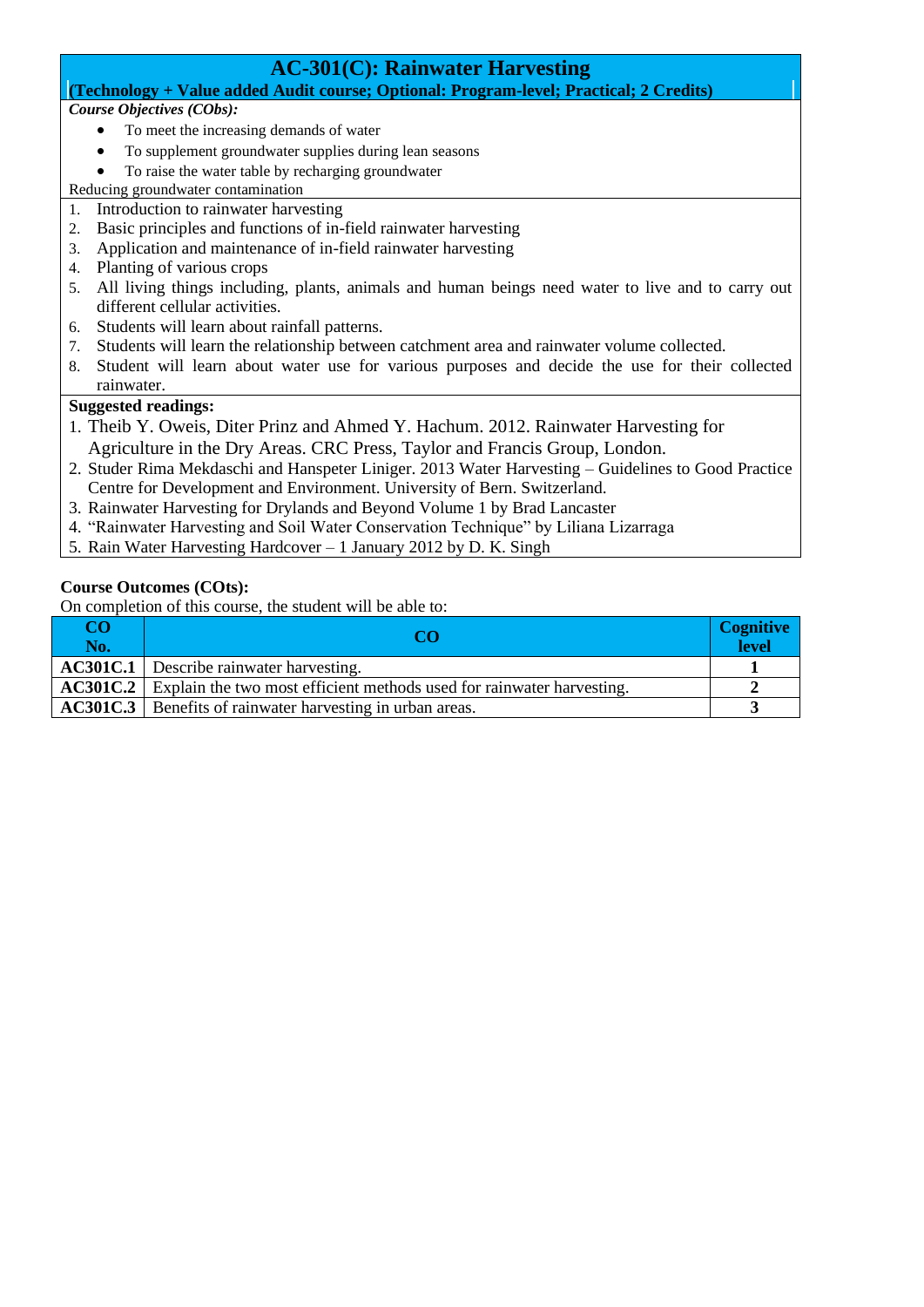# **AC-301(D): GEO-TOURISM**

#### **(Technology + Value added Audit course; Optional: Program-level; Practical; 2 Credits)**

*Course Objectives (CObs):* 

- To develop the students with professional and academic inputs to adapt to the requirements of the changing travel, tourism and hospitality industry.
- 1. Various Physiographic regions of the world, Potential of tourism in Northern Mountains, Indo Gangetic Plains, Highlands, Coastal regions and islands. Natural and man-made tourism resources in India.
- 2. Explain the tourism industry, including the historical impact it has on local cultures and environments.
- 3. Identify potential opportunities for the development or growth of the tourism industry in each region.
- 4. Apply interpretive techniques to cultural and natural tourism resources to connect and influence visitors.
- 5. Analyze visitor behaviors and interactions to help improve tourism experiences.

#### **Suggested readings:**

- 1. Bhatia A.K.: International Tourism
- 2. Bhatia A.K.: Tourism Development
- 3. Dev Manoj: India A Toruist Paredise
- 4. Dhar Pramnath: Development of Tourism and Travel Industry
- 5. Gupta V.N.: Tourism in India
- 6. Negi Jagmohan: Tourism Development and Resource

Conservation 28

- 7. Pearce Donglas: Tourism Development
- 8. Robinson R.: Geography of Tourism
- 9. Sharma K.C.: Tourism: Policy, Planning stategy.

#### **Course Outcomes (COts):**

| CO<br>No. | CΟ                                                                                                | <b>Cognitive</b><br>level |
|-----------|---------------------------------------------------------------------------------------------------|---------------------------|
|           | <b>AC301D.1</b> Demonstrate the knowledge of historical concepts of tourism.                      |                           |
|           | <b>AC301D.2</b> Describe the functionalities of tourism industry along with the various facets of |                           |
|           | travel.                                                                                           |                           |
|           | <b>AC301D.3</b> Analyze the factors which affect the growth and development of tourism.           |                           |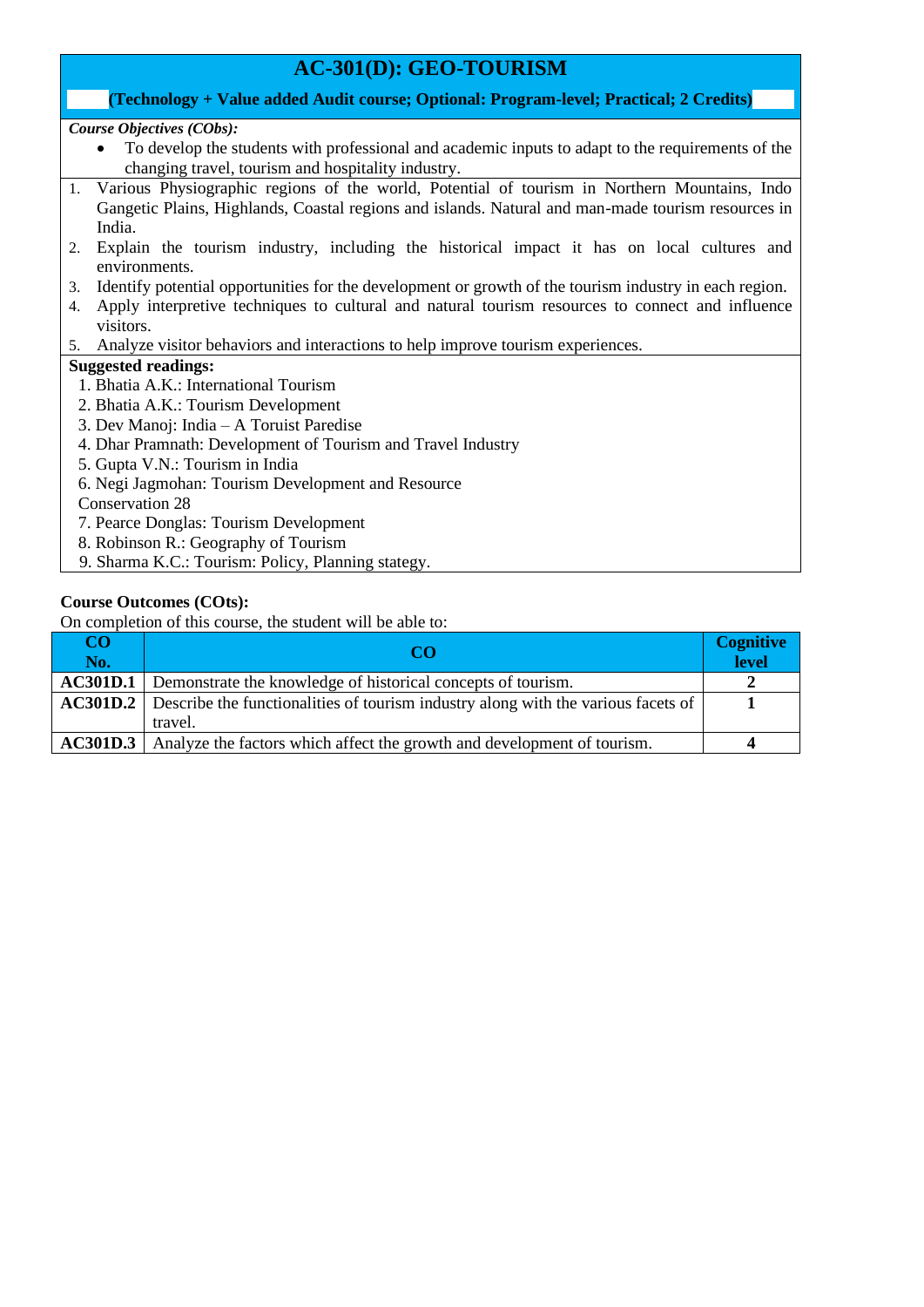# **SEMESTER – IV**

|          | <b>GG-401: WATERSHED MANAGEMENT</b>                                                                                                                                       |     |
|----------|---------------------------------------------------------------------------------------------------------------------------------------------------------------------------|-----|
|          | <b>Course Objectives:</b>                                                                                                                                                 |     |
|          | 1. Improvement and restoration of soil quality and thus, raising productivity rates.<br>2. Supply and securing of clean and sufficient drinking water for the population. |     |
|          | 3. Improvement of infrastructure for storage, transport and agricultural marketing.                                                                                       |     |
|          | 4. To manage the watershed for beneficial developmental activities like domestic                                                                                          |     |
|          | water supply, irrigation, hydropower generation, etc.                                                                                                                     |     |
|          | 5. To minimize the risks of floods, droughts, and landslides.                                                                                                             |     |
|          | 6. To develop rural areas in the region with clear plans for improving the economy                                                                                        |     |
|          | of the regions.                                                                                                                                                           |     |
| Unit $1$ | <b>Introduction To Watershed</b>                                                                                                                                          | 10L |
|          | Concept of the watershed, characteristic of watershed and classification of the                                                                                           |     |
|          | watershed, Significance of watershed development, Demarcation of the watershed,                                                                                           |     |
|          | Types of watershed according to area and shape.                                                                                                                           |     |
| Unit 2   | Physical parameters of watershed -                                                                                                                                        | 15L |
|          | 1. Channel geometry & basin morphology; Hydraulic geometry at channel cross-                                                                                              |     |
|          | section & along the channel, Channel cross-section pattern, Channel types.<br>2. Basin morphology; Drainage network & watershed boundary, Drainage                        |     |
|          | frequency, drainage density & constant of channel maintenance, Basin                                                                                                      |     |
|          | morphology. i) Horton"s form factor. ii) Millar"s circularity ratio. iii) Schumm's                                                                                        |     |
|          | elongation ratio. iv) Strahler"s ruggedness index. v) Strahler"s hypsometric                                                                                              |     |
|          | integral.                                                                                                                                                                 |     |
|          | 3. Landuse; Measurement & data sources, Use of land: i) Total geographical area.                                                                                          |     |
|          | ii) Area under forest. iii) Area under agricultural. iv) Area under cultural waste. v)                                                                                    |     |
|          | Area under natural waste.                                                                                                                                                 |     |
|          | 4. Terrain analysis; Terrain analysis on the basis of i) Relief characteristics. ii)                                                                                      |     |
|          | Slope. iii) Dissection index. iv) Drainage characteristics: Spatial distribution of                                                                                       |     |
|          | drainage frequency and drainage density. v) Soil.                                                                                                                         |     |
| Unit $3$ | <b>Hydrological parameters</b>                                                                                                                                            | 15L |
|          | 1. Rainfall: a) Intensity & duration, b) Measurements.                                                                                                                    |     |
|          | 2. Aerial precipitation: a) Thiessen polygons, b) Isohytal method.                                                                                                        |     |
|          | 3. Evaporation & transpiration: a) Methods, b) Instruments.                                                                                                               |     |
|          | 4. Infiltration: a) Methods, b) Instruments.<br>5. Runoff: a) Measurement, b) Selection, criteria of gouging station.                                                     |     |
|          | <b>6. Discharge:</b> a) Measurements, b) Unit hydrograph.                                                                                                                 |     |
| Unit 4   | 1. Ground Water: Definition, Aquifer types, Water table, Porosity, Groundwater                                                                                            | 10L |
|          | movement, Recharge & discharge.                                                                                                                                           |     |
|          | 2. Water management: Rainwater harvesting, Percolation tanks & pits, Sprinkle                                                                                             |     |
|          | irrigation.                                                                                                                                                               |     |
|          | 3. Development programmes: Artificial recharge of groundwater, Dams & weirs,<br>Interlinking of rivers.                                                                   |     |
| Unit 5   | <b>Sample of Watershed Management and Planning</b>                                                                                                                        | 10L |
|          | 1. Types of Survey for watershed development; Physical survey, Hydrological,                                                                                              |     |
|          | Land use, Survey of Resources.                                                                                                                                            |     |
|          | 2. Advance Techniques for watershed development; Remote sensing data analysis,                                                                                            |     |
|          | Application of GIS software.                                                                                                                                              |     |
|          |                                                                                                                                                                           |     |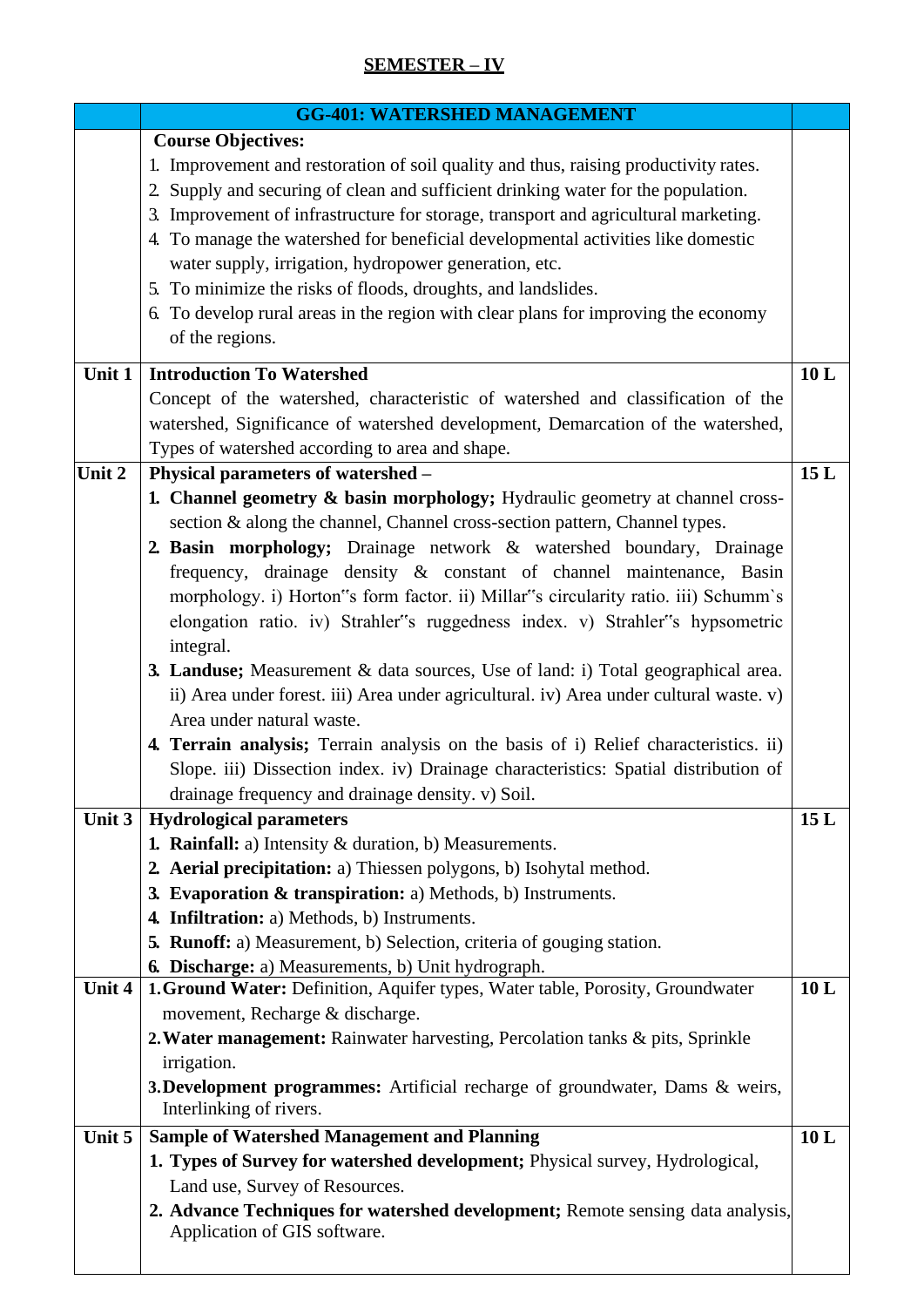## **Suggested reading:**

- 1. **Basudeb Bhatta**: Remote Sensing and GIS, 2nd ed., Oxford university press, Printed by-Radha press, New Delhi.
- 2. **Brooks, K. N., Folliott, P. F. and Magner, J. A.** (2012): Hydrology and the Management of Watersheds, Wiley-Blackwell, Oxford
- 3. **Cech, T. V.** (2003): Principles of Water Resources: History, Development, Management, and Policy, John Wiley and Sons, New York
- 4. **Chanda B., Dattaa D., Mujumdar** (2001): Digital Image Processing and Analysis, Prentice-Hall of India.
- 5. **Heathcote, I. W.** (2009): Integrated Watershed Management: Principles and Practice, John Wiley and Sons, New York
- 6. **M. Anji Reddy**: Text book of Remote Sensing and GIS, 3rd Ed., BS Publications, Hydrabad.
- 7. **Murthy J.V.S.** (1994): Watershed Management in India, Wiley Eastern Ltd. New Delhi.
- 8. **Mutreja K.N.** (1990): Applied Hydrology, Tata Mc Graw Hill Pub. Co. Ltd. New Delhi.
- 9. **Paranjape S. and Other** (1980): Water based Development, Bharat Gyan Vigyan Samithi, New Delhi.
- 10. **Prithvish Nag and M. Kudrat** (1998): Digital Remote Sensing, Concept Publishing Co. New Delhi.
- 11. **Shing R.J.** (2000): Watershed planning and Management, Yash Publishing House, Bikaner.

# **Course Outcomes (COts):**

| CO's Sr. No. | <b>Course Outcomes</b>                                                                                                                                                                               | <b>Cognitive level</b> |
|--------------|------------------------------------------------------------------------------------------------------------------------------------------------------------------------------------------------------|------------------------|
| $GG-401.1$   | Understand the fundamentals concepts related to the<br>watershed, significances of watershed development,<br>demarcation of the watershed, types of watershed<br>according to area and shape.        | 2                      |
| GG-401.2     | Understand the hydrological parameters, rainfall,<br>aerial precipitation, evaporation and transpiration,<br>infiltration, runoff, and drainage.                                                     |                        |
| $GG-401.3$   | Understand the watershed development planning and<br>a sample of watershed management and planning for<br>appropriate development of watershed management<br>for water conservation and development. |                        |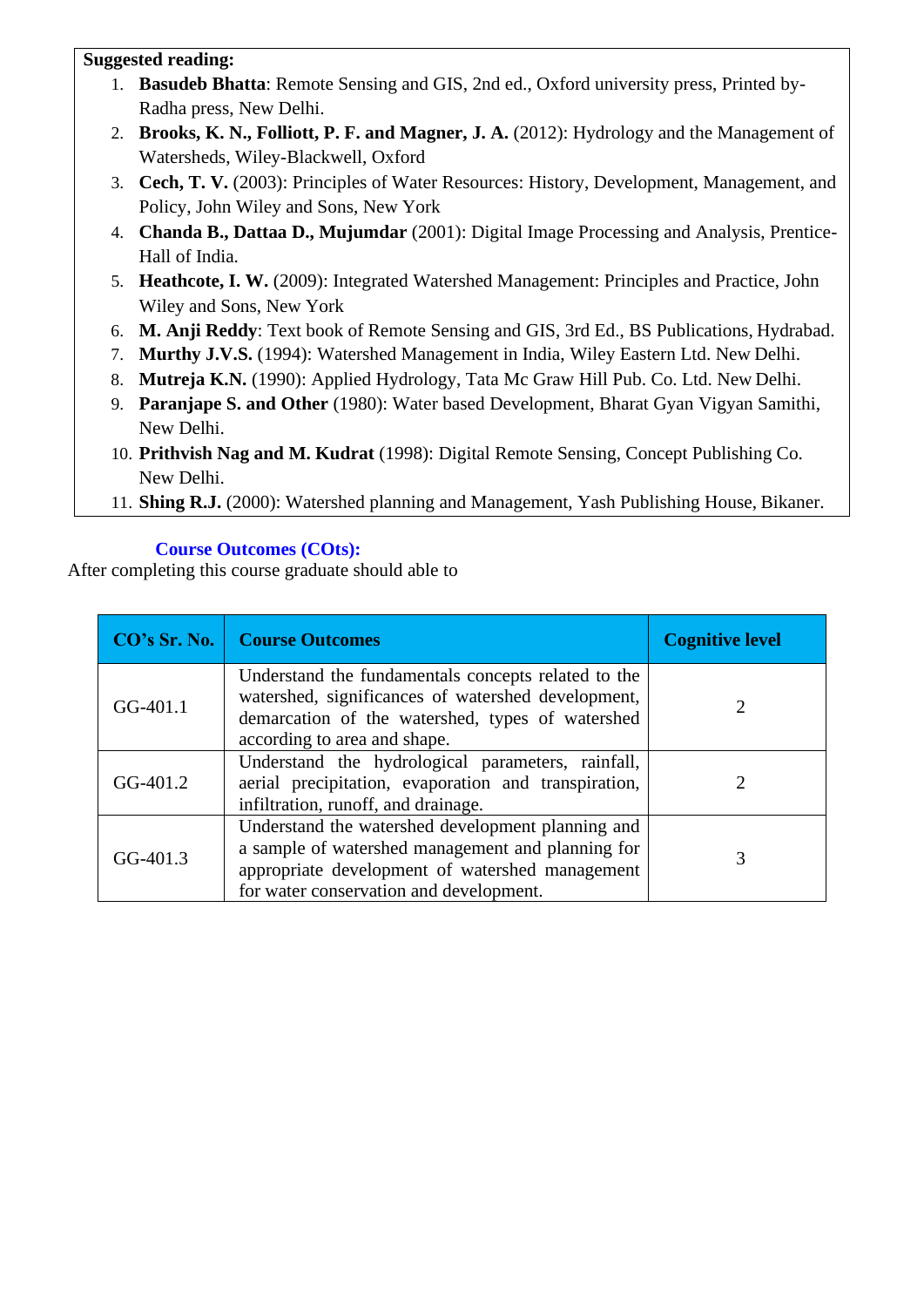|        | <b>GG-402 (A): AGRICULTURAL GEOGRAPHY</b>                                                                                                                                    |     |
|--------|------------------------------------------------------------------------------------------------------------------------------------------------------------------------------|-----|
|        | <b>Course Objectives:</b>                                                                                                                                                    |     |
|        | To examine the spatial distribution of crops, livestock and other agricultural<br>1.                                                                                         |     |
|        | activities.                                                                                                                                                                  |     |
|        | To ascertain the spatial concentration of agricultural phenom•ena.<br>2.                                                                                                     |     |
|        | Crop associations and crop-livestock combinations change in space and time.<br>3.                                                                                            |     |
|        | The performance of various crops in a country or region is not uniform. There<br>4.                                                                                          |     |
|        | are inter-regional, intra-regional, intra-village and intra-farm variations in the                                                                                           |     |
|        | production and productivity of different crops.                                                                                                                              |     |
|        | The agricultural geographers have to diagnose at the micro-level (household<br>5.                                                                                            |     |
|        | and field level) the causes of existing agricultural backwardness, and then to                                                                                               |     |
|        | suggest suitable strategies to enhance productivity.                                                                                                                         |     |
| Unit 1 | <b>Introduction to Agricultural Geography</b>                                                                                                                                | 10L |
|        | 1. Definition, Nature, Scope and Approaches, Origin and dispersal of agriculture,                                                                                            |     |
|        | significance and development of agricultural geography.                                                                                                                      |     |
|        | Approaches to the study of agricultural geography; Environmental, Regional,<br>2.                                                                                            |     |
|        | Commodity, and Behavioral approach.                                                                                                                                          |     |
|        | Significance of Agriculture - Place of agriculture in Different Economies.<br>3.                                                                                             |     |
|        | Significance of agriculture in world regions.<br>4.                                                                                                                          |     |
|        | Importance of agriculture in the Indian Economy.<br>5.                                                                                                                       |     |
| Unit 2 | Fundamental concepts in agricultural geography                                                                                                                               | 15L |
|        | A. Meaning and explanation.                                                                                                                                                  |     |
|        | 1. Crops; i) Cropping pattern, ii) Crop rotation, iii) Intensity of cropping, iv) Crop                                                                                       |     |
|        | concentration, v) Crop diversification, vi) Crop combination.                                                                                                                |     |
|        | 2. Agricultural Production and Development; i) Agricultural efficiency, ii)                                                                                                  |     |
|        | Agricultural productivity, iii) Agricultural labor productivity, iv) Marginal land,                                                                                          |     |
|        | v) Agricultural development, vi) Sustainable Agricultural development.                                                                                                       |     |
|        | <b>B.</b> Determinants of Agricultural Patterns                                                                                                                              |     |
|        | Influence of Physical, Economic and Technological Factors;                                                                                                                   |     |
|        | 1. Altitude, Relief, Climate, Soil.                                                                                                                                          |     |
|        | 2. Size of Landholding, Land Tenancy, Marketing facilities, Transport, Irrigation,                                                                                           |     |
|        | Mechanization and Equipment, Biochemical inputs, Government policies, Capital                                                                                                |     |
|        | and Labor, Religion.                                                                                                                                                         |     |
| Unit 3 | <b>Agricultural Types and Characteristics</b>                                                                                                                                | 15L |
|        | Study of the following types of agriculture in respect of areas, salient features, and<br>their problems; Shifting cultivation, Intensive subsistent farming, Mixed farming, |     |
|        | Plantation agriculture, Commercial grain farming, Dairy farming.                                                                                                             |     |
| Unit 4 | A) Land Use Concepts                                                                                                                                                         | 10L |
|        | General Land use, Agricultural Land use, Arable land, Net sown area, Gross cropped                                                                                           |     |
|        | area, Land reform, and Land tenure.                                                                                                                                          |     |
|        | B) Agricultural Statistics & Land use Survey techniques                                                                                                                      |     |
|        | Sources of agricultural statistics; i) Primary Sources of Agricultural data                                                                                                  |     |
|        | observation, interview, questionnaire & schedule) ii) Secondary Sources of                                                                                                   |     |
|        | agricultural data (Indian Agricultural Statistics, Agricultural seasons and crop                                                                                             |     |
|        | reports, crop statistics, irrigation statistics, agricultural prices, World Agricultural                                                                                     |     |
|        | Statistics & other statistics).                                                                                                                                              |     |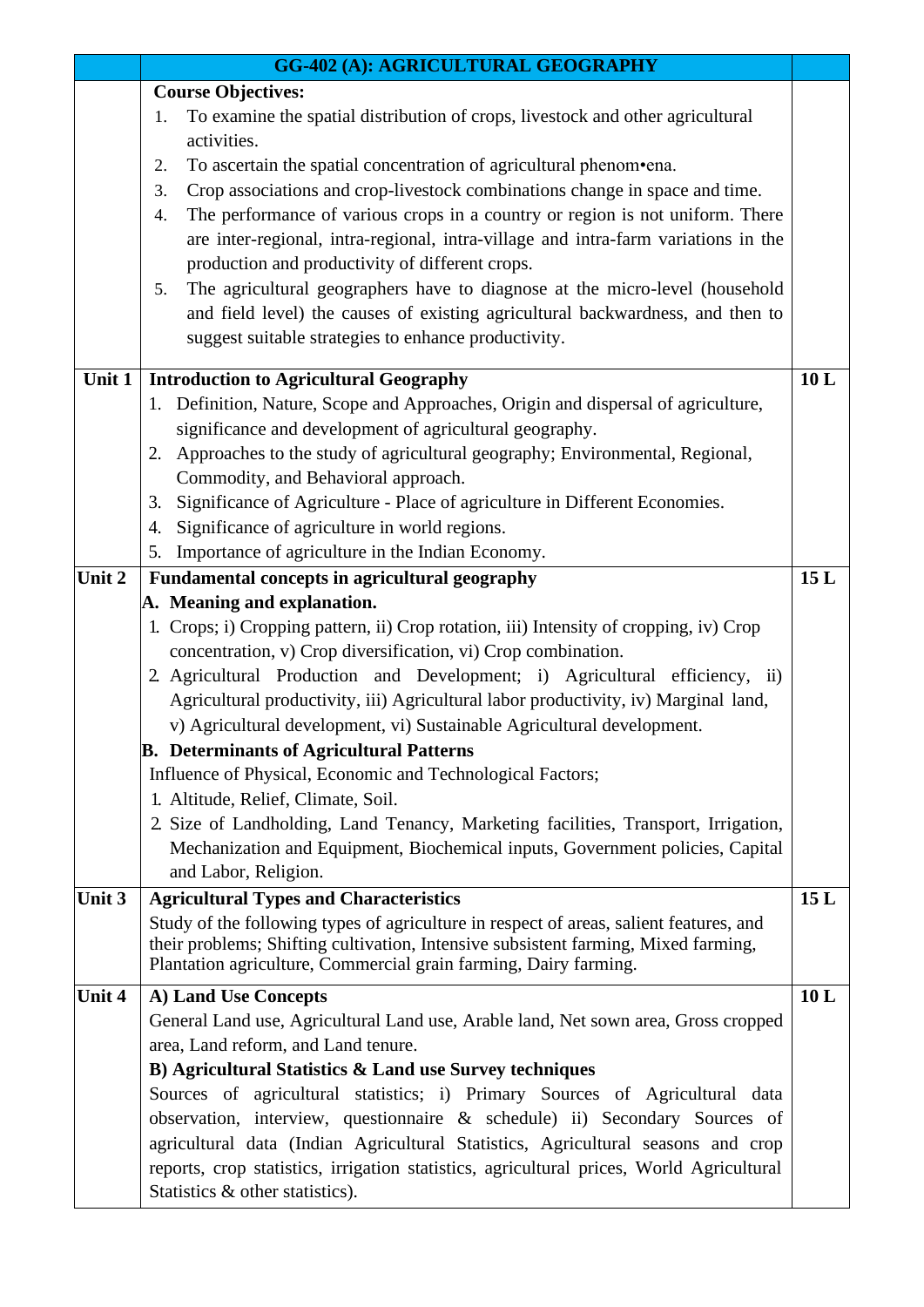| Unit 5 |                                                                                              | A) Agricultural regionalization Methods of Regionalization                                       | 10L |
|--------|----------------------------------------------------------------------------------------------|--------------------------------------------------------------------------------------------------|-----|
|        |                                                                                              | 1. Views of Baker Whittles Hann. 2. Crop combination techniques - Weaver and                     |     |
|        |                                                                                              | Thomas method. 3. Agricultural efficiency - Kendall"s ranking coefficient, Bhatia"s              |     |
|        |                                                                                              | method. 4. Agricultural location models: Von Thunen and Losch Models & its                       |     |
|        |                                                                                              | modifications. 5. Agricultural regions of India.                                                 |     |
|        |                                                                                              | B) Problems & Prospects of Agriculture in India - Semi-arid & arid regions in                    |     |
|        |                                                                                              | India 1. Definition and characteristics of arid and semi-arid regions. 2. Droughts and           |     |
|        |                                                                                              | famines 3. Role of irrigation and dry farming.                                                   |     |
|        |                                                                                              | C) Contemporary Issues In Indian Agriculture - 1. Nutrition, Malnutrition, and                   |     |
|        |                                                                                              | Hunger; 2. Rural poverty and unemployment; 3. Poverty alleviation strategies; 4.                 |     |
|        |                                                                                              | C) Food aid and nutrition programmes; 5. Food security and its components.                       |     |
|        |                                                                                              | <b>Suggested reading:</b>                                                                        |     |
| 1.     |                                                                                              | Singh. J. & Dhillon S.S. (1994) – Agricultural Geography, Tata McGraw Hill, Publishing Co.       |     |
|        | Ltd.                                                                                         |                                                                                                  |     |
| 2.     |                                                                                              | Grigg. D.G. (1964) – An Introduction to Agricultural Geography Hutchinson & Co.Ltd.,             |     |
| 3.     |                                                                                              | Morgan. W.B. & S.C. Monton (1971) - Agricultural Geography Methuen, London.                      |     |
| 4.     |                                                                                              | Symons Leslie (1970) - Agricultural Geography, G. Belt and Sons Ltd., London.                    |     |
| 5.     |                                                                                              | <b>Tarrent, J. R.</b> (1970) – Agricultural Geography, David and Charles, Newton Abbot.          |     |
| 6.     |                                                                                              | Grigg. D. G. (1974) – The Agricultural Systems of the world An Evolutionary Approach.            |     |
| 7.     | Illbery, B.W. (1985) – Agricultural Geography, Social & Economic Analysis, Oxford University |                                                                                                  |     |
|        | Press.                                                                                       |                                                                                                  |     |
| 8.     |                                                                                              | Husain M. (1979): Agricultural Geography; Inter India Publishers; New Delhi.                     |     |
| 9.     |                                                                                              | <b>Randhawa M. S.</b> (1980) – An History of Agriculture in India Vols. I, II, III, IV ICAR, New |     |
|        | Delhi.                                                                                       |                                                                                                  |     |
|        |                                                                                              | 10. Majid Husain (2010) – Systematic Agricultural Geography, Rawat Publications, Jaipur.         |     |
|        |                                                                                              | 11. Grigg, D. B. (1974.): The Agricultural Systems of the World. Cambridge University Press, New |     |
|        | York.                                                                                        |                                                                                                  |     |
|        |                                                                                              | 12. Morgan, W.B. (1978): Agriculture in the Third World - A Spatial Analysis. West view Press,   |     |

- **12. Morgan, W.B.** (1978) : Agriculture in the Third World A Spatial Analysis. West view Press, Boulder.
- **13. Tarrant, J. R.** (1974.) : Agricultural Geography. Wiley, New York

| CO's Sr. No.  | <b>Course Outcomes</b>                                                                                                                                                                                                   | <b>Cognitive level</b> |
|---------------|--------------------------------------------------------------------------------------------------------------------------------------------------------------------------------------------------------------------------|------------------------|
| $GG-402(A).1$ | Examining the introduction to agriculture, nature,<br>scope, significance, and development of agriculture<br>geography approaches to study.                                                                              | 3                      |
| $GG-402(A).2$ | Understand the fundamental concept, land use,<br>crops, agricultural production, and envelopment<br>and study the determinants of agricultural activities,<br>physical determinants, and socio-economic<br>determinants. | 2                      |
| $GG-402(A).3$ | Understand the agricultural regionalization and<br>modes in agricultural geography and their<br>classification of agricultural models and some<br>theories.                                                              | 4                      |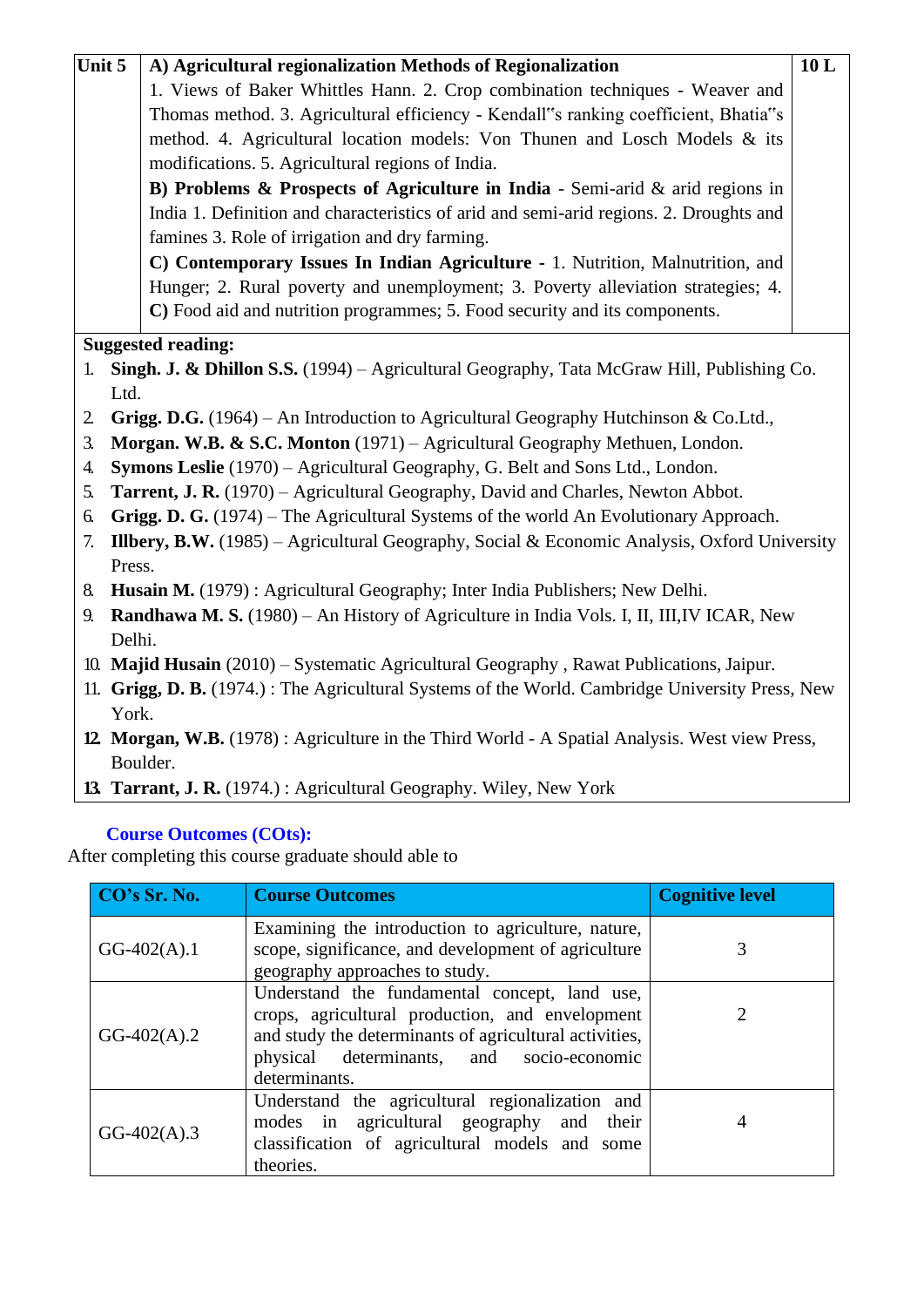|        | <b>GG-402 (B): OCEANOGRAPHY</b>                                                        |     |
|--------|----------------------------------------------------------------------------------------|-----|
|        | <b>Course Objectives:</b>                                                              |     |
|        | 1. To introduce students to basic concepts of Oceanography.                            |     |
|        | 2. To understand the chemical, physical, geological and biological processes which     |     |
|        | act on the surface of the ocean and to recognized the submarine forms, the             |     |
|        | seawater composition, and properties.                                                  |     |
|        | 3. Study of the marine environment and its interactions with the earth, the biosphere, |     |
|        | and the atmosphere                                                                     |     |
|        | 4. To apply these basic physical principles to develop an understanding of specific    |     |
|        | ocean phenomena and processes.                                                         |     |
|        | 5. To help understand why physical oceanography is important in the earth system       |     |
|        | and to learn about the interactions with other components of the system,               |     |
|        | particularly the atmosphere.                                                           |     |
|        |                                                                                        |     |
| Unit 1 | <b>Introduction</b>                                                                    | 08L |
|        | Nature and Scope; Definition and Meaning of Oceanography, Foundation of Modern         |     |
|        | Oceanography, Contribution of Oceanographers in the<br>subject, Post-war               |     |
|        | Oceanography, Modern Trends.                                                           |     |
| Unit 2 | <b>Origin of the Ocean Basins</b>                                                      | 15L |
|        | Global Plate Tectonics; Continental Drift, Seafloor Spreading, Plate Tectonics,        |     |
|        | World Oceans, and their formations.                                                    |     |
|        | <b>The Ocean Floor</b>                                                                 |     |
|        | Relief of the Ocean Bottom; Continental Margin, Oceanic Ridges and Rises,              |     |
|        | Abyssal Plains, Oceanic Trenches, Volcanoes, Coral Reefs, and Atolls.                  |     |
| Unit 3 | <b>Properties of Sea Water</b>                                                         | 10L |
|        | 1. Temperature; Factors affect the temperature on water and distribution.              |     |
|        | 2. Density; Factors affecting density.                                                 |     |
|        | 3. Salinity; Origin and composition of sea salt and residence time.                    |     |
|        | 4. Dissolved gases; Carbon dioxide and carbonate cycles.                               |     |
|        | 5. Other physical properties; Viscosity, Surface tension.                              |     |
| Unit 4 | <b>Waves &amp; Tides</b>                                                               | 15L |
|        | 1. Waves characteristics and properties; Ideal sea waves, Wave height, length and      |     |
|        | period, Formation of the sea and swell, Capillary, gravity, shallow water and deep,    |     |
|        | Water waves, Internal and standing waves, Seismic waves (Tsunami) and storm            |     |
|        | surges, Wave reflection, refraction, and diffraction, Breaking of waves.               |     |
|        | 2. Tide generating forces, Equilibrium Theory of Tides, Dynamical Theory of Tides,     |     |
|        | Spring Tides, Neap Tides, Tidal Currents and their Channels, Tidal Bores, Tidal        |     |
|        | effects in coastal areas.                                                              |     |
| Unit 5 | <b>Ocean Currents and Marine Sediments</b>                                             | 12L |
|        | 1. Ocean Circulation, Their causes, and effects; Types of Currents, drift currents,    |     |
|        | geostrophic Currents, thermohaline circulation, Factors responsible for ocean          |     |
|        | currents, Ocean current in Pacific, Atlantic and the Indian Ocean.                     |     |
|        | 2. Sediments on the ocean floor; Lithogenous particles (Derived from Rocks),           |     |
|        | Biogenous particles (derived from organisms), Hydrogenous particles (derived           |     |
|        | from water), Distribution of sediment deposits, Oceanic ooze, Correlation and age      |     |
|        | determination.                                                                         |     |
|        | <b>Suggested reading:</b>                                                              |     |
| 1.     | Basu S.K. (2003) (ed): Handbook of Oceanography, Global Vision, Delhi                  |     |
| 2.     | Davis Richard A. (1972): Oceanography, Addition Wesley Publishing Co.                  |     |
| 3.     | Garrison Tom (1999): Oceanography, Brooks/ Cole Wadsworth, New York                    |     |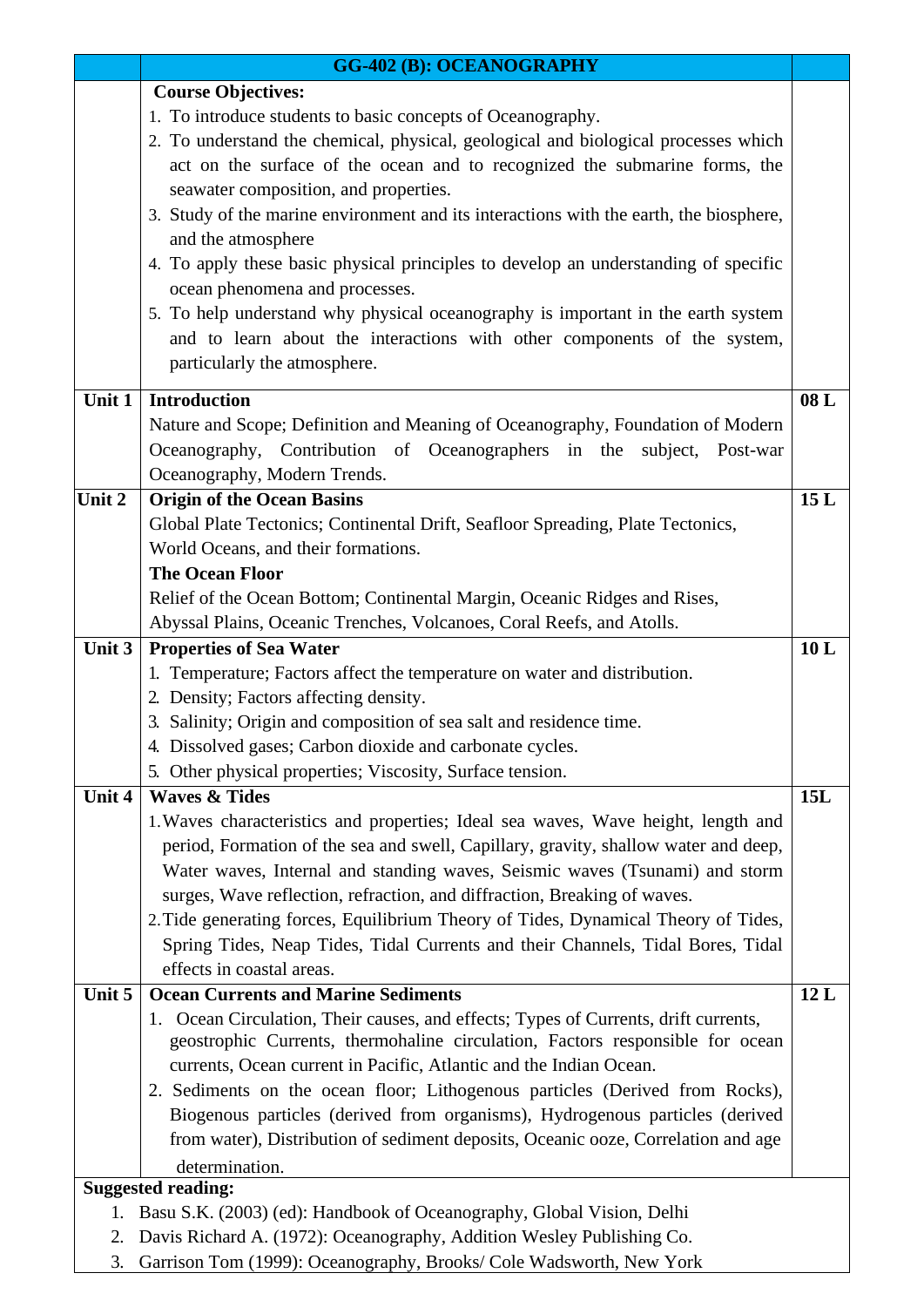- 4. Garrison Tom (2004): Essentials of Oceanography. Thompson, Australia
- 5. Grant Gross M. (1982): Oceanography, Prentice hall, Ince, New Jersey
- 6. King Cuchlain A. M (1962): Oceanography for Geographers (ED) Edward Arnold
- 7. Sharma & Vatal (1962): Oceanography for Geographers. Chaitanya Publishing House, Allahabad
- 8. Thurman Harold V. (1985): Introductory Oceanography. Bell & Howell Co. London

Weisberg J. and Howard P. (1974): Introductory Oceanography. McGraw Hill, Kogakusha, Tokyo.

# **Course Outcomes (COts):**

| CO's<br>Sr.<br>No. | <b>Course Outcomes</b>                                                            | <b>Cognitive</b><br>level |
|--------------------|-----------------------------------------------------------------------------------|---------------------------|
| $GG-402(B).1$      | Understand the importance of the ocean.                                           |                           |
| $GG-402(B).2$      | Knowledge about the effect of ocean Currents.                                     |                           |
| $GG-402(B).3$      | understand Watershed<br>To<br>management<br>water<br>and<br>harvesting Structure. | ∍                         |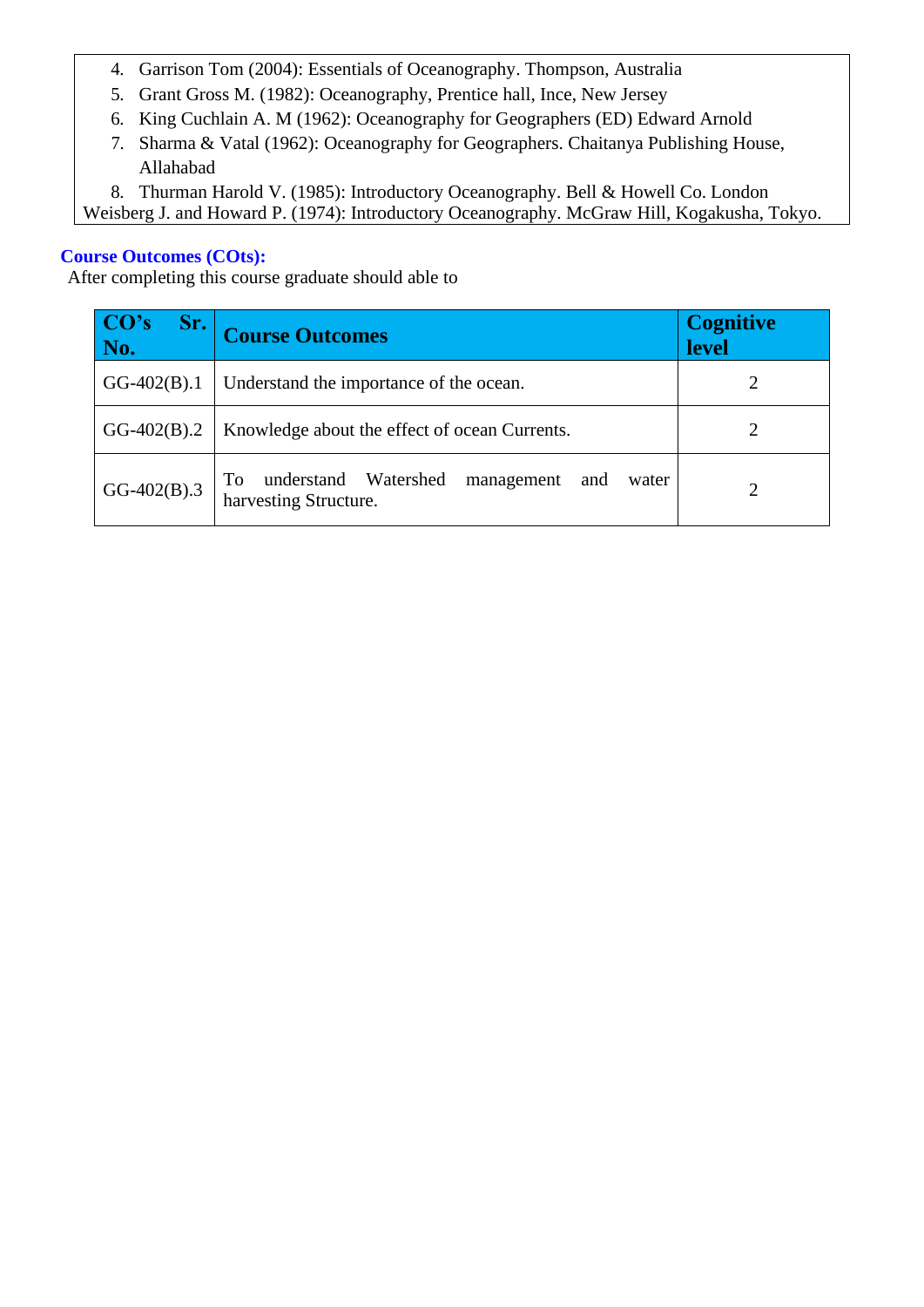|                            | <b>GG-403: DISASTER MANAGEMENT</b>                                                                                                             |     |
|----------------------------|------------------------------------------------------------------------------------------------------------------------------------------------|-----|
|                            | <b>Course Objectives:</b>                                                                                                                      |     |
|                            | 1. To familiarize the students with the concepts, terminologies, and developments                                                              |     |
|                            | in the field of Disaster Management.                                                                                                           |     |
|                            | 2. To help the students learn about the nature and characteristics of major natural                                                            |     |
|                            | disasters and how to mitigate the risk involved with such disasters.                                                                           |     |
|                            | 3. To help the Student learn what interventions the Government is doing in the field                                                           |     |
|                            | of Disaster Management.                                                                                                                        |     |
| $\overline{\text{Unit}}$ 1 | <b>Introduction</b>                                                                                                                            | 10L |
|                            | 1. Natural Disaster; Introduction Ancient and Modern methods of disaster planning                                                              |     |
|                            | and Preparedness, Pre-disaster, During disaster and Post disasters. Causes, Pre,                                                               |     |
|                            | During, Post-disaster Management of i. Physical, Earthquake, Volcano,                                                                          |     |
|                            | Landslides, Tsunami, ii. Atmospheric, Cyclone, Flood, Drought.                                                                                 |     |
|                            | Manmade Disaster; Cause, Management of Fire, Terrorism, Food Poisoning,<br>2.                                                                  |     |
|                            | Strike and Lockouts, Accident, Fair and Festivals, Domestic disaster - Food                                                                    |     |
|                            | Poisoning, Fire, Gas leakages, Industrial – Fire, Explosion, Electrical, Gas<br>Leakages, Industrial effluents (Discharge) causes and effects. |     |
| Unit 2                     | <b>Pollution and War: Causes, effects remedies</b>                                                                                             | 10L |
|                            | Air, Water, Noise, Solid waste, Biological war, Chemical war, Atomic war.<br>1.                                                                |     |
|                            | 2. Biological Aspects, Waterborne, Airborne, Foodborne diseases, epidemic.                                                                     |     |
|                            | 3. Medical Aspect – First Aid, Preventive Measures, Public Awareness.                                                                          |     |
| Unit 3                     | <b>Manifesting the Mitigation</b>                                                                                                              | 15L |
|                            | 1. Resources planning and mobilization; Immediate survival kit, Medical Kit to                                                                 |     |
|                            | provide for injuries, Rescue equipment, Permanent infrastructures, Financial                                                                   |     |
|                            | resources.                                                                                                                                     |     |
|                            | 2. Working out the requirement of the Medical team.                                                                                            |     |
|                            | 3. Establishing a control center.                                                                                                              |     |
|                            | 4. Schematic layout of a control center.                                                                                                       |     |
|                            | 5. The function of a control center.                                                                                                           |     |
|                            | 6. Forming and deploying of rescue teams.                                                                                                      |     |
|                            | 7. Security; Disposal of dead and records, Casualty evacuation, Records.                                                                       |     |
| Unit $4$                   | <b>Evolution of Disaster Risk Management</b>                                                                                                   | 10L |
|                            | Temporary and Permanent measures in the post-disaster period.<br>1.                                                                            |     |
|                            | 2. Disaster Management; Action plan, Zonation Mapping, Risk Analysis, Damage                                                                   |     |
|                            | Assessment, Need Analysis.                                                                                                                     |     |
|                            | 3. Factor related to disaster management.                                                                                                      |     |
|                            | Environmental Impact Assessment of disaster.<br>4.<br><b>Stress Management.</b>                                                                |     |
| Unit 5                     | Role of Government and NGO in Disaster Management.                                                                                             | 10L |
|                            | 1. Role of local bodies, civilians and NGO"s in disaster.                                                                                      |     |
|                            | Role of Armed forces in disaster.<br>2.                                                                                                        |     |
|                            | 3. Role of Para Military forces in disasters.                                                                                                  |     |
|                            | 4. Role of government organization in disaster.                                                                                                |     |
|                            | Role of Police force in disaster.                                                                                                              |     |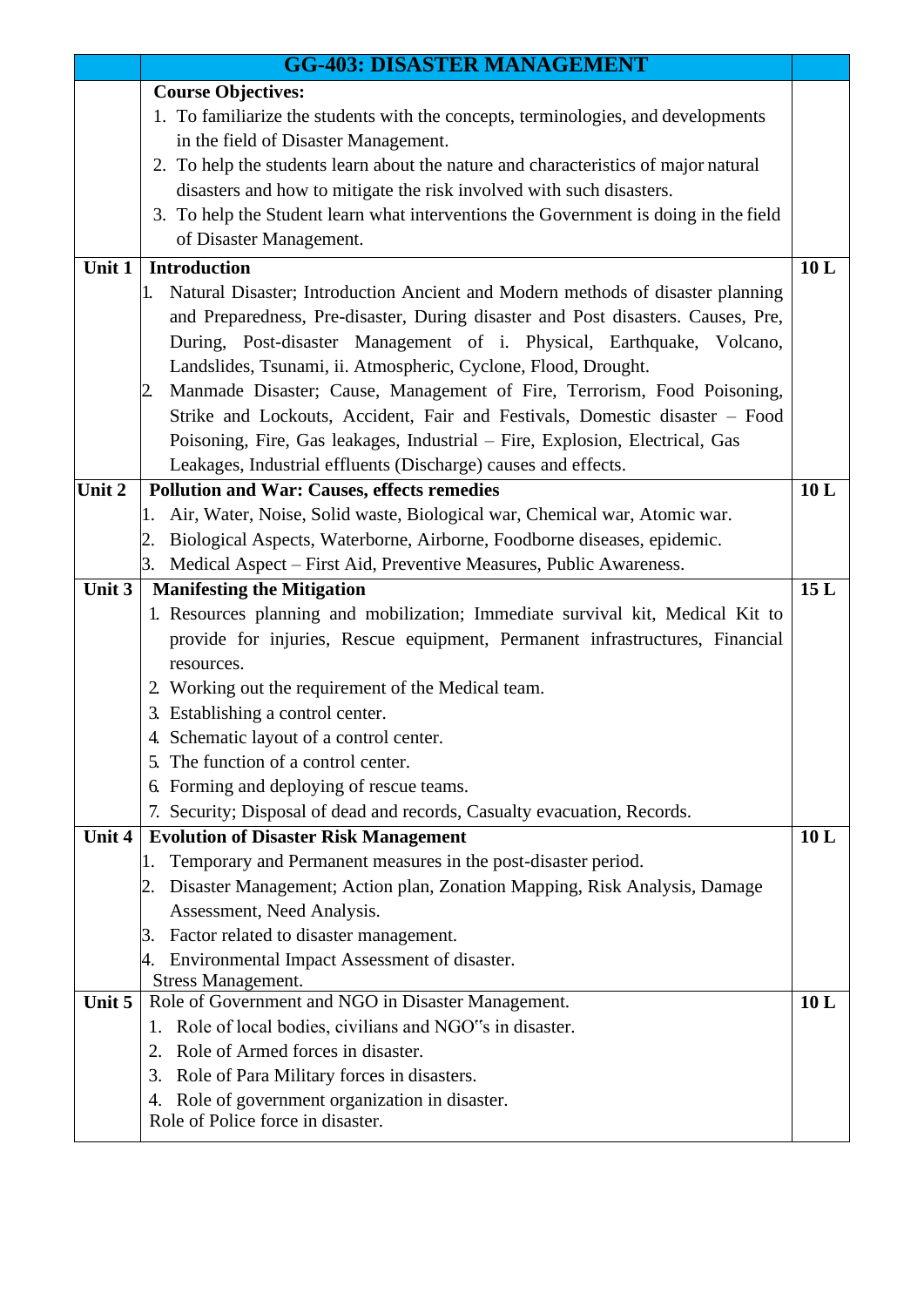# **Suggested reading:**

- 1. Agarwal, A. and Narain S. (Ed) (1999): State of India's Environment. The Citizens Report, Centre for Science and Environment, New Delhi
- 2. Bryant Edward (2000): Natural Hazards, Cambridge University Press
- 3. Daly, H.E. (1996): Beyond Growth, Beacon Press, Boston
- 4. Daly, H.E and Twonseed K.N. (Ed) (1993): Valuing the earth Economics, Ecology and Ethics, MIT Press, London
- 5. Dupont, R.R. Baxter, T.E. and Theodore, L. (1998): Environmental Management: Problems and Solutions, CRC Press
- 6. Hart M. G. (1986): Geomorphology, Pure and Applied, George Allen and Unwin, London
- 7. Morrisawa M (Ed) (1994): Geomorphology and Natural Hazards, Elsevier, Amsterdam
- 8. Singh Savindra (2000): Environmental Geography, ParagPustakBhavan, Allahabad
- 9. Smith, K. (2001): Environmental Hazards: Assessing Risk and Reducing Disaster, Routledge
- 10. Turk J. (1985): Introduction to Environmental Studies, Saunders, College Publication, Japan
- 11. Saptarshi PG, More JC, Ugale VR, (2009): Geography and Natural Hazads, (Marathi), Diamond Publishing
- 12. Musmade AH, More JC (2014): Geography of Disaster Management, (Marathi), Diamond Publication, Pune

# **Course Outcomes (COts):**

| CO's Sr.<br>No. | <b>Course Outcomes</b>                                                                                                                                                                                                                                        | <b>Cognitive level</b> |
|-----------------|---------------------------------------------------------------------------------------------------------------------------------------------------------------------------------------------------------------------------------------------------------------|------------------------|
| $GG-403.1$      | Capacity to integrate knowledge and to analyze,<br>evaluate and manage the different public health aspects<br>of disaster events at a local and global level.                                                                                                 |                        |
| GG-403.2        | Capacity to describe, analyze and evaluate the<br>environmental, social, cultural, economic, legal, and<br>organizational aspects influencing vulnerabilities and<br>capacities to face disasters.                                                            |                        |
| GG-403.3        | Plan to work theoretically and practically in the<br>processes of disaster management (disaster risk)<br>reduction, response, and recovery) and relate their<br>interconnections, particularly in the field of the Public<br>Health Aspects of the disasters. | 6                      |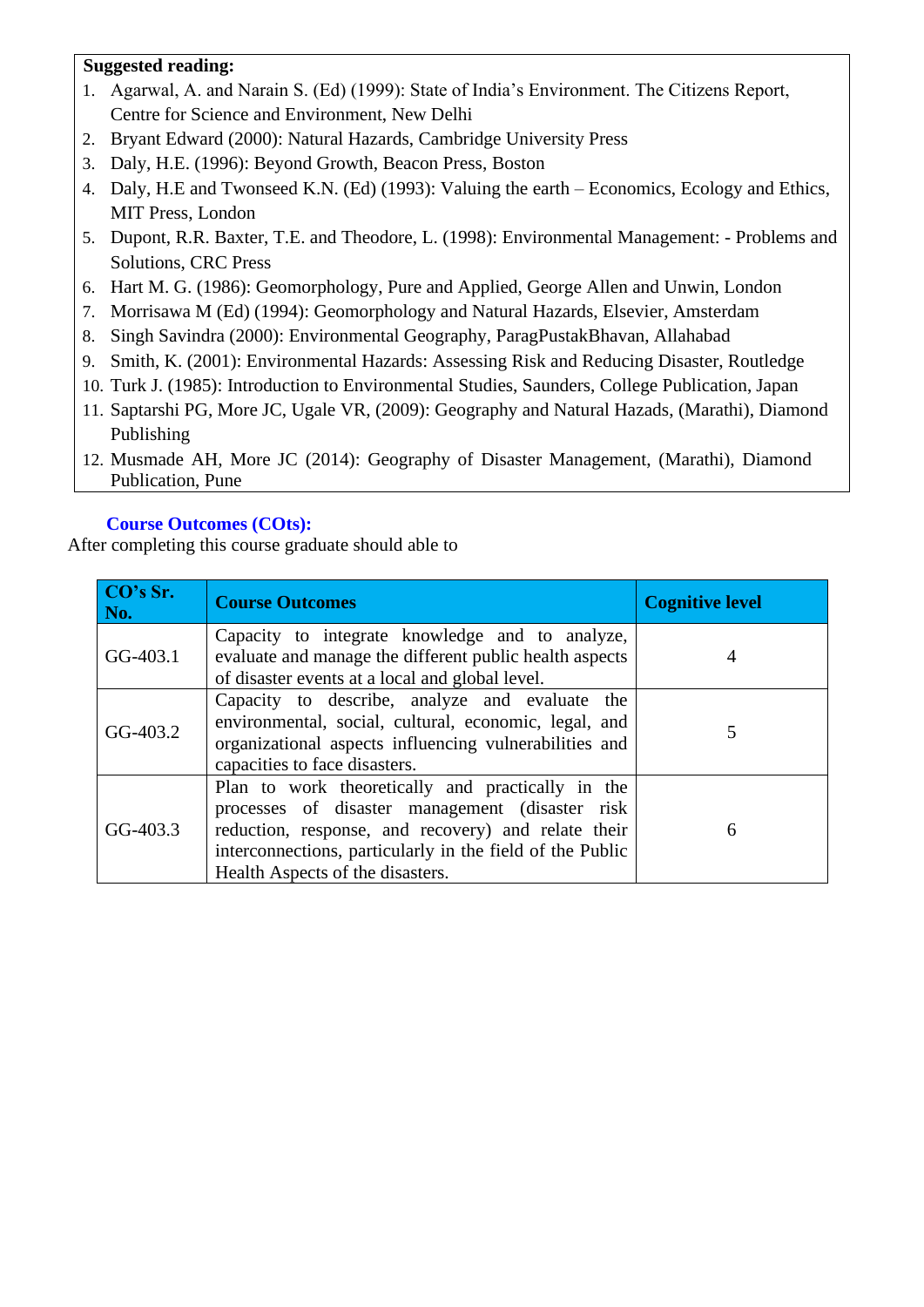|                                          | <b>GG-404: PRACTICAL IN SURVEYING</b>                                             |  |
|------------------------------------------|-----------------------------------------------------------------------------------|--|
|                                          | <b>Course Objectives:</b>                                                         |  |
|                                          | 1. To determine the relative position of any objects or points of the earth.      |  |
|                                          | 2. To determine the distance and angle between different objects.                 |  |
|                                          | 3. To prepare a map or plan to represent an area on a horizontal plan.            |  |
|                                          | 4. To develop methods through the knowledge of modern science and                 |  |
|                                          | technology and use them in the field.                                             |  |
|                                          | 5. To solve measurement problems in an optimal way.                               |  |
| Unit 1                                   | <b>Introduction to Surveying</b>                                                  |  |
|                                          | Definitions and methods, Benchmarks, Spot heights, Reduced levels,                |  |
|                                          | Interpolation, and contouring.                                                    |  |
| Unit 2                                   | Dumpy/Auto level                                                                  |  |
|                                          | 1. Various components and common terms used in dumpy level survey.                |  |
|                                          | 2. Collimation method and Rise and Fall method.                                   |  |
| 3. Profile drawing and block contouring. |                                                                                   |  |
| Unit 3                                   | <b>Transit Theodolite</b>                                                         |  |
|                                          | 1. Various components and common terms used in Theodolite.                        |  |
|                                          | 2. Intersection method and Tachometric method.                                    |  |
| Unit 4                                   | <b>Total Station</b>                                                              |  |
|                                          | 3. Various components and common terms used in Total Station.                     |  |
|                                          | 4. Area and profile drawing.                                                      |  |
| Unit 5                                   | <b>Field Visit</b>                                                                |  |
|                                          | Dumpy level/Theodolite /Total Station Survey of a Beach, River Profiles and       |  |
| <b>Reference books</b>                   | Slope.                                                                            |  |
| 1.                                       | AsisSarkar (2015): Practical Geography, A Systematic Approach, Orient Black Swan  |  |
| 2.                                       | Duggal, S.K. (2013): Surveying Vol. 2, McGraw Hill Publication, New York.         |  |
| 3.                                       | Kanetkar, T.P. and Kulkarni, S.V. (2010): Surveying and Leveling Vol. II, Pune    |  |
| Vidyarthi Publication, Pune.             |                                                                                   |  |
| 4.                                       | Maslov, AV., Gordeev, A.V. and Batrakov, Yu.G. (1984): Geodetic surveying, Mir    |  |
|                                          | Publishers, Moscow.                                                               |  |
| 5.                                       | Rangwala, S.C. (2011): Surveying and Leveling, Charotar Publishing HousePvt. Ltd. |  |
|                                          | Anand, (Gujarat), India.                                                          |  |
| 6.                                       | Punmia, B.C., Jain A. and Jain A. (2011): Surveying, Vol. II. and III, Laxmi      |  |
|                                          | Publication - New Delhi.                                                          |  |

| CO's<br>Sr.<br>No. | <b>Course Outcomes</b>                                                                                                                               | <b>Cognitive level</b> |
|--------------------|------------------------------------------------------------------------------------------------------------------------------------------------------|------------------------|
| GG-404.1           | Understand the different surviving techniques.                                                                                                       |                        |
| GG-404.2           | Apply the knowledge of Theodolite, Dumpy level, and Total<br>Station in different operations.                                                        |                        |
| GG-404.3           | Manage the suggested or identified constructional problems,<br>solve in teams, to improve future problem solving.<br>ability and able to present it. | 6                      |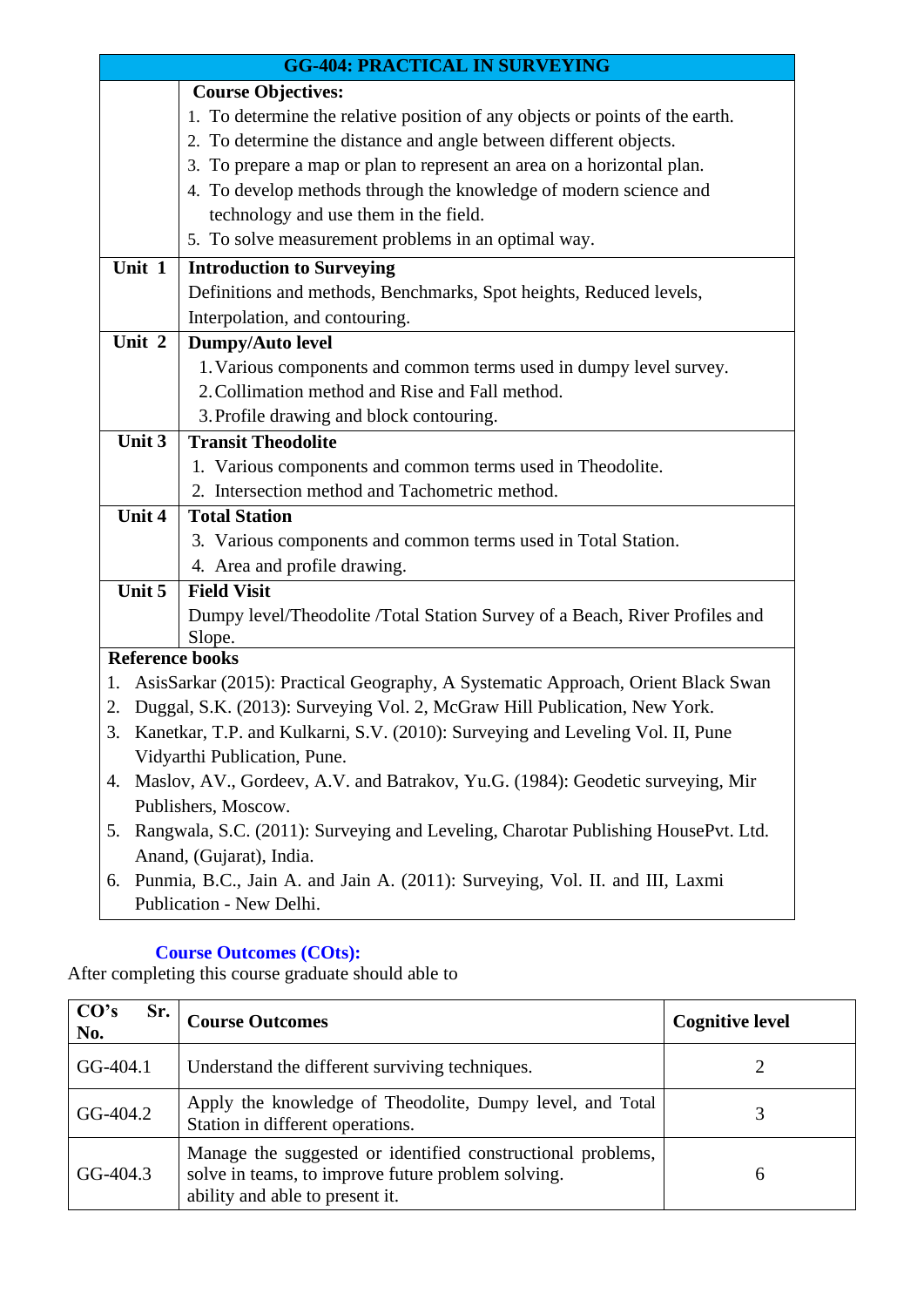|        | <b>GG-405: DISSERTATION</b>                                                                                                                                       |
|--------|-------------------------------------------------------------------------------------------------------------------------------------------------------------------|
|        | <b>Course Objectives:</b>                                                                                                                                         |
|        | 1. To complete a major and worthwhile piece of research work, with some                                                                                           |
|        | guidance, but largely self-motivated;                                                                                                                             |
|        | 2. To write an academic paper that is well-organized and which clearly and                                                                                        |
|        | concisely communicates its contents to its readers;                                                                                                               |
|        | 3. To apply knowledge of statistics and probability theory gained through                                                                                         |
|        | course work to a specific area of study, to demonstrate the ability to acquire                                                                                    |
|        | further knowledge of additional statistical methodologies as required by the                                                                                      |
|        | topic, and to show the ability to acquire a good understanding of the underlying                                                                                  |
|        | scientific problem.                                                                                                                                               |
|        | 4. To identify and formulate a scientific problem and to show evidence of skills of                                                                               |
|        | inquiry, logical reasoning, probabilistic modeling and statistical analysis in                                                                                    |
|        | addressing that problem.                                                                                                                                          |
|        | <b>Research Techniques and Methodology</b>                                                                                                                        |
| Unit 1 | Introduction to Project Report, Selection of Topic, sources of data collection and                                                                                |
|        | types of data, Data feeding techniques, Research techniques and methodology,                                                                                      |
|        | Data Analysis techniques, Cartographic techniques, Guidance for report writing,<br>checking and to prepare the students for examination, Total five Seminars (two |
|        | hours per seminar) of students on selected topic and guidance to develop the                                                                                      |
|        | communication skill of the students.                                                                                                                              |
| Unit 2 | <b>Research Methodology</b> ; i. Meaning and objectives of the research; research types;                                                                          |
|        | the significance of the research; research process. ii. Research problem: Selection                                                                               |
|        | and techniques. Research Design, meaning, need and features of good design.                                                                                       |
|        | iii.                                                                                                                                                              |
|        | Measurements in research, scales; techniques of developing measurement tools.                                                                                     |
| Unit 3 | Students should prepare an individual project report on any one topic from                                                                                        |
|        | the list of the following subjects with the help of concern guide.                                                                                                |
|        | 1. Physical Geography - i) Geomorphology, ii) Climatology, iii) Oceanography,                                                                                     |
|        | iv) Soil Geography, v) Environmental Geography, vi) Plant Geography, vii)                                                                                         |
|        | Animal Geography, viii) Biogeography or any other related to Physical                                                                                             |
|        | Geography.                                                                                                                                                        |
|        | 2. Human Geography – i) Economic Geography – a) Agriculture Geography, b)                                                                                         |
|        | Resources Geography, c) Industrial Geography, d) Trade and Transport                                                                                              |
|        | Geography,                                                                                                                                                        |
|        | e) Travel and Tourism Geography, f) Commercial Geography, g) Marketing                                                                                            |
|        | Geography, h) Regional Geography. ii) Social Geography $-$ a) Population                                                                                          |
|        | Geography, b) Settlement Geography, c) Social Geography, d) Cultural                                                                                              |
|        | Geography,                                                                                                                                                        |
|        | e) Rural Geography, f) Urban Geography, g) Geography of Health, h) Criminal                                                                                       |
|        | Geography, i) Behavioral Geography.                                                                                                                               |
|        | 3. Analytical Techniques in Geography - i) Cartography, ii) GIS and Computer                                                                                      |
|        | mapping, iii) Remote Sensing Techniques, iv) Quantitative Techniques.<br>While preparing the project students should follow the guidelines cited as               |
| Unit 4 | below                                                                                                                                                             |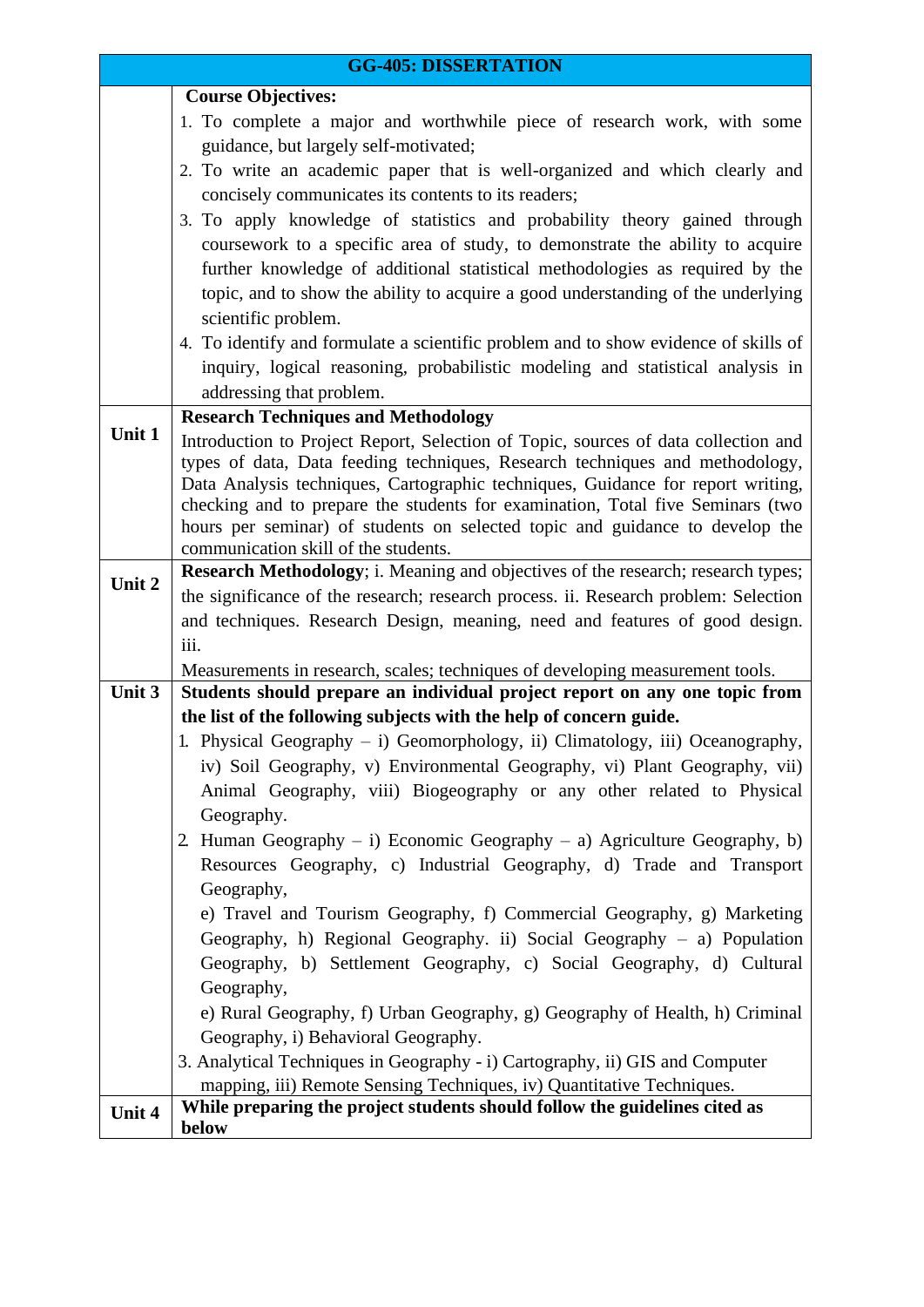| 2. Data should be analyzed through M.S. Excel worksheet or Access, Minitab,        |
|------------------------------------------------------------------------------------|
|                                                                                    |
|                                                                                    |
|                                                                                    |
| Introduction to the Problem, Aims, and objectives of the study, Methodology,       |
| Analysis, description and interpretation, Results, Conclusions, References.        |
| 2. Every table, figure, photograph should have a caption, The list of references   |
| should be given at the end and all the references should be complete in all        |
| respects (author(s) name, year, title of the article or book, name of the journal, |
| name of the publisher of the book and place of publication, volume of journal      |
|                                                                                    |
| The total number of pages should be minimum 50, including text, figures, tables,   |
|                                                                                    |
| At the time of viva-voce presentation may be given with the help of                |
|                                                                                    |
|                                                                                    |
|                                                                                    |

| CO's<br>Sr.<br>No. | <b>Course Outcomes</b>                                                                                                   | <b>Cognitive level</b> |
|--------------------|--------------------------------------------------------------------------------------------------------------------------|------------------------|
| GG.405.1           | Recognize the importance of planning and preparation<br>required to undertake a research project.                        | 6                      |
| GG.405.2           | Develop a thorough understanding of the chosen subject<br>area.                                                          |                        |
| GG.405.3           | Demonstrate and understanding appropriate referencing<br>and develop skills in other aspects of dissertation<br>writing. | h                      |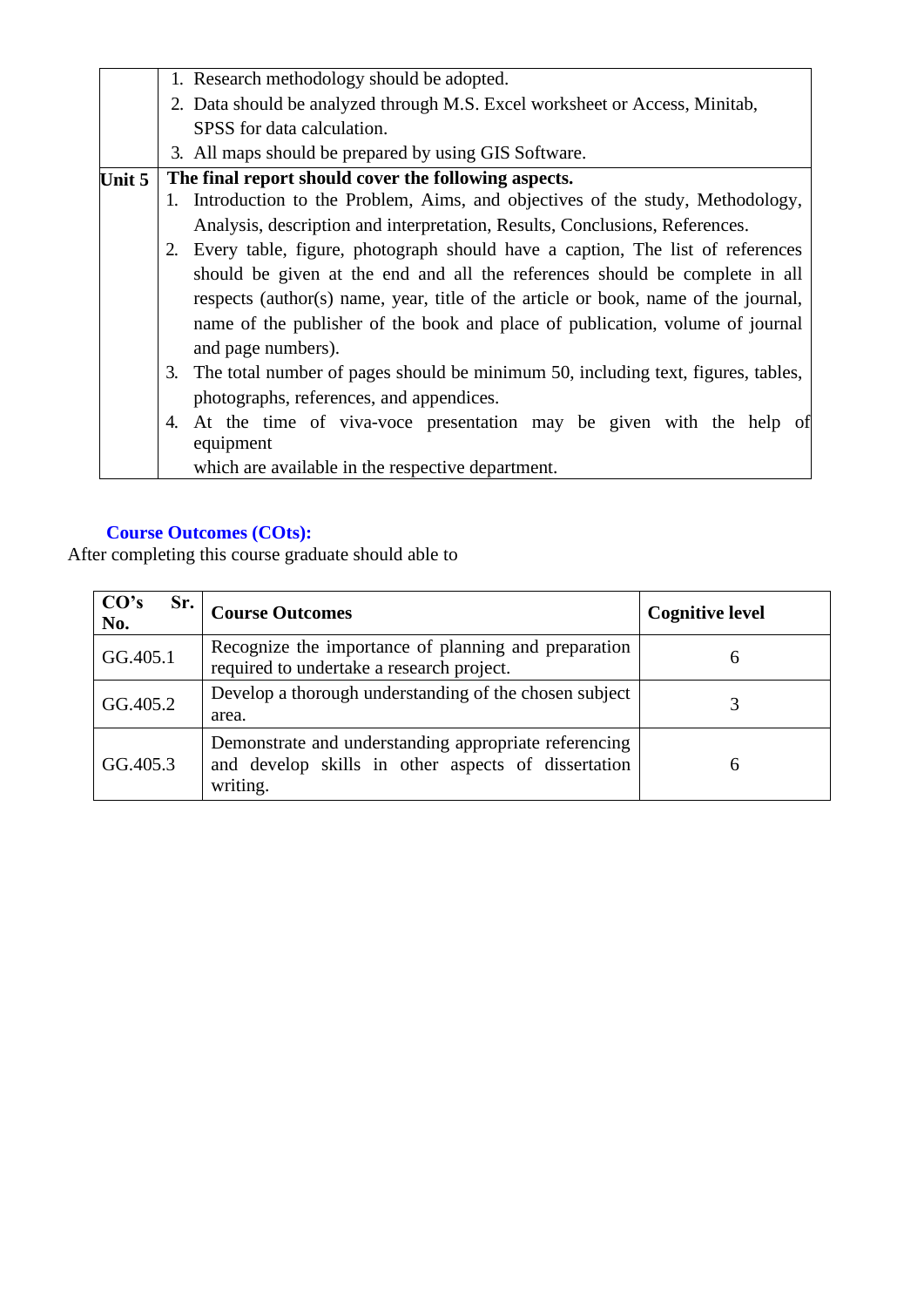# **M.A./ M.Sc. Part II Semester IV (Applied Geography): Audit Courses**

|        | <b>AC-401(A): Human Rights</b>                                                       |        |  |
|--------|--------------------------------------------------------------------------------------|--------|--|
|        | (Professional and Social + Value Added Audit course; Practical; 2 Credits)           |        |  |
|        | (Optional: Campus-level)                                                             |        |  |
|        | Course Objectives (CObs):                                                            |        |  |
|        | • To make students aware about human rights and human values.                        |        |  |
|        |                                                                                      |        |  |
| Unit 1 | <b>Introduction to Human Rights</b>                                                  | 6 hrs. |  |
|        | 1.1 Concept of Human Rights                                                          |        |  |
|        | 1.2 Nature and Scope of Human Rights                                                 |        |  |
|        | 1.3 Fundamental Rights and Fundamental Duties                                        |        |  |
|        | 1.4 Interrelation of Rights and Duties                                               |        |  |
|        |                                                                                      |        |  |
| Unit 2 | <b>Human Rights in India</b>                                                         | 8 hrs. |  |
|        | 2.1 Meaning and Significance of:                                                     |        |  |
|        | 1) Right to Equality 2) Right to Freedom, 3) Right against Exploitation, 4) Right to |        |  |
|        | Freedom of Religion, 5) Cultural and Educational Rights, and 6) Right to             |        |  |
|        | <b>Constitutional Remedies.</b>                                                      |        |  |
|        | 2.2 Constitutional Provisions for Human Rights                                       |        |  |
|        | 2.3 Declaration of Human Rights                                                      |        |  |
|        | 2.4: National Human Rights Commission                                                |        |  |
| Unit 3 | <b>Human Values</b>                                                                  | 8 hrs. |  |
|        | 3.1: Meaning and Definitions of Values                                               |        |  |
|        | 3.2: Importance of values in the life of Individual                                  |        |  |
|        | 3.3: Types of Values                                                                 |        |  |
|        | 3.4: Programmes for conservation of Values                                           |        |  |
| Unit 4 | Status of Social and Economically Disadvantaged people and their rights              | 8 hrs. |  |
|        | 4.1: Rights of women and children in the context of social status                    |        |  |
|        | 4.2: The Minorities and Human Rights                                                 |        |  |
|        | 4.3: Status of SC/ST and other Indigenous People in the Indian Scenario              |        |  |
|        | 4.4: Human rights of economically disadvantaged Society                              |        |  |
|        | <b>Suggested readings:</b>                                                           |        |  |
|        | 1. Human rights education - YCMOU, Nasik                                             |        |  |
|        | 2. Value education - SCERT, Pune                                                     |        |  |
|        | 3. Human rights reference handbook - Lucille whare                                   |        |  |

#### *Course Outcomes (COts):*

| CO<br>No. |                                                                                               | <b>Cognitive</b><br><b>level</b> |
|-----------|-----------------------------------------------------------------------------------------------|----------------------------------|
|           | <b>AC401A.1</b> Practice the learned issues under human rights and human values in real life. |                                  |
|           | <b>AC401A.2</b> Provide social justices to people around them and provide guidance about      |                                  |
|           | human rights to their friends, parents and relatives.                                         |                                  |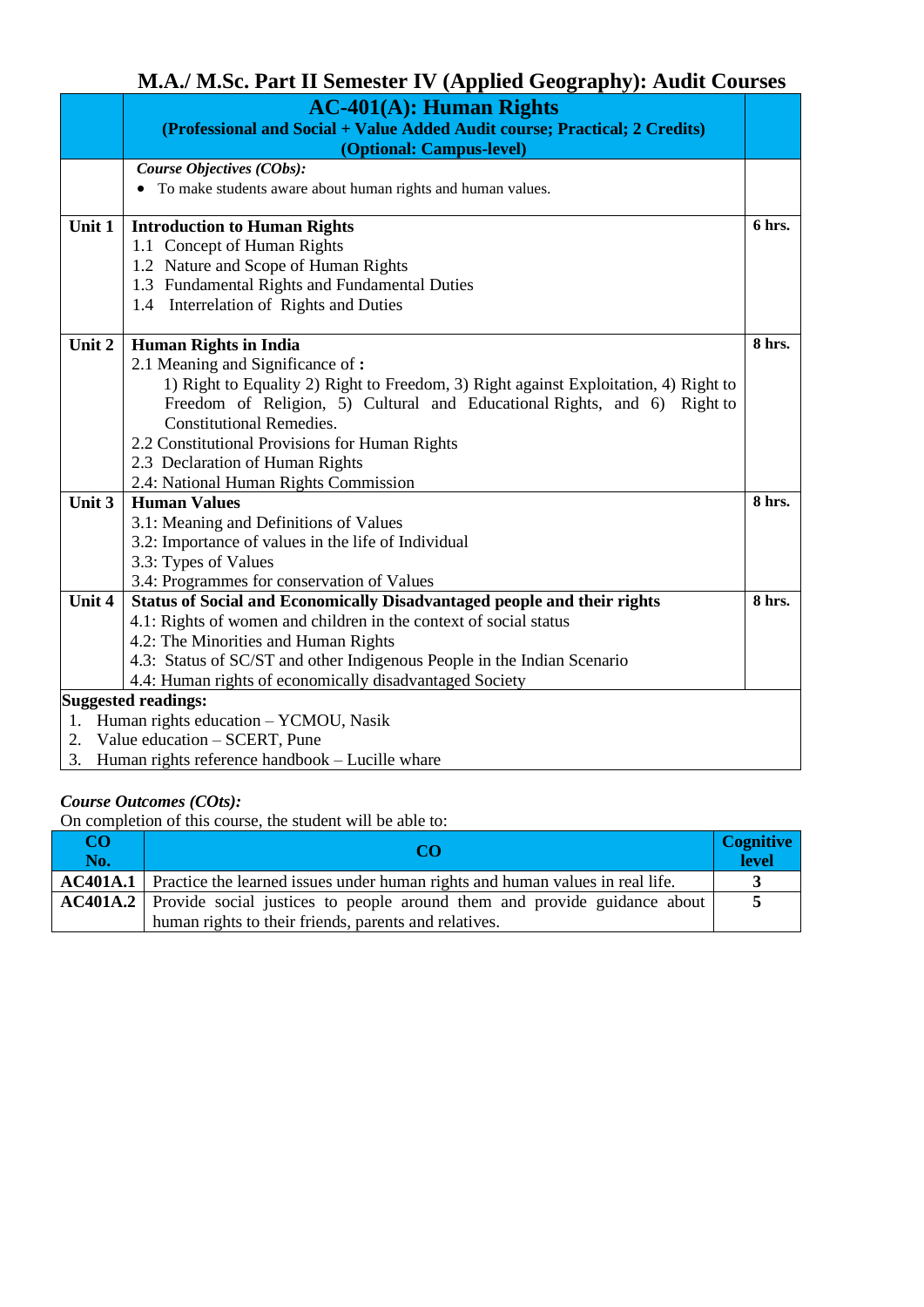|                                                                     |                                                                                    | <b>AC-401(B): Current Affairs</b><br>(Professional and Social + Value Added Audit course; Practical; 2 Credits)<br>(Optional: Campus-level) |              |  |
|---------------------------------------------------------------------|------------------------------------------------------------------------------------|---------------------------------------------------------------------------------------------------------------------------------------------|--------------|--|
|                                                                     | Course Objectives (CObs):                                                          |                                                                                                                                             |              |  |
|                                                                     |                                                                                    | • To make students updated about current affairs of India and world.                                                                        |              |  |
|                                                                     | <b>Title</b>                                                                       | <b>Content</b>                                                                                                                              | <b>Hours</b> |  |
| Unit 1                                                              | Politics<br>$\&$                                                                   | National & International Political Activity, Organization.<br>$\bullet$                                                                     | 08           |  |
|                                                                     | Economy                                                                            | Economy & Business, Corporate world                                                                                                         |              |  |
| Unit 2                                                              | Awards and                                                                         | National & International Awards and recognitions                                                                                            | 07           |  |
|                                                                     | recognitions                                                                       | Books and authors<br>$\bullet$                                                                                                              |              |  |
| Unit 3                                                              | $\&$<br>ence                                                                       | Software, Automobile, Space Research<br>$\bullet$                                                                                           | 07           |  |
|                                                                     | Technology                                                                         | New inventions and discoveries<br>$\bullet$                                                                                                 |              |  |
| Unit 4                                                              | Environment                                                                        | Summit & conference, Ecology & Climate, Organization.<br>$\bullet$                                                                          | 08           |  |
|                                                                     | & Sports                                                                           | National & International Games, Olympics, commonwealth etc.                                                                                 |              |  |
| Suggested readings (Use recent years' data and current literature): |                                                                                    |                                                                                                                                             |              |  |
| 1.                                                                  | India 2019, by Publications Division Government of India                           |                                                                                                                                             |              |  |
| 2.                                                                  | Manorama Year Book by Philip Mathew,                                               |                                                                                                                                             |              |  |
|                                                                     | India 2019, Rajiv Maharshi<br>3.                                                   |                                                                                                                                             |              |  |
| 4.                                                                  | Quick General Knowledge 2018 with Current Affairs Update, Disha Experts            |                                                                                                                                             |              |  |
| 5.                                                                  | General Knowledge 2018: Latest Who's Who & Current Affairs by RPH Editorial Board. |                                                                                                                                             |              |  |

| CO<br>No.       |                                                                            | <b>Cognitive</b><br>level |
|-----------------|----------------------------------------------------------------------------|---------------------------|
| <b>AC401B.1</b> | Identify important issues currently/ recently happening in India or world. |                           |
|                 | <b>AC401B.2</b> Summarize current affairs regularly.                       |                           |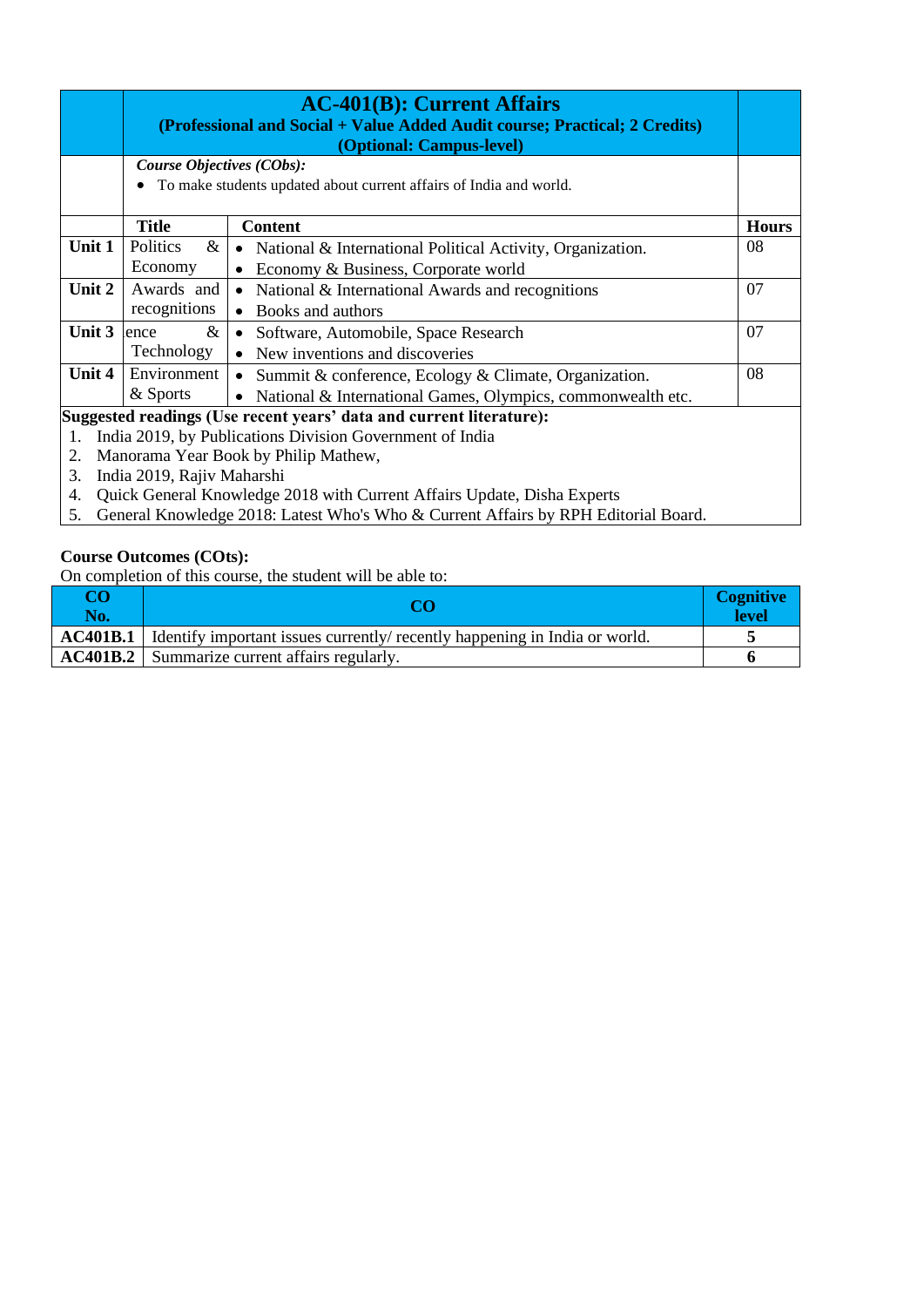# **AC-401(C): Surveying and Instrumentation**

#### **(Technology + Value added Audit course; Optional: Program-level; Practical; 2 Credits)**

#### *Course Objectives (CObs):*

- To learn the basics of plane surveying and different types of instruments used for plane surveying.
- To learn different methods of surveying
- 1. Classifications and basic principles of surveying Equipment and accessories for ranging and chaining Methods of ranging – Compass – Types of compass – Basic Principles Bearing – Types – True Bearing – Magnetic Bearing.
- 2. Plane Table Surveying- Parts and accessories. Methods of surveying.
- 3. Surveying instruments: chains, tapes, steel bands, their types & uses.
- 4. Chain Surveying- Ranging & Chaining of Survey lines. Field work & plotting of Chain survey Compass Surveying- Prismatic Compass& Surveyor compass Uses, Bearings, Local attraction, Fieldwork & Plotting.

#### **Suggested readings:**

- AsisSarkar (2015): Practical Geography, A Systematic Approach, Orient Black Swan
- Duggal, S.K. (2013): Surveying Vol. 2, McGraw Hill Publication, New York.
- Kanetkar, T.P. and Kulkarni, S.V. (2010): Surveying and Leveling Vol. II, Pune Vidyarthi Publication, Pune.
- Maslov, AV., Gordeev, A.V. and Batrakov, Yu.G. (1984): Geodetic surveying, Mir Publishers, Moscow.
- Rangwala, S.C. (2011): Surveying and Leveling, Charotar Publishing HousePvt. Ltd. Anand, (Gujarat), India.
- Punmia, B.C., Jain A. and Jain A. (2011): Surveying, Vol. II. and III, Laxmi
- Publication New Delhi.

#### **Course Outcomes (COts):**

| CO<br>No. | ററ                                                                                 | <b>Cognitive</b><br>level |
|-----------|------------------------------------------------------------------------------------|---------------------------|
|           | <b>AC401C.1</b> Operate and use surveying equipment.                               |                           |
|           | <b>AC401C.2</b> Draw plan or map of the existing permanent features on the ground. |                           |
|           | <b>AC401C.3</b> Classify the ground features from the map or plan                  |                           |